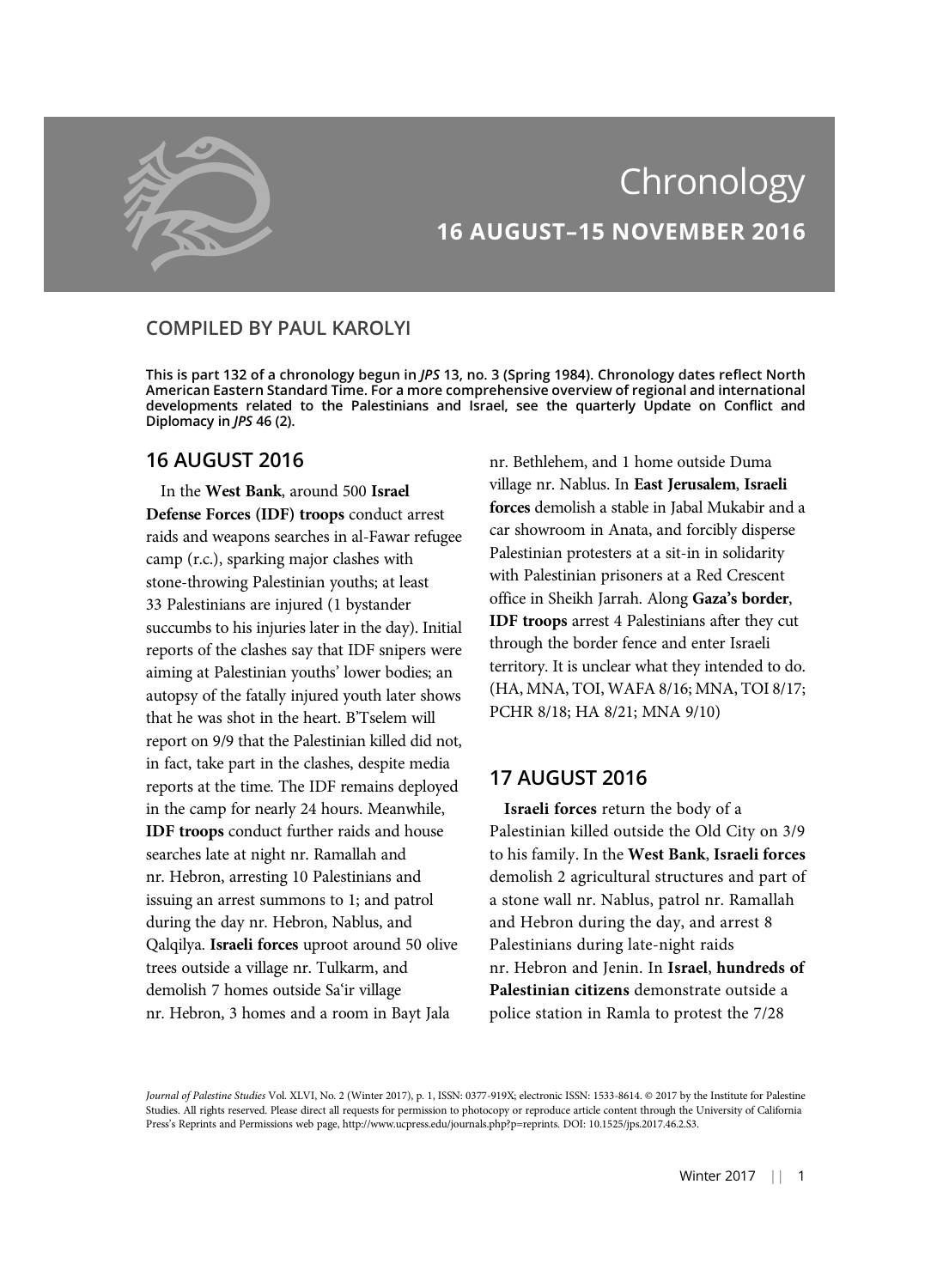killing of Palestinian a during a drug raid in Tel Aviv. (MNA, TOI, WAFA 8/17; JP, MNA, PCHR 8/18; PCHR 8/25)

Israeli DM Avigdor Lieberman outlines his new "carrot-and-stick" policy for administering the occupied Palestinian territories (oPt), saying he favors more arrests, restrictions on construction, and collective punishment of Palestinian villages whose residents resist the occupation, while granting permits for "civilian projects" to villages whose residents are more docile. In that vein, Lieberman recently approved the construction of a hospital in Beit Sahour. The DM has reportedly divided the West Bank into problem areas that he plans to punish, and calmer areas, which will be rewarded with infrastructure projects like the one in Beit Sahour (see Update for details). (HA, JP, TOI 8/17)

### 18 AUGUST 2016

Palestinian Authority security forces (PASF) conduct raids in Nablus, sparking a firefight with wanted men; 2 PASF mbrs. are killed and 2 are injured. Late at night, the PASF returns to Nablus to arrest the men responsible for the killings earlier in the day. They shoot and kill 2 of the wanted men in the ensuing clashes. Elsewhere in the West Bank, IDF troops patrol nr. Hebron. Off Gaza's coast, Israeli naval forces open fire on Palestinian fishing boats nr. Gaza City in 2 separate incidents, causing no damage or injuries. In Israel, Israeli forces demolish several residential buildings, arbors, and a car wash in bedouin villages nr. Beersheba. (MNA 8/18; JP, TOI 8/19; PCHR 8/25)

# 19 AUGUST 2016

IDF troops violently disperse Palestinians, Israelis, and international activists at Friday

demonstrations in solidarity with hungerstriking Palestinian prisoners and against Israel's occupation, settlement, and separation wall in 3 villages nr. Ramallah (Bil'in, Ni'lin, and Nabi Salih), Kafr Qaddum nr. Qalqilya, and along Gaza's border nr. Gaza City; 3 Palestinians are injured. Meanwhile, IDF troops conduct late-night raids in and around Hebron, issuing arrest summons to 3 Palestinians; and patrol nr. Hebron, Jenin, and Salfit. In East Jerusalem, Israeli forces deploy heavily in Jabal Mukabir, raiding several shops and sparking clashes with stone-throwing Palestinians; 4 youths are arrested. (MNA 8/19; PCHR 8/25)

### 20 AUGUST 2016

In the West Bank, IDF troops conduct raids in al-Fara'a r.c. nr. Tubas, arresting 1 Palestinian and sparking clashes with stone-throwing youths; 1 Palestinian is injured. They conduct further raids nr. Jenin, Bethlehem, and Hebron, arresting 3 Palestinians; and patrol nr. Nablus, Hebron, and Tulkarm. At a flying checkpoint nr. Jenin, Israeli soldiers stop a group of Palestinians on motorcycles, arrest 1 and assault another, causing moderate injuries. They also confiscate 3 of the motorcycles. Off Gaza's coast, Israeli naval forces open fire on Palestinian fishing boats nr. Bayt Lahiya, causing no damage or injuries. In East Jerusalem, Israeli forces arrest 2 Palestinians and issue arrest summons to 6 during raids in Jabal Mukabir and Hizma. (PCHR 8/25)

The Israel Land Authority and Ma'ale Adumim Economic Development Company open 4 tenders for leasing land, establishing a hotel, and constructing a new park in the settlement. (MNA 8/20)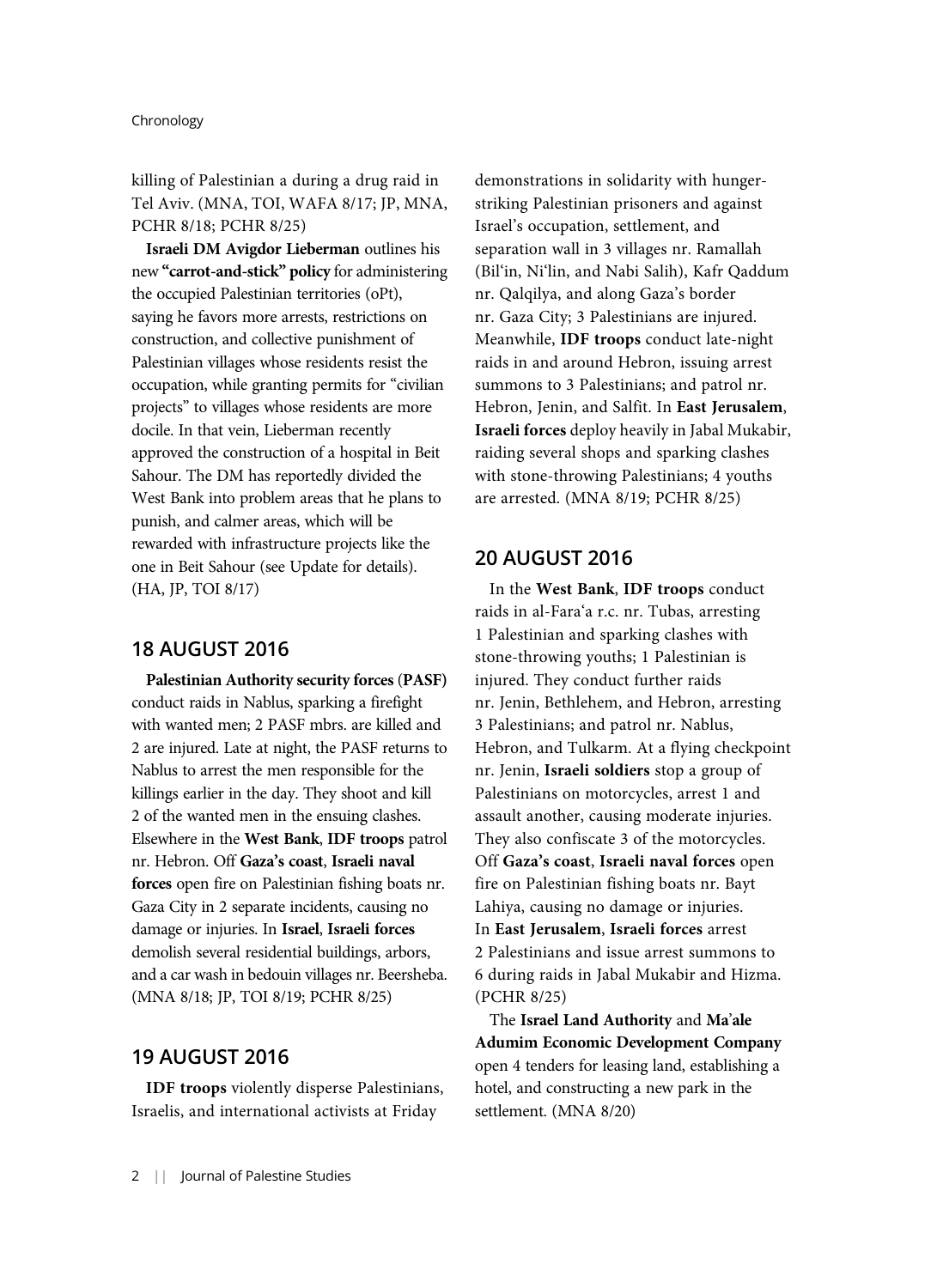### 21 AUGUST 2016

Palestinian fighters in Gaza launch a rocket into Israel, which lands in Sderot, causing no damage or injuries. The IDF then launches dozens of air strikes on "key Hamas strategic assets," according to IDF sources on 8/23. The IDF also targets Palestinian Islamic Jihad (PIJ) and other factions' sites in and around Bayt Hanun, injuring at least 7 Palestinians (3 of whom are Hamas mbrs.). Also, an Israeli tank fires 6 shells at a Gazan water storage facility along the border nearby, causing damage. Initial reports say that the PFLP's armed wing is responsible for the rocket launch; later, a Salafi group affiliated with the Islamic State in Iraq and Syria (ISIS) claims responsibility. Off Gaza's coast, Israeli naval forces open fire on Palestinian fishing boats, causing no injuries; 2 fishermen are arrested. In the West Bank, IDF troops conduct raids and house searches in and around Hebron, as well as in Bethlehem and nr. Salfit, arresting 8 Palestinians; and patrol nr. Nablus, Salfit, Ramallah, and Hebron. In East Jerusalem, Israeli forces issue arrest summons for 6 Palestinians during raids in Jabal Mukabir. (AP, HA, JP, MNA, TOI, WAFA 8/21; HA 8/22; TOI 8/24; PCHR 8/25)

An Israeli delegation meets with their Egyptian diplomatic counterparts in Cairo to discuss Pres. Abdel Fattah al-Sisi's efforts to revive the stalled Israeli-Palestinian peace talks. After the meetings, al-Sisi says he recently spoke with Russian pres. Vladimir Putin about hosting a round of Israeli-Palestinian peace talks in Moscow, and indicated that Putin would be willing to do so. (TOI 8/21; JP, TOI 8/22)

### 22 AUGUST 2016

In the West Bank, IDF troops conduct heavy raids and weapons searches in and around Hebron and Bethlehem, arresting 5 Palestinians and sparking clashes with stone-throwing youths; 6 Palestinians are injured. The IDF conducts further raids nr. Qalqilya, arresting 3 Palestinians and assaulting a 4th (he is moderately injured). In East Jerusalem, Israeli forces arrest 5 Palestinians during raids in Silwan and Issawiyya. Off Gaza's coast, Israeli naval forces open fire on Palestinian fishing boats nr. Jabaliya r.c., causing no damage. (WAFA 8/22; HA, MNA 8/23; PCHR 8/25)

After an errant mortar shell from Syria lands in the Israeli-occupied Golan Heights, the IDF launches a strike on a Syrian govt. site nr. the border fence. There are no reported casualties in either incident. (HA 8/22)

### 23 AUGUST 2016

Around 60 right-wing Jewish activists visit Joseph's Tomb outside Nablus overnight, sparking clashes with stone-throwing Palestinians. IDF troops disperse the clashes, arresting some of the Jewish activists. There are no serious injuries. Because this was an unauthorized trip, the activists did not have an IDF escort. Elsewhere in the West Bank, IDF troops conduct raids and house searches in 1 village nr. Hebron and in Aida r.c. nr. Bethlehem, arresting 3 Palestinians; and patrol nr. Ramallah, Qalqilya, and Hebron. Off Gaza's coast, Israeli naval forces open fire on Palestinian fishing boats nr. Bayt Lahiya, causing no damage or injuries. In East Jerusalem, Israeli settlers assault and moderately injure a Palestinian nr. the Old City. (JP, MNA, 8/23; PCHR 8/25)

In Nablus, PASF troops arrest and beat to death Ahmad Izzat Halawa, 50, a Fatah military leader allegedly involved in the killing of 2 PASF troops on 8/18, sparking clashes; 1 Palestinian is lightly injured. Palestinians in Nablus begin a general strike to protest the killing. PASF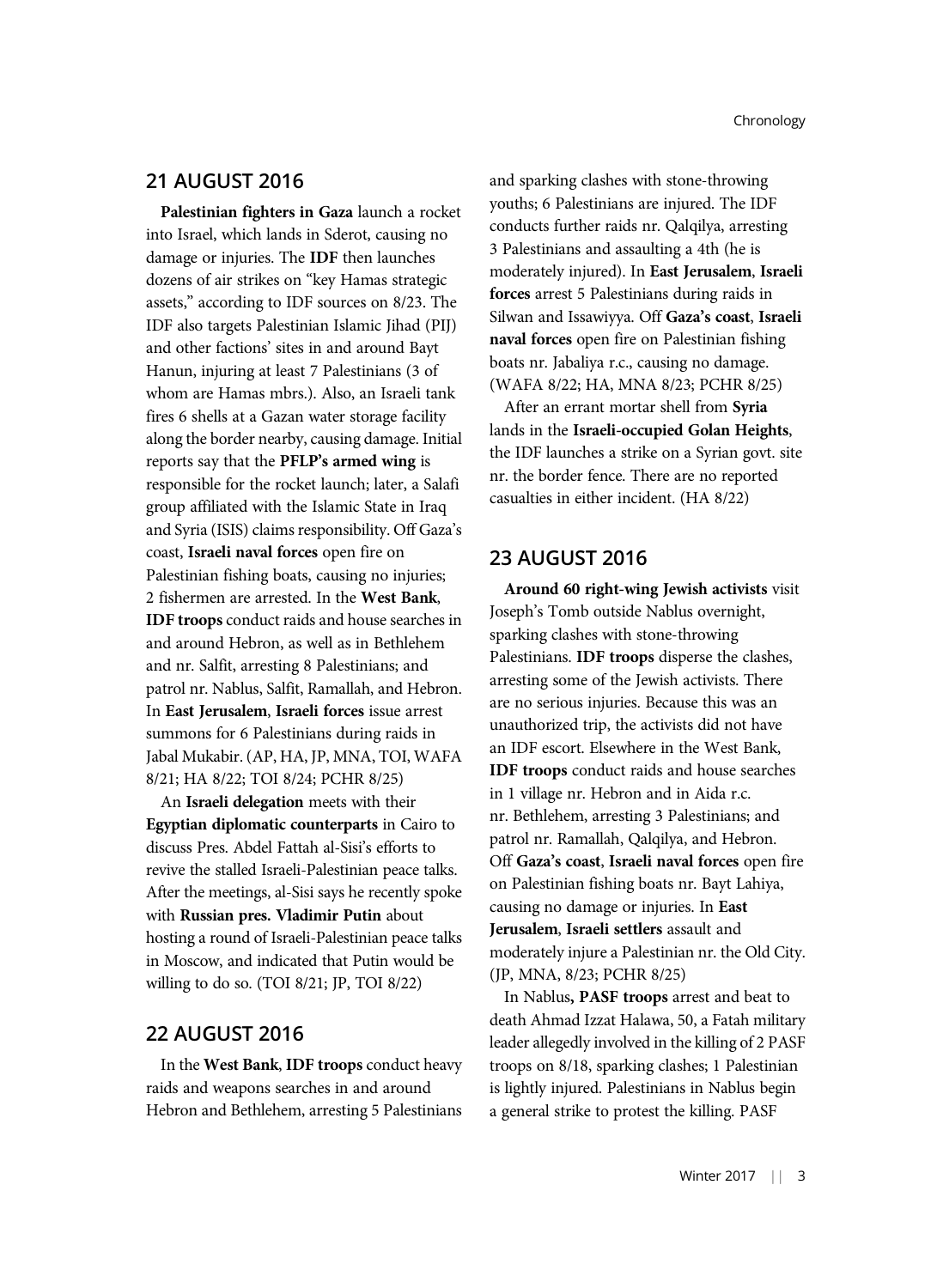troops also conduct an atypical raid in Area C of the West Bank searching for suspects connected to the 8/18 killings, and arrest many Palestinians in Anata village. (JP, MNA 8/23; EI, MNA 8/24)

Two days after Egyptian pres. al-Sisi said that Russian pres. Putin would be willing to host Israeli-Palestinian peace talks, Israeli PM Benjamin Netanyahu speaks with Putin by telephone to discuss the idea, as well as other regional issues. No further details about their conversation are reported. (HA 8/23; TOI 8/23)

### 24 AUGUST 2016

IDF troops shoot and kill a Palestinian outside the Yitzhar settlement nr. Nablus after chasing him and other youths who allegedly threw stones from a moving vehicle at Israeli soldiers. According to the IDF, the slain Palestinian allegedly stabbed and lightly injured 1 of the soldiers in the ensuing confrontation. However, photos of the scene show the Palestinian, still alive, sitting in the army vehicle, where he would not have presented a threat to the soldiers. His cousin says he did not attempt to stab anyone, adding that he was engaged to be married in 2 mos. Elsewhere in the West Bank, IDF troops arrest a Palestinian in c. Hebron when she is found to be carrying a knife, and conduct late-night raids nr. Ramallah and Bethlehem, arresting 9 Palestinians. In East Jerusalem, Israeli forces return the body of a Palestinian to his family, who hold a small funeral for him in a nearby cemetery. Israeli forces killed him on 3/9 after he and a companion opened fire on an Israeli bus. Overnight, Israeli forces demolish 3 residential structures and a cultural center in a village nr. Hebron. Israeli settlers dump untreated sewage in Palestinian olive groves and grape arbors nr. Bethlehem. Along Gaza's border,

Israeli forces conduct a limited incursion to level land nr. Rafah, and open fire on Palestinian shepherds working nr. Bayt Hanun, injuring 1 moderately. Off Gaza's coast, Israeli naval forces open fire on Palestinian fishing boats nr. Jabaliya r.c., causing no damage or injuries. (EI, HA, JP, MNA, PIC, TOI, WAFA 8/24; PCHR 8/25; PCHR 9/1)

### 25 AUGUST 2016

Along Gaza's border, IDF troops shoot and injure a Palestinian man nr. the Erez border crossing in unclear circumstances. Off Gaza's coast, Israeli naval forces open fire on Palestinian fishing boats nr. Bayt Lahiya overnight, damaging 1 boat and injuring and arresting 1 fisherman. In the West Bank, IDF troops conduct late-night house searches and raids in Dahaysha r.c. nr. Bethlehem, destroying the doors to a cultural center and sparking clashes with stone-throwing Palestinians; 2 Palestinians are injured. They conduct further raids and house searches nr. Nablus and Hebron, arresting 3 Palestinians, and patrol during the day nr. Hebron. PASF troops conduct raids overnight in Nablus, arresting 1 man wanted in connection with the killings on 8/18. They say he is the last man wanted in relation to the incident. In East Jerusalem, Israeli forces arrest 5 Palestinians during raids in Silwan. (MNA 8/25; MNA 8/26; PCHR 9/1)

The Popular Resistance Comms. announces that it will not be taking part in the municipal elections set for 10/8. The group does call on the Palestinian people to participate, however. (MNA 8/25)

# 26 AUGUST 2016

IDF troops shoot and kill an unarmed Palestinian at a military post outside Ofra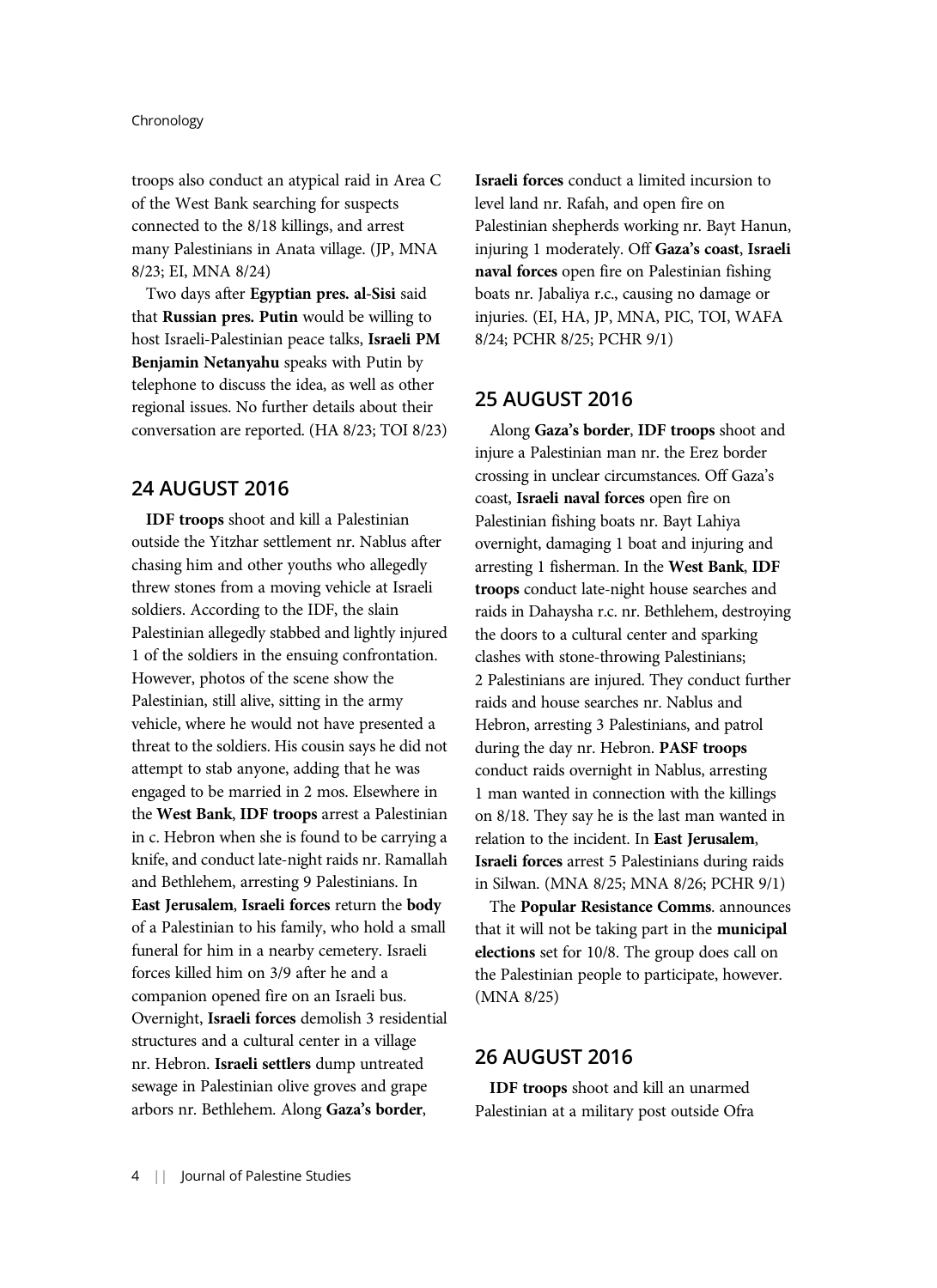settlement nr. Ramallah. The man does not open fire on the soldiers, despite initial reports to the contrary. A Palestinian official later says that the slain Palestinian suffered from mental disabilities and that he had entered the military area by accident. In an uncharacteristic response, the IDF does not label the man a terrorist. Israeli forces return the man's body to his family in the evening. Meanwhile, Israeli forces shoot and kill a Palestinian driver in Silwan, East Jerusalem, because they think he is attempting to ram them. The police later report that the man was drunk and not attempting a ramming attack. Elsewhere in the West Bank, the IDF violently disperses Palestinians, Israelis, and international activists at Friday demonstrations against Israel's occupation, settlements, and separation wall in 3 villages nr. Ramallah (Bil'in, Ni'lin, and Nabi Salih), Kafr Qaddum nr. Qalqilya, and along Gaza's border nr. Gaza City; 1 Palestinian is injured. IDF troops conduct raids and house searches in 2 villages nr. Hebron and in Balata r.c. nr. Nablus, arresting 2 Palestinians and sparking minor clashes (there are no serious injuries); and patrol in 3 villages nr. Hebron during the day. Israeli troops also deploy crowd-control measures on Palestinians attending a soccer match in al-Ram nr. Jerusalem. Around 1,200 Palestinians suffer tear gas inhalation. (HA, MNA, TOI 8/26; PCHR 9/1)

# 27 AUGUST 2016

IDF troops arrest 2 Palestinians for carrying knives and allegedly planning stabbing attacks, 1 at Qalandia crossing nr. Jerusalem and 1 in c. Hebron. They arrest 4 more Palestinians during late-night raids nr. Bethlehem, at checkpoints nr. Jenin, and in Qalandia r.c. nr. Jerusalem. The IDF patrols nr. Hebron and Nablus during the day. Off Gaza's coast, Israeli naval forces chase several Palestinian fishing boats nr. Bayt Lahiya, arrest 2 fishermen, and confiscate their boat. Along Gaza's border, IDF troops open fire on Palestinian farmers working nr. Gaza City, causing no injuries. (HA, JP, MNA, WAFA 8/27; PCHR 9/1)

# 28 AUGUST 2016

In East Jerusalem, Israeli forces arrest a Palestinian youth allegedly carrying a knife and planning a stabbing attack in Shu'fat r.c., and arrest another Palestinian on a late-night raid in Ras al-Amud. In the West Bank, IDF troops arrest 3 Palestinians during raids nr. Nablus, Ramallah, and Jenin; and patrol in 2 villages nr. Nablus, and 3 villages and al-'Arub r.c. nr. Hebron. Around 12,000 Palestinians attend a funeral for the Palestinian killed by PASF troops in Nablus on 8/23. After the funeral, hundreds of mourners break off from the procession, chant anti-Palestinian Authority (PA) slogans, and clash with PASF troops (there are no serious injuries). Off Gaza's coast, Israeli naval forces open fire on Palestinian fishing boats nr. Bayt Lahiya, causing no damage or injuries. (JP, MNA, TOI 8/28; PCHR 9/1)

Palestinian officials announce the beginning of preliminary discussions about a possible summit meeting in Moscow between PM Netanyahu and Pres. Abbas, to be mediated by Russian pres. Putin. Separately, a senior PLO official says that the Palestinians recently rejected a U.S. offer for a trilateral peace summit with Israel, and that the Palestinians instead insisted on 2 central preconditions for any meetings: release of the 4th tranche of prisoners that were set to go free in connection with the last round of talks in 3–4/2014 and a settlement freeze (see Update). (HA, JP, TOI 8/28)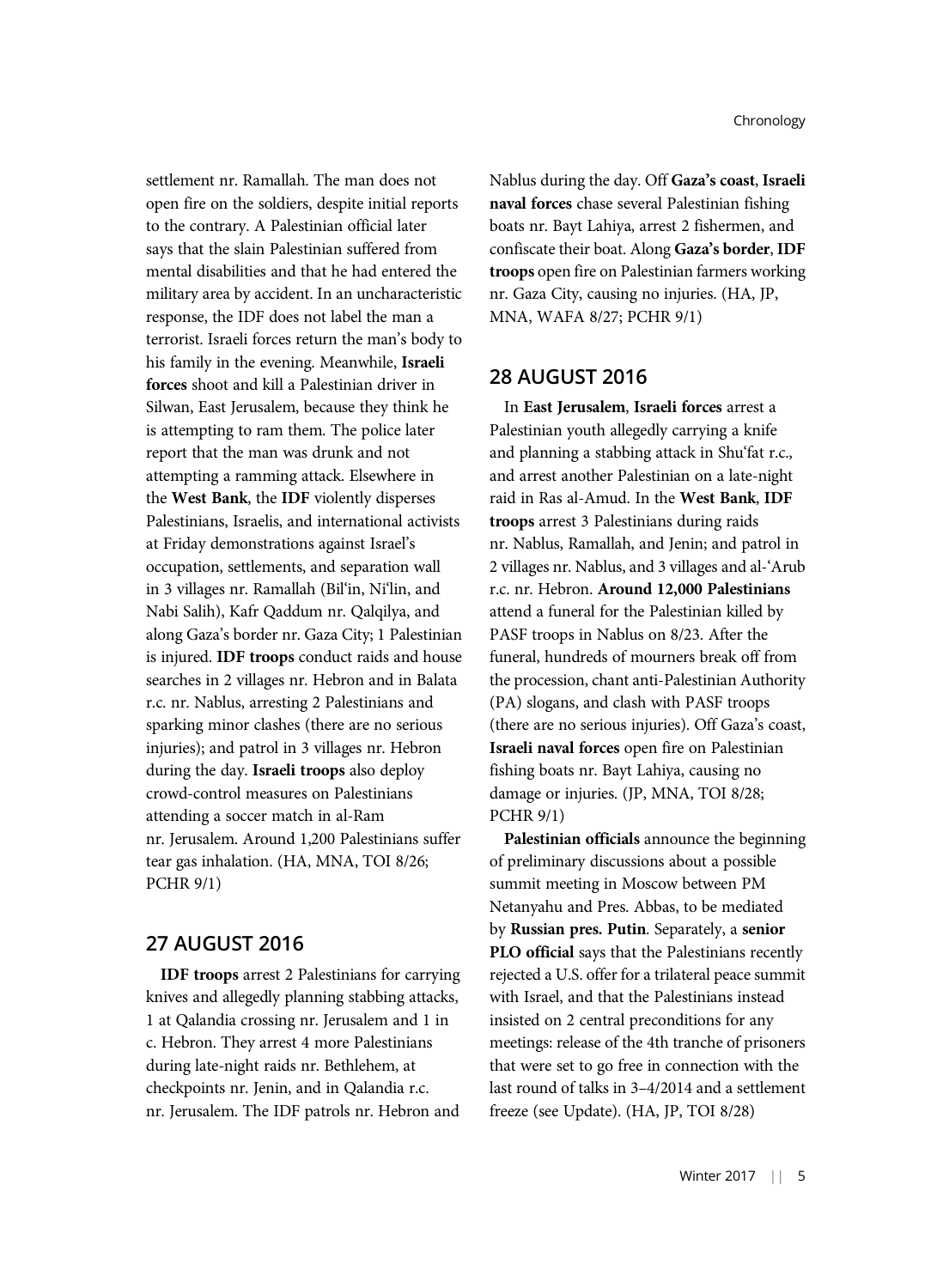As the Palestinian school year begins, the PA Education Ministry accuses Israel of withholding the delivery of around 300,000 textbooks to schools in Gaza. Israel's Coordinator of Government Activities in the Territories (COGAT) says the books must be examined and approved before being released. (HA 8/28)

### 29 AUGUST 2016

Off Gaza's coast, Israeli naval forces open fire on Palestinian fishing boats and arrest 2 fishermen nr. Bayt Lahiya. In Gaza, armed assailants assault and temporarily kidnap a Fatah official working to coordinate the municipal elections on 10/8 nr. Khan Yunis. In the West Bank, Israeli forces demolish 6 residential structures and 2 barns in a village in the E1 area nr. Jerusalem, and confiscate heavy machinery Palestinians are using to repair a road nr. Hebron. IDF troops conduct raids and house searches in 1 village each nr. Nablus, Salfit, and Hebron, arresting 5 Palestinians. (MNA, WAFA 8/29; PCHR 9/1)

Responding to reports about Russian efforts to host a peace summit on 8/28, PA pres. Abbas's office releases a statement reaffirming that Abbas is willing to take part in any peace initiative aimed at a "comprehensive and fair solution." A Russian spokesperson says that there is "nothing concrete" yet. (TOI 8/29)

### 30 AUGUST 2016

Israeli forces carry out the punitive demolition of the Hebron-area home of a Palestinian prisoner accused of participating in the shooting of an Israeli settler rabbi on 7/1, sparking minor clashes; there are no injuries. Elsewhere in the West Bank, IDF troops conduct late-night raids and house searches in

Nablus and patrol nr. Nablus, Tubas, and Hebron. An Israeli settler turns his dog loose on an elderly Palestinian nr. Nablus, causing moderate injuries. In East Jerusalem, Israeli forces return the body of a Palestinian withheld since being killed in a confrontation with them in 10/2015. He is buried in a cemetery outside the Old City while a large number of Israeli police keep watch. Meanwhile, Israeli forces demolish 1 Palestinian home in Sur al-Bahir and 2 in Silwan on the grounds that they lack proper permits. (JP, MNA, TOI, WAFA 8/30; PCHR 9/1)

The Egyptian authorities open the Rafah border crossing for the 1st of 3 planned days to allow Muslims from Gaza to travel to Saudi Arabia to perform the annual Hajj (see Update). (PCHR 9/1; OCHA 9/8)

The Israeli authorities allow the transfer of 300,000 textbooks into Gaza, following complaints from the Palestinians. (MNA 8/30)

### 31 AUGUST 2016

IDF troops raid al-Sanabel radio station in Dura village nr. Hebron overnight, shutting it down on the grounds of alleged incitement and arresting 5 journalists. They also destroy and confiscate some broadcasting equipment. Elsewhere in the West Bank, Israeli forces arrest 8 Palestinians during late-night raids and house searches in and around Tulkarm, Jenin, and in Dahaysha r.c. nr. Bethlehem; and patrol nr. Nablus. Along Gaza's border, Israeli forces conduct a limited incursion to level land nr. al-Bureij r.c. In East Jerusalem, Israeli forces assault and arrest 5 Palestinian youths as they leave a soccer field in the Old City, demolish a blacksmith shop in the southeast corner of the city, and arrest 2 Palestinians during late-night raids in Ras al-Amud. (HA, JP, MNA, WAFA 8/31; PCHR 9/1; PCHR 9/8)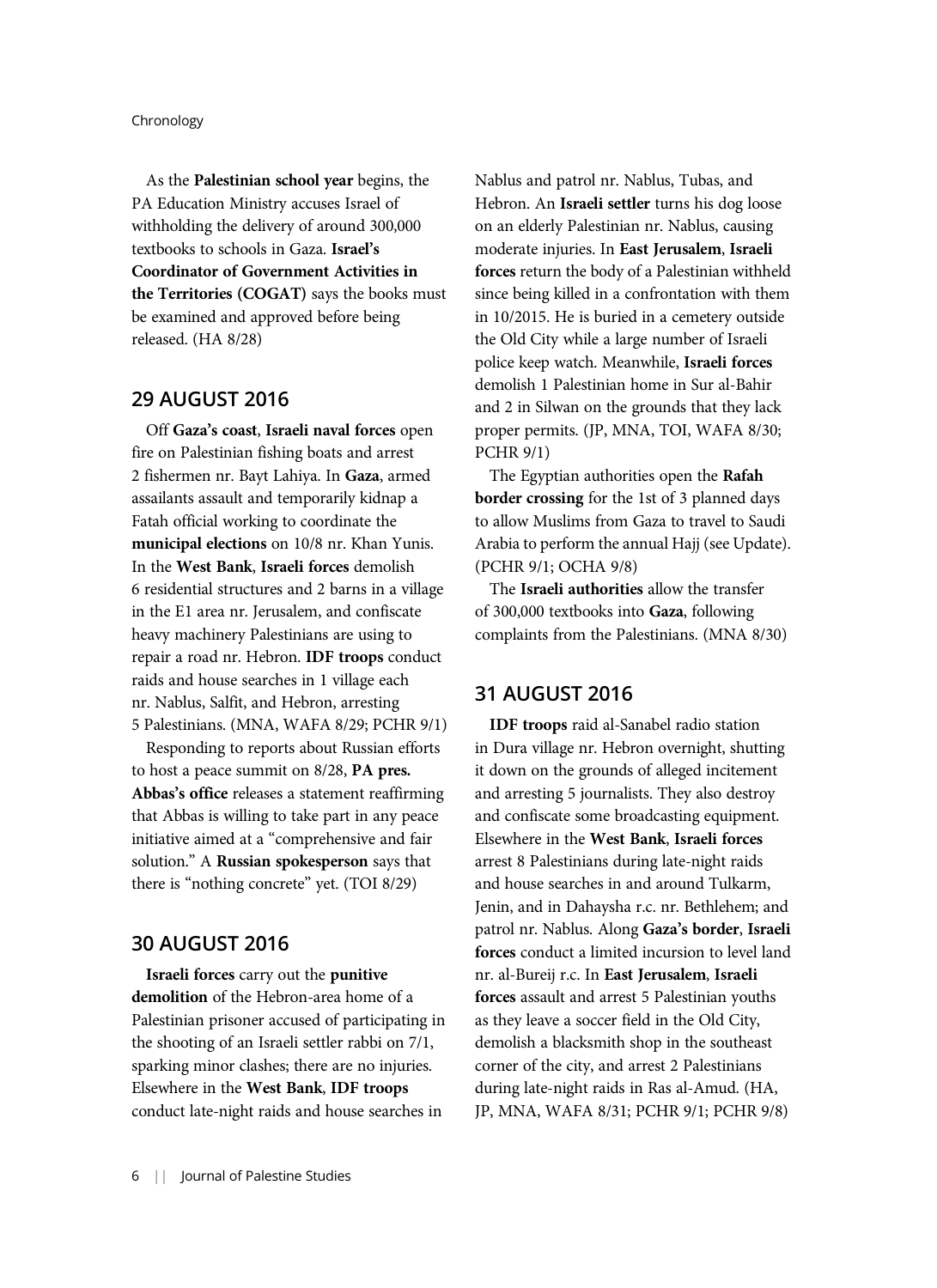The Egyptian authorities keep the Rafah border crossing open for the 2d of 3 planned days (see Update). (PCHR 9/1; OCHA 9/8)

The High Planning Comm. of Israel's Civil Admin. advances plans for the construction of 463 settler residences in the West Bank, including approval for 234 units in the Elkana settlement, 31 in Bet Arye, and 20 in Givat Ze'ev. The comm. also retroactively legalizes 178 units built in Bet Arye in the 1980s (see Update). (AFP, HA, MNA 8/31)

# 1 SEPTEMBER 2016

Israeli forces return the body of an East Jerusalem Palestinian to his family in Jabal Mukabir almost a year after he was killed on 10/13/2015 after his family provides NIS 20,000 (approx. \$5,300) in collateral to secure the release of his body. He is buried at a cemetery nr. the Old City in a funeral service limited to 25 attendees. In the West Bank, IDF troops arrest a Palestinian youth at Qalandia checkpoint after she allegedly threw a knife at them. Dozens of right-wing Jewish activists visit Joseph's Tomb nr. Nablus overnight, sparking clashes between their IDF escort and Palestinian residents of the area; 1 Israeli soldier is moderately injured. IDF troops also raid several homes in the nearby Balata r.c., sparking further clashes; there are no injuries. The IDF arrests 6 Palestinians during raids, house searches, and patrols nr. Jenin and Hebron. Israeli soldiers escort Jewish settlers on a visit at al-Ibrahimi Mosque in c. Hebron, barring Muslims from the site for the time being. (HA, JP, MNA, WAFA 9/1; PCHR 9/8)

The Egyptian authorities open the Rafah border crossing for passage in both directions for the 3d of 3 planned days (see Update). (PCHR 9/1; OCHA 9/8)

### 2 SEPTEMBER 2016

IDF troops violently disperse Palestinians, Israelis, and international activists at Friday demonstrations against Israel's occupation, settlements, and separation wall in 3 villages nr. Ramallah (Bil'in, Ni'lin, and Nabi Salih) and Kafr Qaddum nr. Qalqilya; 1 Palestinian photojournalist is injured. They also conduct raids and patrols nr. Nablus and Hebron throughout the day. In East Jerusalem, Israeli forces arrest 1 Palestinian during a patrol in Issawiyya, and arrest and assault a Palestinian in al-Tur. Off Gaza's coast, Israeli naval forces open fire on Palestinian fishing boats overnight nr. Bayt Lahiya and later nr. Jabaliya r.c., causing no damage or injuries. (MNA 9/2; PCHR 9/8)

Senior Israeli officials say that PM Netanyahu is thinking about permitting International Criminal Court (ICC) officials to visit Israel and the oPt soon in the context of ICC prosecutor Fatou Bensouda's preliminary examination into alleged war crimes during Israel's summer 2014 assault on Gaza, as well as its settlement enterprise. According to ICC officials, the purpose of the visit would be "outreach and education," rather than research and fact-finding (see Update). Israel decided to engage with Bensouda's examination in 7/2015, after criticizing and boycotting it since its inception in 1/2015. (AFP, HA, JP 9/2)

# 3 SEPTEMBER 2016

In the West Bank, IDF troops arrest 5 Palestinians and issue 1 arrest summons during raids and house searches nr. Nablus, Ramallah, and Hebron; and patrol nr. Jenin, Hebron, and Salfit throughout the day. Along Gaza's border, IDF troops arrest a Palestinian attempting to cross into Israel nr. al-Bureij r.c. Off Gaza's coast, Israeli naval forces open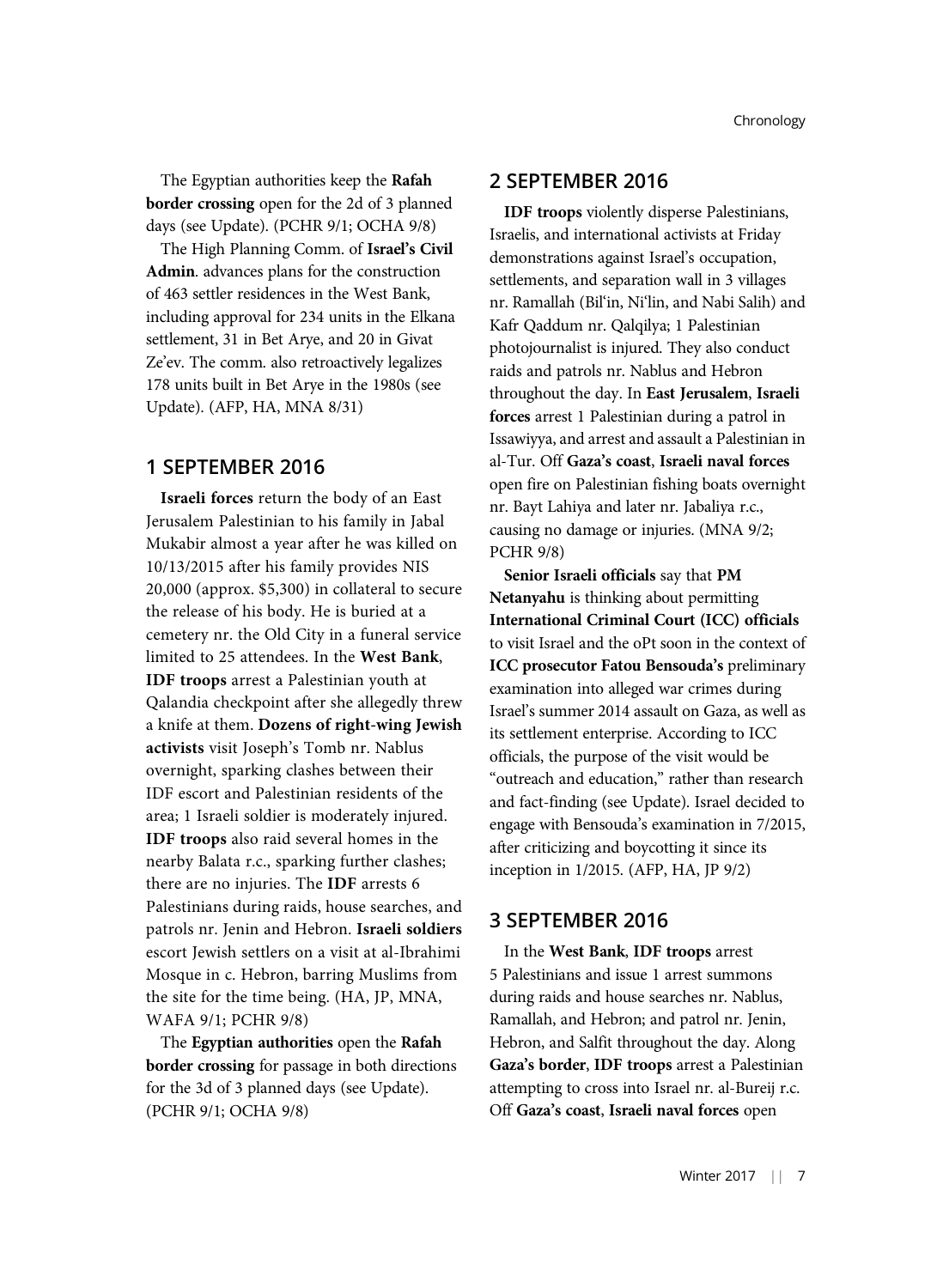fire on Palestinian fishing boats nr. Bayt Lahiya, causing no injuries or damage. (MNA, WAFA 9/3; PCHR 9/8)

The Egyptian authorities open the Rafah border crossing for humanitarian cases passing in both directions. They plan to open it again on 9/4 (see Update). (OCHA 9/8)

### 4 SEPTEMBER 2016

Along Gaza's border, unidentified Palestinian fighters open fire on IDF troops stationed nr. Bayt Lahiya, causing no injuries or damage. In response, the IDF launches air strikes on at least 2 Hamas military sites in n. Gaza, injuring 3 Hamas fighters. IDF troops also open fire on Palestinian homes nr. al-Maghazi r.c., causing no damage. Off Gaza's coast, Israeli naval forces open fire on Palestinian fishing boats nr. Gaza City and then nr. Rafah, causing no injuries. In the West Bank, IDF troops attempt to remove a Palestinian flag from a public space in a village nr. Nablus, sparking clashes with stonethrowing residents throughout the day; 2 Palestinians are injured. They also arrest 2 Palestinian youths allegedly planning to carry out stabbing attacks in c. Hebron. Both boys were found to be carrying knives. Israeli forces destroy personal property and threaten to arrest a Palestinian infant during a raid on the Hebron-area home of a Palestinian who was killed on 11/1/2015 after attempting to stab an Israeli soldier. They also impose strict closures on 3 villages nr. Nablus after reports of stone-throwing in the area (the closures will be enforced through 9/10). The IDF arrests 3 Palestinians during raids and house searches nr. Salfit, Nablus, Ramallah, and Bethlehem, sparking clashes in Balata r.c. (1 Palestinian is injured); and patrols nr. Nablus, Hebron, Tulkarm, Salfit, and Qalqilya during the day.

Meanwhile, unknown assailants throw Molotov cocktails at the Nablus-area home of a Palestinian woman running for office in the 10/8 municipal elections, causing minor damage. She is affiliated with Fatah. In East Jerusalem, around 60 right-wing Jewish activists tour Haram al-Sharif in the morning. Israeli forces arrest 2 Palestinians during raids in Shu'fat. (MNA, TOI, WAFA 9/4; MNA 9/5; PCHR 9/8; MNA 9/10)

The Egyptian authorities open the Rafah border crossing for humanitarian cases passing in both directions for the 2d of 2 planned days (see Update). (OCHA 9/8)

The PA and Israel sign an agreement to improve postal service in the oPt. The deal gives Palestinians more control over the transfer of mail in and out of the West Bank (see Update for details). (JP, MNA, TOI 9/4)

An errant mortar round fired from Syria lands in the Israeli-occupied Golan Heights, causing no damage or injuries. The IDF returns artillery fire on Syrian govt. positions along the border, causing an unknown amount of damage. (HA, MNA, TOI 9/4)

### 5 SEPTEMBER 2016

Israeli police shoot and kill a Palestinian in an alleged ramming attack in Shu'fat r.c. The police say that they opened fire on the vehicle, killing 1 man, a passenger, and injuring the driver, only after failing to stop it and make an arrest. The Israeli police will, on 9/6, retract their accusation that the incident was a ramming attack, and instead blame the deceased's brother-in-law, the driver, for causing his death by driving erratically. (The driver will be charged with manslaughter and driving under the influence on 9/15.) Elsewhere in East Jerusalem, Israeli forces arrest a Palestinian at Haram al-Sharif when she is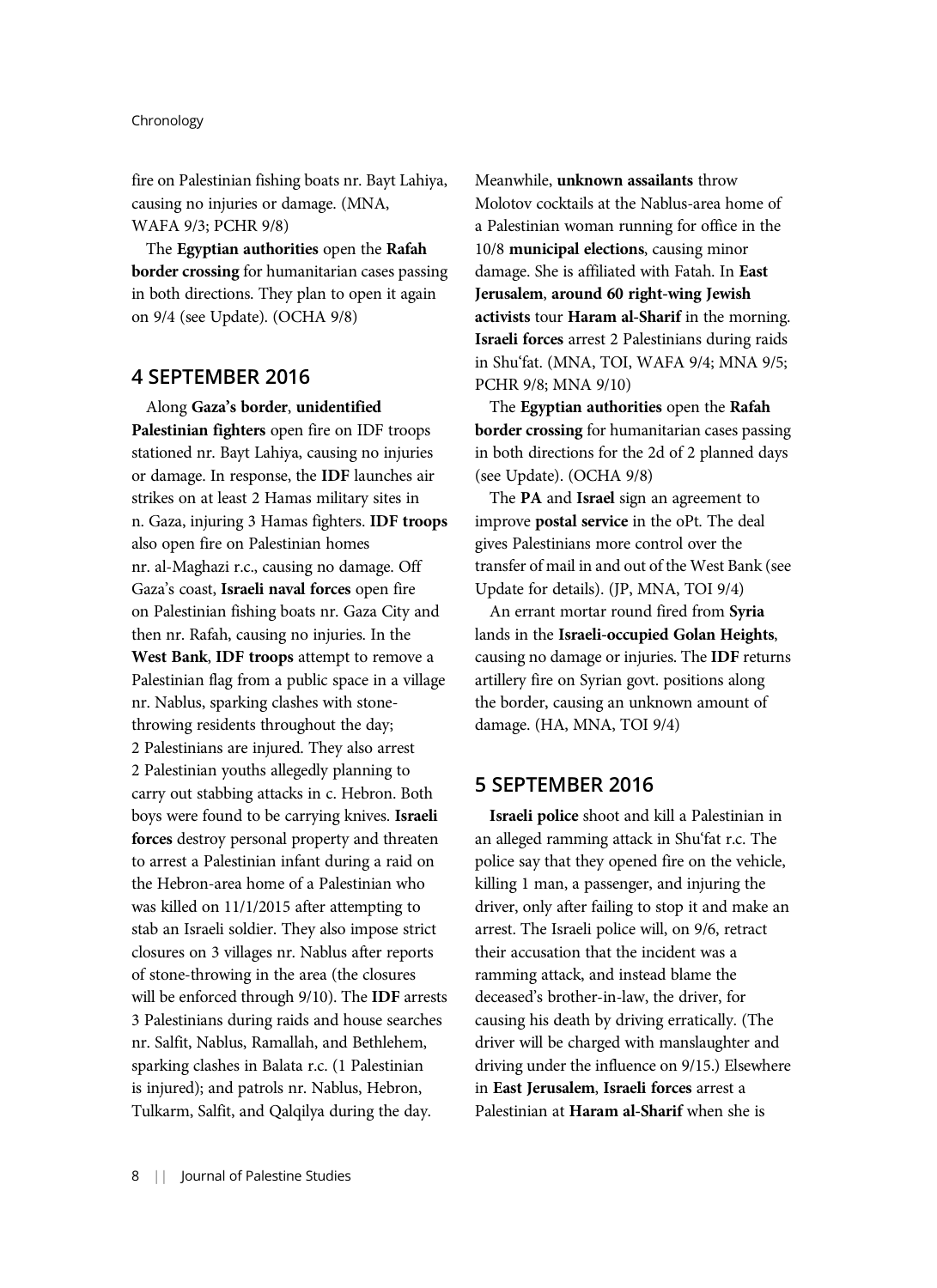found to be carrying a knife, and arrest 3 more Palestinians during late-night raids in Qalandia r.c. In the West Bank, IDF troops patrol in a village n. of Nablus, sparking minor clashes with stone-throwing residents; 2 Palestinians are injured. They arrest 10 Palestinians during raids and house searches nr. Nablus, Hebron, Ramallah, and Salfit; and patrol nr. Jenin, Qalqilya, Nablus, and Tulkarm during the day. Israeli forces cut down around 250 olive trees from a Palestinian's land nr. Qalqilya overnight. (HA, JP, MNA, TOI, WAFA 9/5; EI 9/6; HA 9/7; TOI 9/15)

The Egyptian authorities open the Rafah border crossing to hundreds of Muslim Palestinians embarking from Gaza on their pilgrimage to Mecca (see Update). (OCHA 9/8)

### 6 SEPTEMBER 2016

For the 2d time this week, IDF troops fire artillery shells and machine gun rounds at Hamas and PIJ military sites in Gaza nr. Bayt Lahiya, Dayr al-Balah, and Bayt Hanun, causing minor damage to the sites and at least 3 neighboring homes. The IDF reports that the shelling was in response to gunfire emanating from Gaza earlier in the morning. (MNA, WAFA 9/6; PCHR 9/8)

The Israeli authorities return the body of a Palestinian to his family in East Jerusalem, having punitively withheld it since Israeli forces killed him on 2/19. His family is forced to pay a security deposit of NIS 20,000 (approx. \$5,000), bury the body at al-Mujahidin Cemetery in c. Jerusalem, and limit the attendance at his funeral at 25 people. Elsewhere in East Jerusalem, a Palestinian demolishes the walls of his own home in the Old City to avoid paying Israeli demolition fees. Israeli forces arrest 5 Palestinians and issue 2 arrest summons during raids in Issawiyya, Qalandia

r.c., and Abu Dis. In the West Bank, IDF troops shoot and injure a Palestinian nr. Jenin in unclear circumstances. Meanwhile, the IDF arrests 9 Palestinians and issues 3 arrest summons during raids nr. Tulkarm, Hebron, Nablus, and Jenin; and patrols nr. Qalqilya, Hebron, and Nablus. Israeli undercover forces arrest 4 Palestinian customs officers who are conducting a surveillance operation outside Nur Shams r.c. overnight. The officers attempted to detain the Israelis without knowing they were undercover troops. (JP, MNA, TOI, WAFA 9/6; WAFA 9/7; PCHR 9/8)

The Egyptian authorities open the Rafah border crossing for humanitarian cases passing in both directions (see Update). (MNA 9/6; OCHA 9/8)

### 7 SEPTEMBER 2016

Along Gaza's border, Israeli forces conduct a limited incursion to level land nr. Khan Yunis. In the West Bank, Israeli forces raze 40 dunams (around 10 acres) of farmland, destroy 800 trees, and demolish 2 wells in various locations nr. Hebron; and also demolish 3 homes, 6 livestock barns, and 2 water tanks in the n. Jordan Valley. IDF troops arrest 3 Palestinians during raids in and around Hebron and Bethlehem, and patrol nr. Nablus during the day. In East Jerusalem, a Palestinian family demolishes their own home in the Old City to avoid paying Israeli demolition fees. Israeli forces arrest 7 Palestinians during raids in Issawiyya and Anata r.c. (MNA, WAFA 9/7; PCHR, WAFA 9/8; PCHR 9/22)

The Egyptian authorities open the **Rafah** border crossing for humanitarian cases passing in both directions (see Update). (MNA 9/6; OCHA 9/8)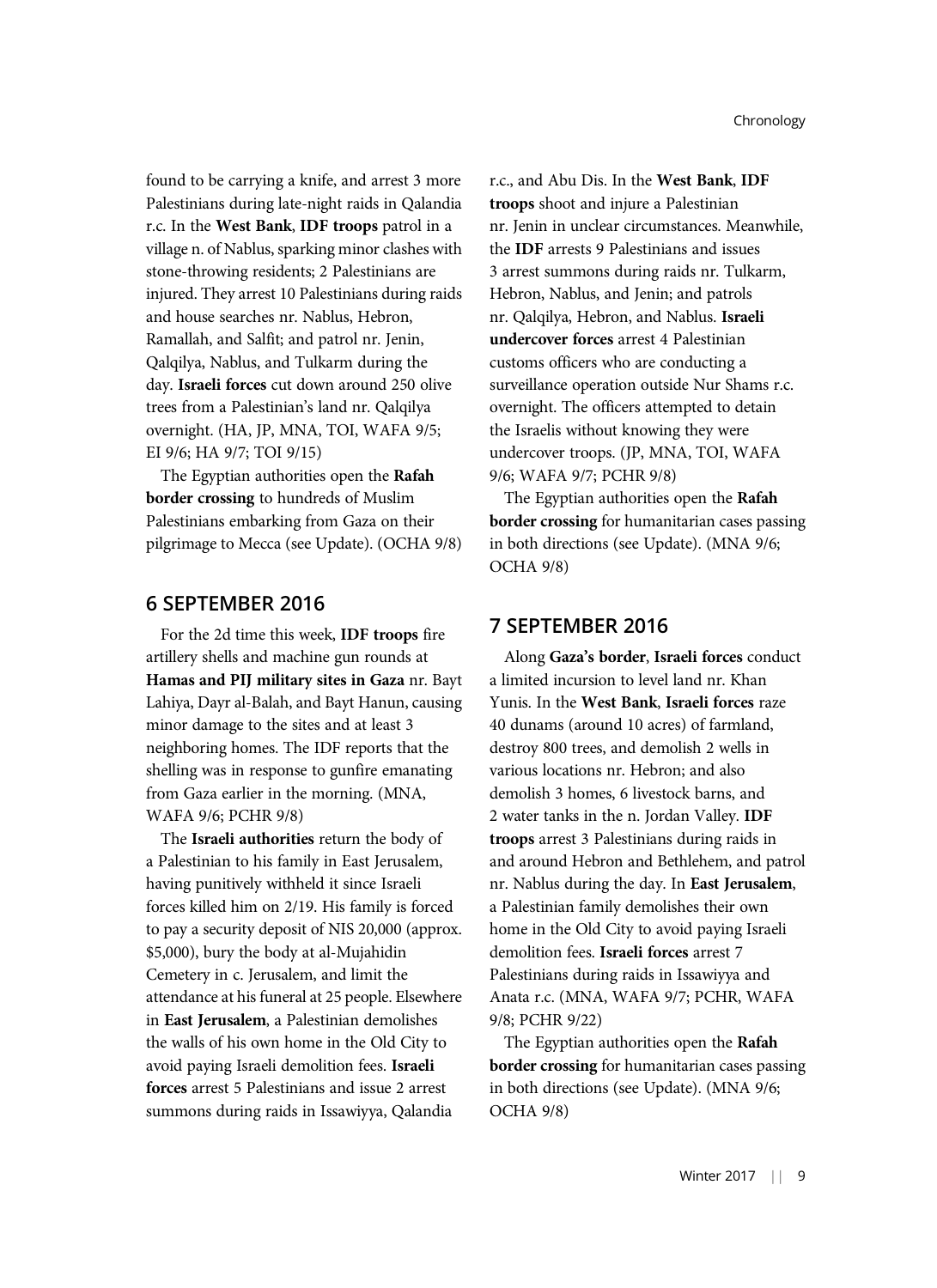# 8 SEPTEMBER 2016

The Israeli authorities return the body of a Palestinian to his family in East Jerusalem, having punitively withheld it since he was killed on 12/14 after carrying out a car ramming attack in Jerusalem. His family is forced to pay a security deposit, bury the body at al-Mujahidin Cemetery in c. Jerusalem (rather than nr. their home in Hebron), and limit the attendance at his funeral at 25 people. In the West Bank, IDF troops open fire on a group of Palestinian students walking home from school in Jalazun r.c. nr. Ramallah, injuring 1 and sparking clashes with stone-throwing youths in the area (there are no serious injuries). They also patrol nr. Hebron and Jenin. An Israeli settler driver rams his vehicle into an elderly Palestinian nr. Bethlehem, causing moderate injuries. Along Gaza's border, IDF troops open fire on Palestinian bird-hunters and farmers nr. Jabaliya, injuring 1. Off Gaza's coast, Israeli naval forces open fire on Palestinian fishing boats nr. Gaza City and arrest 6 fishermen. (MNA, TOI, WAFA 9/8; PCHR 9/22)

A Russian Foreign Ministry spokesperson confirms that PA pres. Abbas and Israeli PM Netanyahu "agreed in principle" to meet in Moscow, but they have not yet set a date. She says that Russian officials are still working to find an appropriate date. (HA, JP, REU, RFM, TOI 9/8)

In response to growing Hamas-Fatah tensions, the Palestinian High Court of Justice puts a freeze on the municipal elections scheduled for 10/8 (see Update). The freeze is set to expire on 12/21. The court will deliberate again on 9/21. (HA, JP, MNA, TOI, WAFA 9/8; MNA, NYT 9/9)

### 9 SEPTEMBER 2016

IDF troops violently disperse Palestinians, Israelis, and international activists at Friday

demonstrations in solidarity with Palestinian prisoners and against Israel's separation wall, settlements, and occupation in 3 villages nr. Ramallah (Bil'in, Ni'lin, and Nabi Salih), Kafr Qaddum nr. Qalqilya, and along Gaza's border nr. al-Bureij r.c.; 1 Palestinian is killed in Gaza and 1 is injured. The IDF will deny firing on protesters in Gaza. Meanwhile, IDF troops arrest 4 Palestinians during raids and house searches nr. Qalqilya, Jenin, and in Hebron, sparking minor clashes nr. Jenin (there are no serious injuries); and patrol nr. Hebron and Qalqilya during the day. (HA, MNA 9/9; PCHR 9/22)

### 10 SEPTEMBER 2016

A 6-year-old Palestinian is killed when an Israeli settler rams her with his vehicle outside Bethlehem. Early reports on the incident say it was an accident, but the driver's intentions are unclear. IDF troops arrest 2 Palestinians and issue 2 arrest summons on late-night raids nr. Jenin and Bethlehem; and patrol nr. Hebron during the day. Israeli settlers set fire to Palestinian farm lands nr. Qalqilya, destroying 13 olive trees. Along Gaza's border, IDF troops open fire on Palestinian farmers working nr. Gaza City. Off the coast nr. Jabaliya, Israeli naval forces open fire on Palestinian fishing boats. There are no injures in either incident. (MNA 9/10; PCHR 9/22)

In the 3d such incident this week, an errant mortar from Syria lands in the Israeli-occupied Golan Heights, causing no serious damage. The IDF responds by firing artillery shots at Syrian govt. sites nr. the border. It is not clear how much damage is caused. (HA, JP, TOI 9/10)

# 11 SEPTEMBER 2016

In the West Bank, the IDF allows Palestinians in 3 villages nr. Nablus to reopen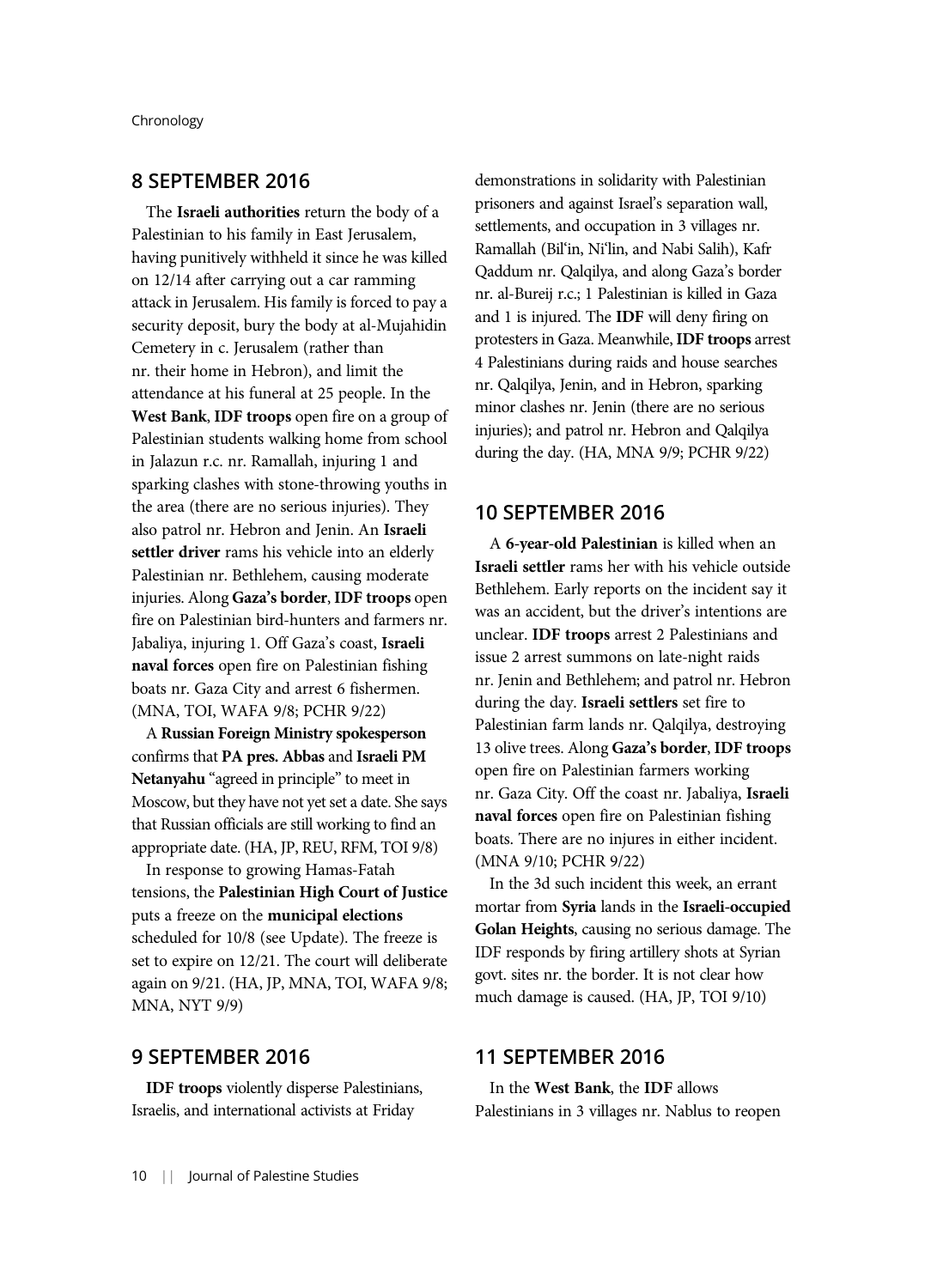roads leading to their villages after a week of closures. The Israeli authorities closed the villages on 9/4 in response to reports of stonethrowing in the area. Meanwhile, Israeli forces reopen the entrance to a junction nr. Hebron, after keeping it sealed for nearly a year. IDF troops arrest 1 Palestinian during late-night raids nr. Ramallah. In East Jerusalem, around 50 Israeli settlers escorted and guarded by 30 Israeli intelligence officers tour Haram al-Sharif. Israeli forces arrest 4 Palestinians during raids in Silwan and Issawiyya. Along Gaza's border, IDF troops open fire on Palestinian homes nr. Khan Yunis, causing no damage or injuries. (MNA 9/11; PCHR 9/22)

Israel's High Court of Justice upholds the 7/30/2015 law allowing Israeli authorities to force-feed hunger-striking Palestinian prisoners if the atty. gen., a district court pres., and a doctor agree that the hunger strike is causing irreparable health damage or threatening the prisoner's life (see JPS 45 [1]). (JP, MNA, TOI 9/11)

### 12 SEPTEMBER 2016

In the West Bank, IDF troops conduct raids in Qusra village nr. Nablus, sparking clashes with stone-throwing Palestinians; 4 Palestinians are injured. Israeli forces reseal the entrance to a junction nr. Hebron 1 day after reopening it. An Israeli military bus driver rams and injures 2 Palestinian youths nr. Hebron, according to Palestinian witnesses of the incident. Late at night, 2 Israeli soldiers mistakenly drive into Tulkarm using the GPS navigation app Waze. Residents throw stones at the 2 soldiers, lightly injuring both. The IDF and PASF coordinate their exit from the city. IDF troops arrest 3 Palestinians for throwing stones and paint cans at an Israeli settler bus in al-'Arub r.c. nr. Hebron. (MNA, YA 9/12; MNA 9/13; PCHR 9/22)

In a joint press conference with Luxembourg's PM Xavier Bettel, Israeli PM Netanyahu says that the proposed meeting between himself and PA pres. Abbas, which was 1st planned for Cairo and then Moscow in recent weeks, may now happen in Luxembourg: "[Bettel] has invited me to Luxembourg, and he said the Palestinians might also come there; therefore, it's either Moscow or Luxembourg." (JP 9/12)

### 13 SEPTEMBER 2016

The Israeli authorities return the body of a Palestinian killed in a confrontation with Israeli troops on 9/5. His family buries him in the Anata village cemetery nr. Bethlehem. Elsewhere in the West Bank, IDF troops assault a Palestinian at a mobile checkpoint nr. Jenin, and arrest 2 Palestinians during late-night raids nr. Hebron. (MNA 9/13; WAFA 9/14; PCHR 9/22)

For the 4th time in 2 weeks, errant mortar fire from Syria lands in the Israeli-occupied Golan Heights, causing no damage. The Israeli Air Force (IAF) launches retaliatory air strikes on Syrian govt. sites nr. the border, causing an unknown amount of damage. During the Israeli sortie, the Syrian army fires 2 surface-to-air missiles at the IAF aircraft. The Syrian army claims that it downs a jet and a drone; the IDF denies that any of its aircraft were shot down. Later in the day, another round of 3 mortar shells from Syria falls in the Israeli-occupied Golan Heights, and again, the IDF responds, launching air strikes on Syrian govt. sites nr. the border. No damage or injuries are reported. (HA, JP, NYT, TOI, YA 9/13)

The PA and Israel reach an agreement on repayment of the Palestinians' outstanding debts to the Israel Electric Corporation (IEC), which reportedly total almost NIS 2 b.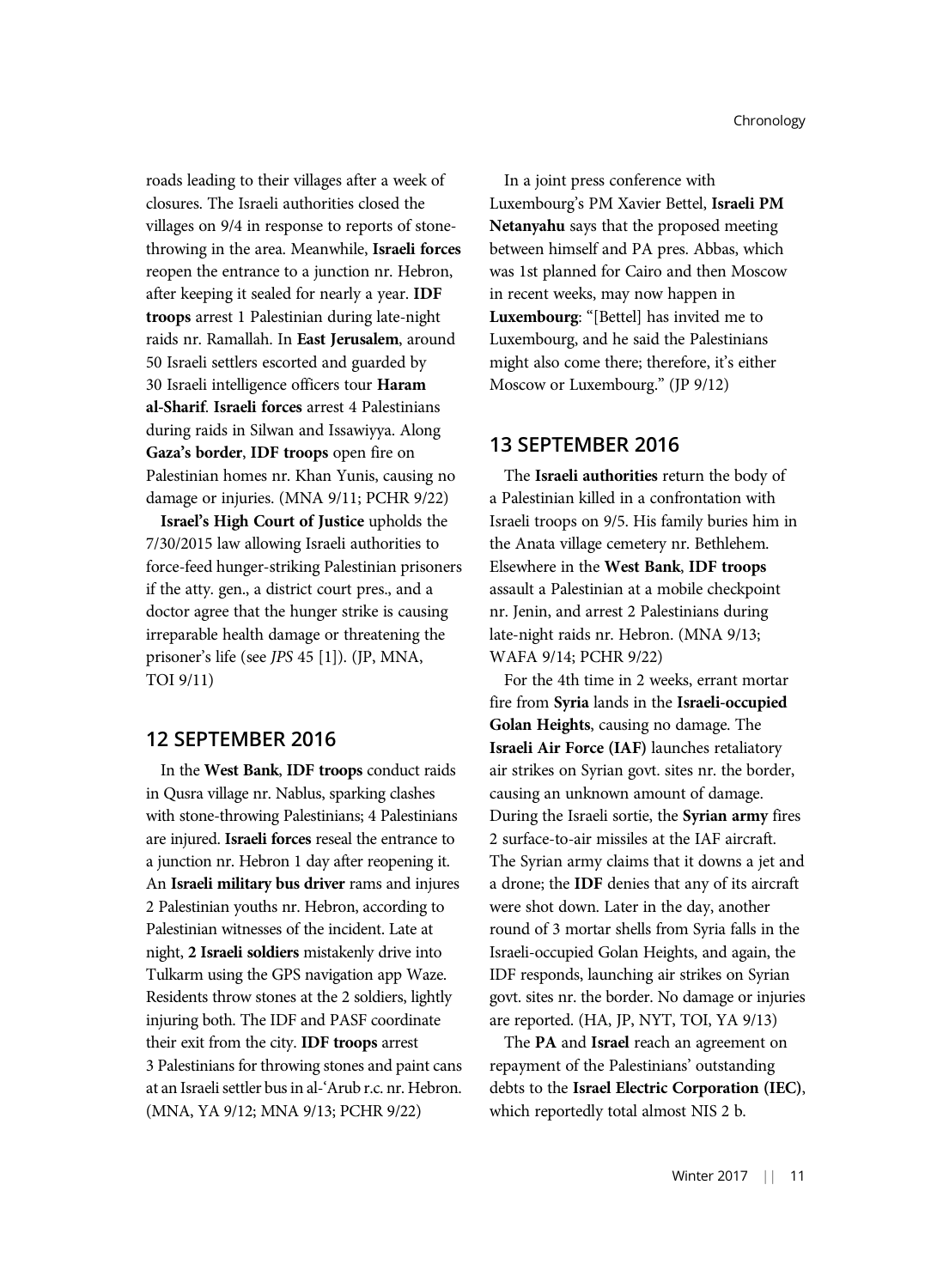(approx. \$350 m.; see Update). The IEC reduced the flow of power to several West Bank cities, starting in 5/2016, as punishment for the unpaid debts. (TOI 9/13; JP, WAFA, YA 9/14)

### 14 SEPTEMBER 2016

In the West Bank, IDF troops arrest a Palestinian at Checkpoint 300 nr. Bethlehem when he is found to be carrying a knife, arrest 5 Palestinians and issue 1 arrest summons during raids nr. Salfit, Hebron, and Bethlehem; and patrol nr. Hebron and Nablus. Along Gaza's border, Israeli forces conduct a limited incursion to level land nr. Khan Yunis. In East Jerusalem, a right-wing Jewish activist prays at Haram al-Sharif, sparking a heated confrontation between his Israeli police escort and Muslim worshippers in the area. The police quickly escort the activist from the sanctuary. (MNA, WAFA 9/14; MNA 9/15)

U.S. and Israeli officials formally sign a \$38-b. military aid agreement covering 2019–28 (see Update for details). After the signing, Pres. Barack Obama renews his call for a 2-state solution, arguing that it is the only way to keep Israel secure in the long-term. (EI, HA, MNA, NYT, YA 9/14; HA 9/15)

### 15 SEPTEMBER 2016

Unidentified Gazans fire a mortar shell into Israel, which lands in an open area, causing no damage or injuries. Holding Hamas accountable for all rocket attacks emanating from Gaza, the IDF carries out air strikes on 3 Hamas military sites nr. Bayt Lahiya and in Gaza City, causing damage and destroying 2 nearby agricultural structures and a water well. (HA, JP, MNA, WAFA, YA 9/15; PCHR 9/22)

During overnight raids nr. Hebron, IDF troops shoot and fatally injure a Palestinian attempting to escape arrest. Later in the day, IDF troops arrest 2 more Palestinians during raids nr. Nablus and Hebron, and patrol nr. Qalqilya, Ramallah, and Hebron. In East Jerusalem, Israeli forces evict a Palestinian family from their home in the Old City to make room for Jewish-only housing in the area. Meanwhile, Israeli forces arrest a Palestinian youth in Hizma allegedly planning to carry out a stabbing attack. Along Gaza's border, Israeli forces conduct a limited incursion to level land nr. al-Bureij r.c. (MNA 9/15; HA, MNA, TOI 9/16; PCHR 9/22)

# 16 SEPTEMBER 2016

In the heaviest day of violence since the beginning of 7/2016, Israeli forces kill 2 Palestinians and 1 Jordanian in East Jerusalem and the Hebron area. Israeli forces shoot and kill a Jordanian youth outside the Old City of Jerusalem after he allegedly attempts to stab an Israeli soldier. An eyewitness reports that the youth did not attack anyone, and that he only yelled "Allahu akbar" when the Israeli forces asked him to lift his shirt. Israeli forces later find a knife on his body. IDF troops open fire on 2 Palestinians allegedly attempting a ramming attack outside Kiryat Arba settlement nr. Hebron, killing 1 and seriously injuring the other; 3 Israelis are injured in the alleged ramming. Separately, IDF troops shoot and kill a Palestinian youth in c. Hebron after he allegedly stabs and injures an Israeli soldier at a checkpoint. Meanwhile, IDF troops shoot and seriously injure a Palestinian in c. Hebron after he allegedly stabs and injures an Israeli soldier. After the attacks, an officer with Israel's COGAT says that the IDF will impose strict punishments on the attackers' home villages, including Bani Na'im. The IDF then shuts down a number of checkpoints in Hebron and the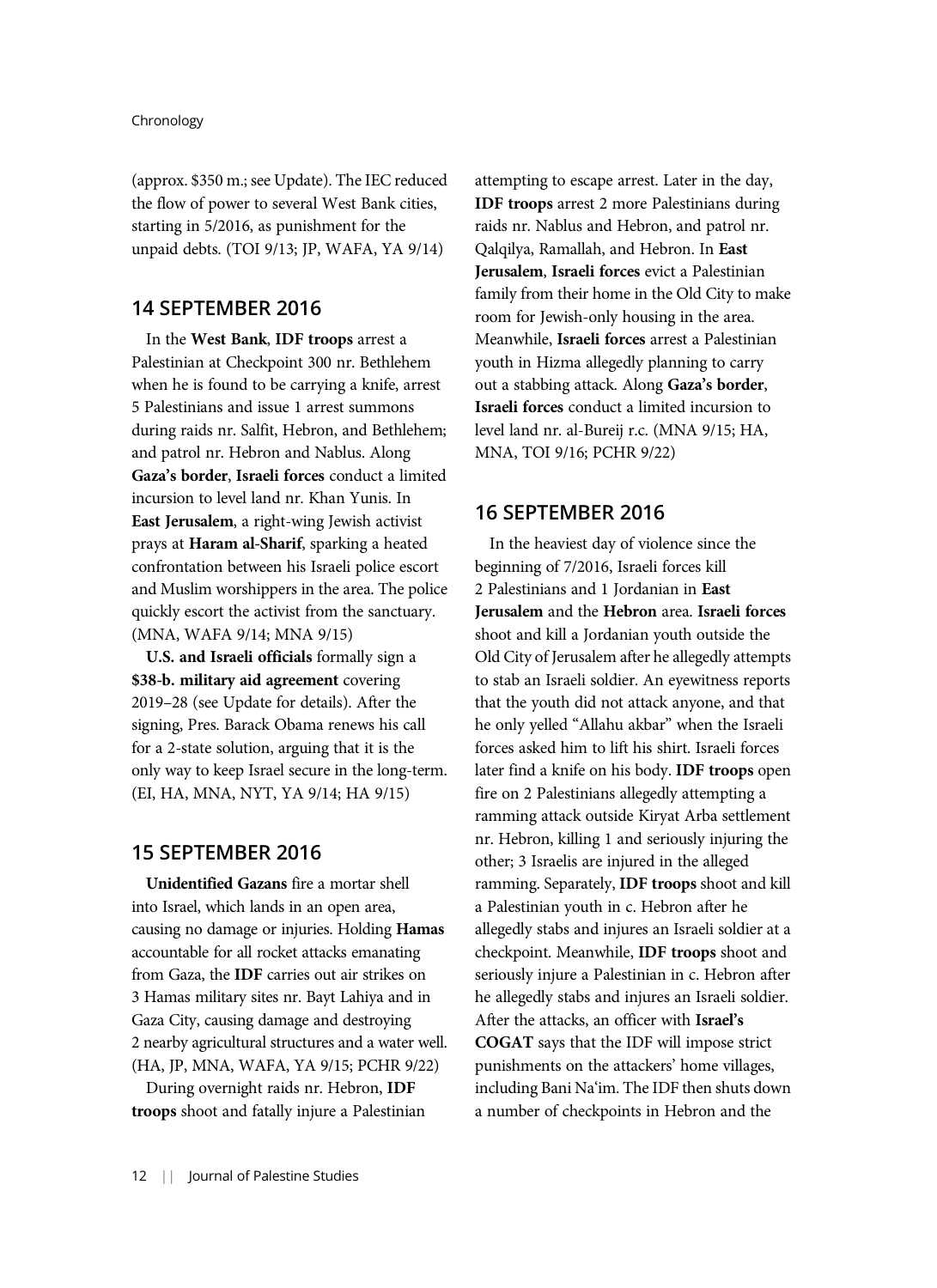entrances to Bani Na'im, declaring the village and c. Hebron closed military zones. Israeli troops conduct raids in Bani Na'im late at night, issuing 2 Palestinians arrest summons. (HA, JP, MNA, NYT, TOI, YA 9/16; HA 9/17; PCHR 9/22)

IDF troops violently disperse Palestinians, Israelis, and international activists at Friday demonstrations against Israel's occupation, separation wall, and settlements in 4 areas nr. Ramallah (Bil'in, Ni'lin, Nabi Salih, and Jalazun r.c.), Kafr Qaddum nr. Qalqilya, and along Gaza's border nr. al-Bureij r.c.; 4 Palestinians are injured. They also disperse Palestinian stone-throwers nr. Nablus, arresting 1; arrest 1 Palestinian and issue 2 arrest summons during raids and house searches nr. Bethlehem, Salfit, Hebron, and Ramallah; and patrol nr. Salfit, Nablus, Ramallah, and Hebron throughout the day. Unidentified assailants throw stones at an Israeli bus traveling between Jerusalem and Ma'ale Adumim settlement, injuring the driver. In East Jerusalem, Israeli forces search cars and detain a handful of Palestinians during patrols in Silwan, sparking clashes with stonethrowing residents of the area; 2 Palestinians are injured. A Palestinian man demolishes his own home in Jabal Mukabir to avoid paying for Israeli demolition crews. (MNA 9/16; PCHR 9/22)

# 17 SEPTEMBER 2016

In the 3d such incident in the area in less than 24 hours, IDF troops shoot and kill a Palestinian youth in c. Hebron after he stabs and injures an Israeli soldier at a checkpoint. After the attack, the IDF raids the alleged attacker's nearby home and deploys reinforcements to the West Bank. (HA, JP, MNA, TOI, WAFA, YA 9/17; PCHR 9/22)

Meanwhile, the IDF conducts raids in the Hebron-area village of Bani Na'im, home to 2 of the Palestinians killed on 9/16, issuing multiple arrest summons and searching several homes. IDF troops arrest 9 Palestinians and issue 4 arrest summons on further raids in and around Nablus, Hebron, Tulkarm, and Ramallah. In East Jerusalem, Israeli forces arrest 4 Palestinians during raids in Silwan and Issawiyya. A group of 5 Israeli youths, including an off-duty IDF soldier, assault a Palestinian child in Gilo, moderately injuring him. (MNA, TOI, WAFA 9/17; PCHR, YA 9/22)

Unidentified fighters fire 2 mortar shells from Syria into the Israeli-occupied Golan Heights. For the 1st time along the Israel-Syria border, Iron Dome missile defense batteries intercept both rockets, preventing any damage or injuries. (HA, JP, TOI 9/17)

### 18 SEPTEMBER 2016

Amid an upswing in tension across the West Bank, Israeli soldiers shoot and seriously injure a Palestinian after he allegedly stabs and moderately injures an Israeli officer outside the Efrat settlement nr. Bethlehem. IDF troops on a patrol nr. Jenin clash with and violently disperse stone-throwing Palestinian youths; 4 Palestinians are arrested. They arrest 3 more Palestinians during late-night raids in and around Nablus; and patrol throughout the day nr. Nablus, Hebron, and Salfit. Israeli forces shut down the entrance to Bayt Umar village nr. Hebron to allow for maintenance work on an IDF watchtower in the area (the work will continue through 9/22). Meanwhile, the Israeli authorities return the body of the Jordanian killed on 9/16 to his family via the Allenby border crossing. In East Jerusalem, Israeli forces arrest 4 Palestinians during raids in Ras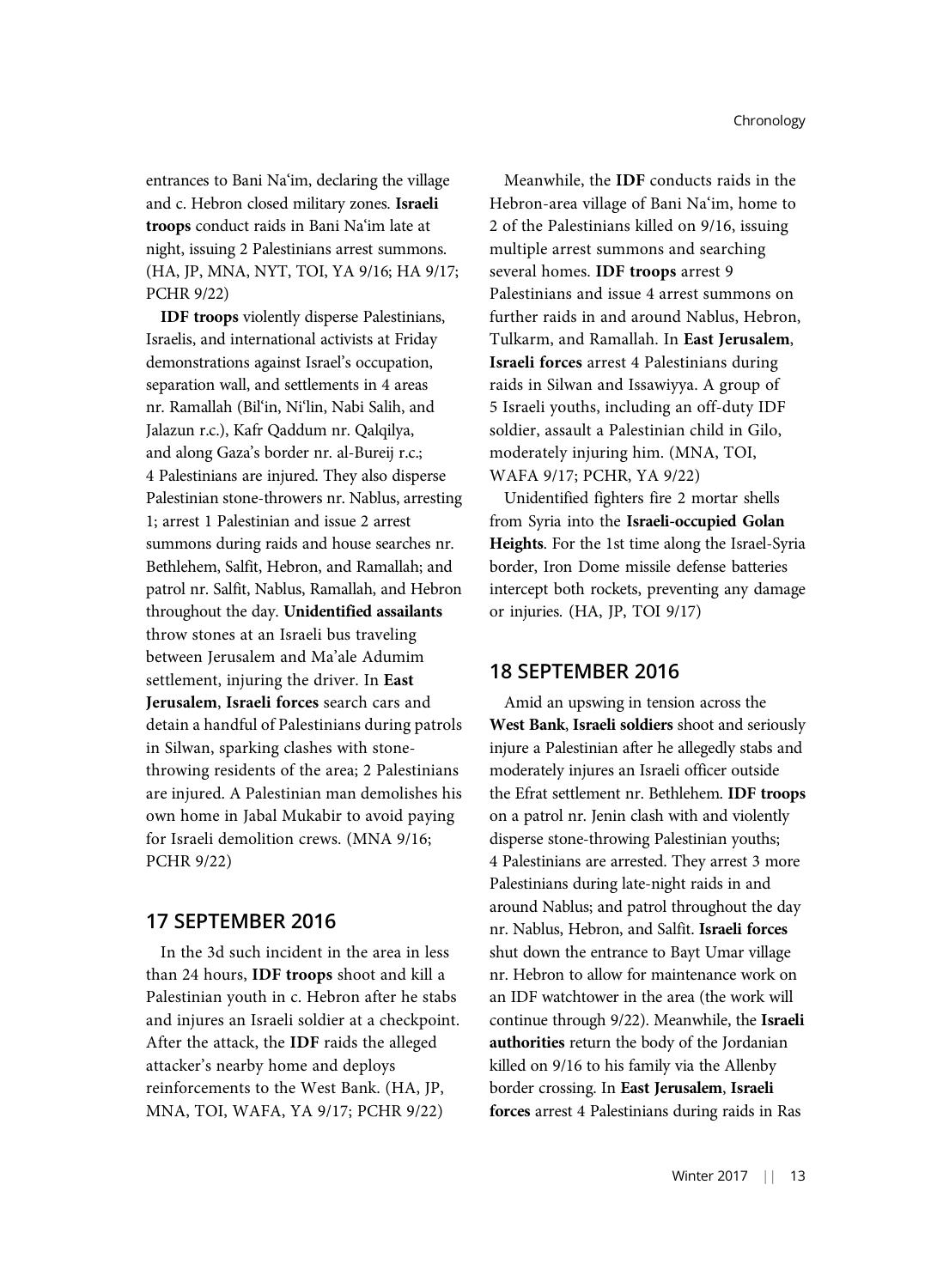al-Amud, Issawiyya, and Silwan. (MNA, YA 9/18; PCHR 9/22)

Israeli PM Netanyahu authorizes the extension of his ban on mbrs. of the Knesset (MKs) visiting Haram al-Sharif ahead of the Jewish High Holidays, which he implemented during the habba, the surge of Palestinian resistance, random attacks, and protests that began in Jerusalem in 9/2015 (see Update). (TOI 9/18)

The Egyptian authorities open the Rafah border crossing overnight and allow 474 Palestinian pilgrims to return home from their trip to Saudi Arabia (see Update). (MNA 9/18)

# 19 SEPTEMBER 2016

IDF troops shoot and kill 2 Palestinians in c. Hebron after they allegedly attempt to stab Israeli soldiers. Palestinian witnesses say the 2 men posed no threat to the soldiers. In the wake of the attack, **IDF troops** clash with stonethrowing Palestinian protesters in Dahaysha r.c. nr. Bethlehem and in several areas in and around Hebron; 2 Palestinians are arrested and 3 are lightly injured. They arrest at least 16 Palestinians and issue 2 arrest summons during late-night raids in and around Nablus, Salfit, Bethlehem, Jenin, and Ramallah; seize several Palestinian cars, install a new checkpoint, and patrol in the Hebron district throughout the day. They also shut down an area of Hebron's Old City, denying maintenance workers access to dilapidated buildings. In East Jerusalem, Israeli forces shoot and moderately injure a Palestinian nr. the Old City after he stabs and injures 2 of them. They raid his family home in Ras al-Amud later in the day, arresting his 2 brothers. Meanwhile, Israeli forces arrest 12 Palestinians during late-night raids in Issawiyya and the Old City. A Palestinian demolishes her own grocery shop in al-Thawri

to avoid paying for Israeli demolition crews. Off Gaza's coast, Israeli naval forces open fire on Palestinian fishing boats nr. Bayt Lahiya, seriously injuring 1 fisherman and damaging his boat. (EI, HA, MNA, YA 9/19; PCHR 9/22)

### 20 SEPTEMBER 2016

Amid a weeklong uptick in violence in the Hebron area, IDF troops shoot and kill a Palestinian at the entrance to Bani Na'im village, which has been under a general closure since the killings on 9/16. The IDF alleges that the Palestinian youth was brandishing a knife and attempting to stab Israeli soldiers at a security checkpoint. Hours later, IDF troops assault and arrest a Palestinian in Hebron's Old City, sparking minor clashes with stonethrowers in the area. The IDF conduct heavy raids and patrols in the Hebron area throughout the day and late at night, arresting 6 Palestinians and issuing 1 arrest summons. (HA, MNA, WAFA 9/20; PCHR 9/22)

After reports of gunshots fired at an Israeli settlers' bus nr. Nablus overnight, the IDF closes entrances to several villages in the area. Elsewhere in the West Bank, the IDF arrests 2 Palestinians during late-night raids nr. Nablus and Salfit and patrols nr. Salfit and Nablus. Meanwhile, dozens of Israeli settlers visit a Jewish holy site nr. Nablus, sparking clashes between their IDF escort and Palestinian youths in the area; there are no serious injuries. In East Jerusalem, Israeli forces arrest 6 Palestinians during late-night raids in Shu'fat r.c. and demolish a home n. of the city and a number of agricultural facilities in Sur al-Bahir. Along Gaza's border, Israeli forces conduct a limited incursion to level land nr. Khan Yunis. Off Gaza's coast, Israeli naval forces open fire on Palestinian fishing boats nr. Bayt Lahiya, causing no damage or injuries. (MNA 9/20; PCHR 9/22)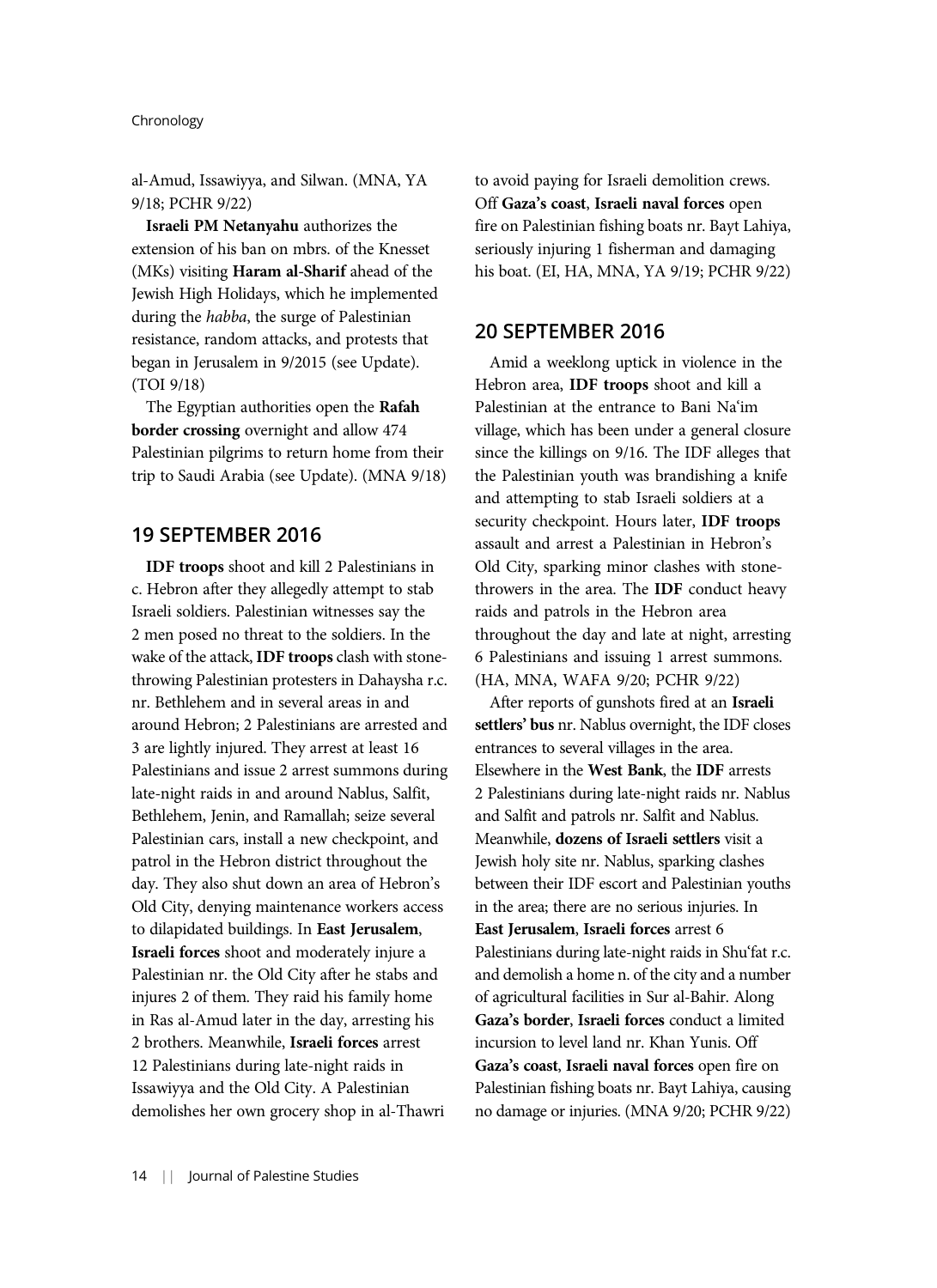According to the IDF, Israeli aircraft shoot down a Hamas drone off Gaza's coast in the afternoon. The IDF says it will "not permit any violation of its airspace, and will act with determination against any such effort." The drone reportedly did not cross into Israeli airspace. (MNA, YA 9/20)

# 21 SEPTEMBER 2016

IDF troops shoot and injure a Palestinian youth at a checkpoint nr. Qalqilya as she is walking home from school. The Israeli soldiers reportedly thought she was planning a stabbing attack (she will be released from detention on 9/22). Elsewhere in the West Bank, IDF troops raid the Bil'in homes of several leaders in the activist groups that organize the Friday protests in the Ramallah-area village, confiscating a number of cell phones and computers. Late at night, 2 Israeli soldiers torch a Palestinian-owned lumber warehouse in Nablus, and IDF troops arrest 7 Palestinians during raids and house searches nr. Tulkarm, Jenin, Bethlehem, and Tubas. In East Jerusalem, Israeli forces continue targeting Shu'fat r.c., arresting 5 Palestinians during raids in the camp and in Abu Dis. Along Gaza's border, IDF troops open fire on Palestinian homes nr. Khan Yunis, causing no damage. (HA, MNA, WAFA, YA 9/21; MNA, PCHR 9/22; HA 9/25; PCHR 9/29)

Following a request from the public prosecutor's office, the Palestinian High Court of Justice postpones until 10/3 its decision regarding the municipal elections that were initially set for 10/8. The elections had been postponed indefinitely on 9/8 because of challenges to their legitimacy (see Update for details). (AFP, MNA 9/21)

The Egyptian authorities open the Rafah border crossing to allow Palestinian pilgrims to return from their trip to Saudi Arabia. They are set to open it again on 9/22 and 9/23 (see Update). (MNA 9/23)

While in New York for the UN General Assembly (UNGA) meeting, Israeli PM Netanyahu meets with U.S. pres. Obama. They reportedly do not discuss the push for Israeli-Palestinian peace that the Obama admin. is rumored to be planning after the U.S. election in 11/2016. Netanyahu tells Obama he will always be welcome in Israel, and Obama responds, "We'll set up a tee time." (AFP, EI, NYT, REU, YA 9/21; HA 9/25)

# 22 SEPTEMBER 2016

Around 700 Israeli settlers visit Joseph's Tomb nr. Nablus overnight, sparking clashes between their IDF escort and stone-throwing Palestinians; 2 Palestinians are injured. IDF troops arrest 10 Palestinians and issue 6 arrest summons during raids and house searches nr. Jenin and Hebron, and in and around Bethlehem; and patrol nr. Hebron and Nablus. Off Gaza's n. coast, Israeli naval forces open fire on Palestinian fishing boats, causing no damage or injuries. (MNA, WAFA 9/22; PCHR 9/29)

For a 2d day in a row, the Egyptian authorities open the Rafah border crossing to allow Palestinian pilgrims to return from their trip to Saudi Arabia (see Update). (MNA 9/23)

PA pres. Abbas addresses the UNGA in New York City and pledges to present the UN Security Council (UNSC) with a res. condemning Israel's settlements in the West Bank. Israeli PM Netanyahu also addresses the UNGA in New York, reaffirming his pledge to resist any UN attempt to dictate the terms of a res. to the Israeli-Palestinian conflict and welcoming the "spirit" of the Arab Peace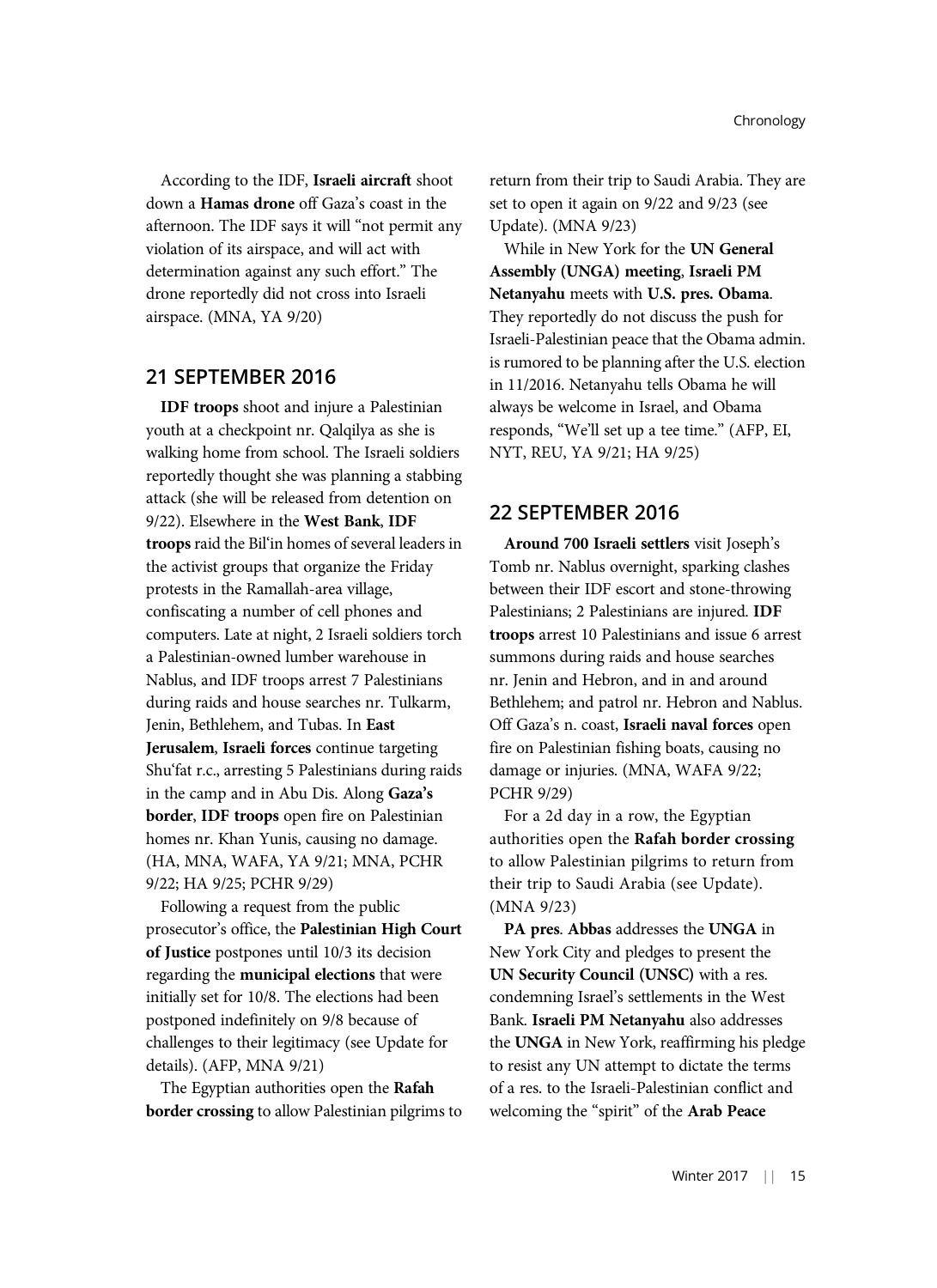Initiative. He also invites Abbas to address the Israeli Knesset and promotes a regional framework for peace that the Palestinians can join or not. (HA, YA 9/22; MNA 9/23)

### 23 SEPTEMBER 2016

IDF troops shoot and injure a Palestinian youth outside the Kiryat Arba settlement nr. Hebron after he allegedly attempts to stab an Israeli soldier. Meanwhile, IDF troops violently disperse Palestinians, Israelis, and international activists at Friday demonstrations against Israel's occupation, settlements, and separation wall in 4 villages nr. Ramallah (Bil'in, Ni'lin, Silwad, and Nabi Salih), Kafr Qaddum nr. Qalqilya, and multiple locations along Gaza's border; 3 Palestinians are injured. They also arrest 8 Palestinians and issue 5 arrest summons during raids and house searches nr. Hebron and Salfit, as well as in and around Bethlehem; and patrol nr. Hebron throughout the day. (EI, HA, MNA 9/23; PCHR 9/29)

For the 3d and final day in a row, the Egyptian authorities open the Rafah border crossing to allow Palestinian pilgrims to return from their trip to Saudi Arabia (see Update). (MNA 9/23; MNA 9/24)

Leaders of the Middle East Quartet, including U.S. secy. of state John Kerry, Russian FM Sergey Lavrov, EU foreign policy chief Federica Mogherini, and UN secy.-gen. Ban Ki-moon, reiterate the group's call for the creation of "conditions for the resumption of meaningful negotiations that will end the occupation that began in 1967 and resolve all final status issues," and reaffirm conclusions from the report they released in 7/2016 (see JPS 46 [2]). Afterward, Kerry meets with Israeli PM Netanyahu to discuss the Israeli-Palestinian conflict. (YA 9/23; MNA 9/24; HA 9/25)

### 24 SEPTEMBER 2016

Off Gaza's coast, Israeli naval forces open fire on Palestinian fishing boats nr. Rafah and again nr. Gaza City, causing damage to 1 boat. In the West Bank, IDF troops arrest 6 Palestinians during late-night raids nr. Hebron, and patrol nr. Qalqilya and Hebron throughout the day. In East Jerusalem, Israeli forces continue targeting Shu'fat r.c., raiding the camp for the 3d day this week. They arrest 3 Palestinians, sparking clashes with stonethrowing youths in the camp; there are no serious injuries. (WAFA 9/24; PCHR 9/29)

# 25 SEPTEMBER 2016

A Palestinian prisoner in Israel's Ramon Prison dies of a stroke. He was severely beaten by Israeli guards in 2003, and his health has deteriorated ever since. Hours after his death, a group of Palestinian prisoners declares a 3-day hunger strike in solidarity with their deceased comrade. Israeli prison guards raid their cells, assaulting several of their leaders. (MNA, WAFA 9/25)

In the West Bank, Israeli border guards assault a Palestinian worker attempting to cross into Israel nr. Qalqilya. They cause moderate injuries and leave him with the broken leg he sustained after falling from the separation wall. Israeli forces demolish around 35 saplings in a nature reserve nr. Hebron. IDF troops violently disperse Palestinians gathering nr. Salfit to protest recent settlement expansion in the area; 1 Palestinian is arrested when he stands in front of a bulldozer. They also arrest 12 Palestinians during late-night raids in and around Bethlehem and Jenin, and nr. Hebron and Nablus; and patrol nr. Hebron and Nablus. Israeli settlers set fire to a Palestinian home under construction nr. Nablus, causing moderate damage. In East Jerusalem, Israeli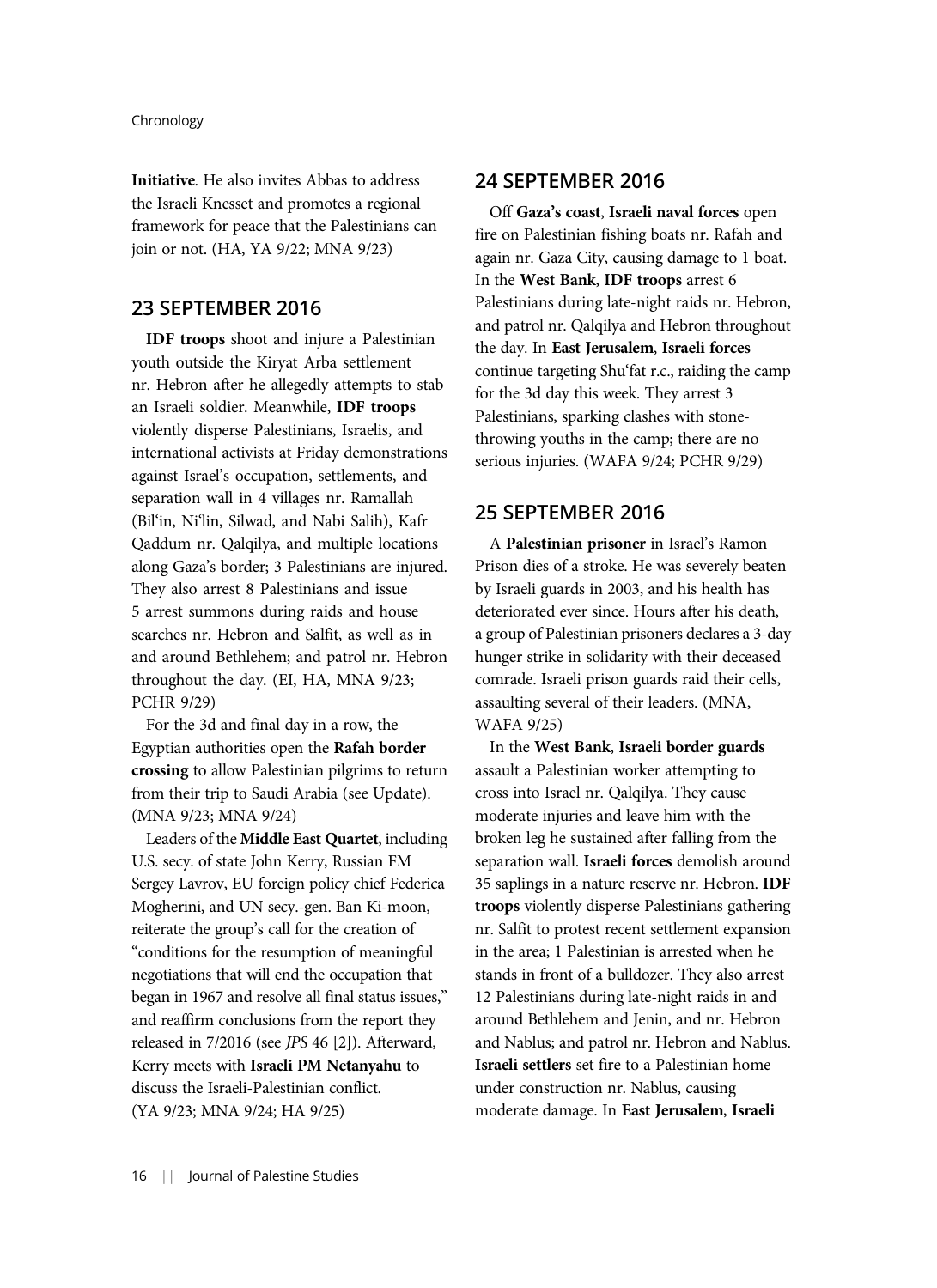forces arrest 7 Palestinians during late-night raids in Jabal Mukabir, Issawiyya, and Abu Dis. (MNA, WAFA 9/25; PCHR 9/29)

In a meeting with Israeli PM Netanyahu in New York, Republican presidential candidate Donald Trump says that, if elected, he will "accept the long-standing Congressional mandate to recognize Jerusalem as the undivided capital of the State of Israel," according to a Trump campaign press release. Netanyahu later meets with Democratic candidate Hillary Clinton, and she pledges to oppose "any attempt by outside parties to impose a solution to the Israeli-Palestinian conflict . . . including the UN," according to a press release from her campaign. (AJ, AP, HA, REU 9/25; HA 9/26)

### 26 SEPTEMBER 2016

Israeli forces carry out the punitive demolition of 1 room in the Hebron-area home of a Palestinian accused of participating in a 6/8 killing in Tel Aviv. Elsewhere in the West Bank, they demolish an agricultural structure, a small residence, and a car shop nr. Nablus, and 4 water wells nr. Hebron late at night. IDF troops arrest 7 Palestinians and cause NIS 10,000 (approx. \$2,700) in damage during raids and house searches nr. Hebron, Bethlehem, and Jenin; and patrol nr. Hebron and Salfit throughout the day. An Israeli settler opens fire on Palestinian youths allegedly throwing rocks nr. Qalqilya, causing no injuries. In East Jerusalem, Israeli forces arrest 6 Palestinians and issue 1 arrest summons during raids in the Old City, Jabal Mukabir, and Shu'fat r.c., marking the 4th day this week they have targeted the camp. Off Gaza's coast, Israeli naval forces open fire on Palestinian fishing boats, causing no damage or injuries. (MNA, WAFA 9/26; PCHR 9/29)

# 27 SEPTEMBER 2016

In the West Bank, Israeli forces demolish part of a classroom in a bedouin community nr. Jerusalem, and 6 residences and 9 sheep barns in the n. Jordan Valley. IDF troops arrest 10 Palestinians, including 1 Palestinian Legislative Council mbr., during raids and house searches nr. Jenin, Tulkarm, and in and around Hebron; and patrol nr. Salfit and Hebron during the day. Palestinian youths throw Molotov cocktails at an Israeli settler's vehicle late at night nr. Ramallah, injuring 1 settler. In East Jerusalem, Israeli forces demolish 3 residential buildings in al-Tur and Bayt Safafa. Israeli forces continue targeting Shu'fat r.c., raiding the camp for the 5th day this week and arresting 6 residents. They arrest 6 more Palestinians during raids in Abu Dis, Qalandia r.c., Jabal Mukabir, and Issawiyya. (MNA, WAFA 9/27; MNA 9/28; PCHR 9/29)

The Israeli police deploy heavily across East Jerusalem ahead of the Jewish High Holidays, issuing a temporary security alert and installing road blocks. (MNA 9/27)

# 28 SEPTEMBER 2016

In the West Bank, Israeli forces raze a swath of Palestinian land nr. Bethlehem, demolishing several olive trees. IDF troops conduct latenight raids nr. Ramallah, Hebron, and Tulkarm, arresting 5 Palestinians and confiscating 1 car; and patrol nr. Hebron during the day. In East Jerusalem, Israeli forces continue targeting Shu'fat r.c., raiding the camp for the 6th day this week and arresting at least 13 residents. They arrest 2 more Palestinians during raids in Qalandia r.c. and al-'Izzariya. Two Palestinian families demolish their own homes in Bayt Hanina to avoid paying Israeli demolition fees. (MNA, WAFA 9/28; PCHR 10/6)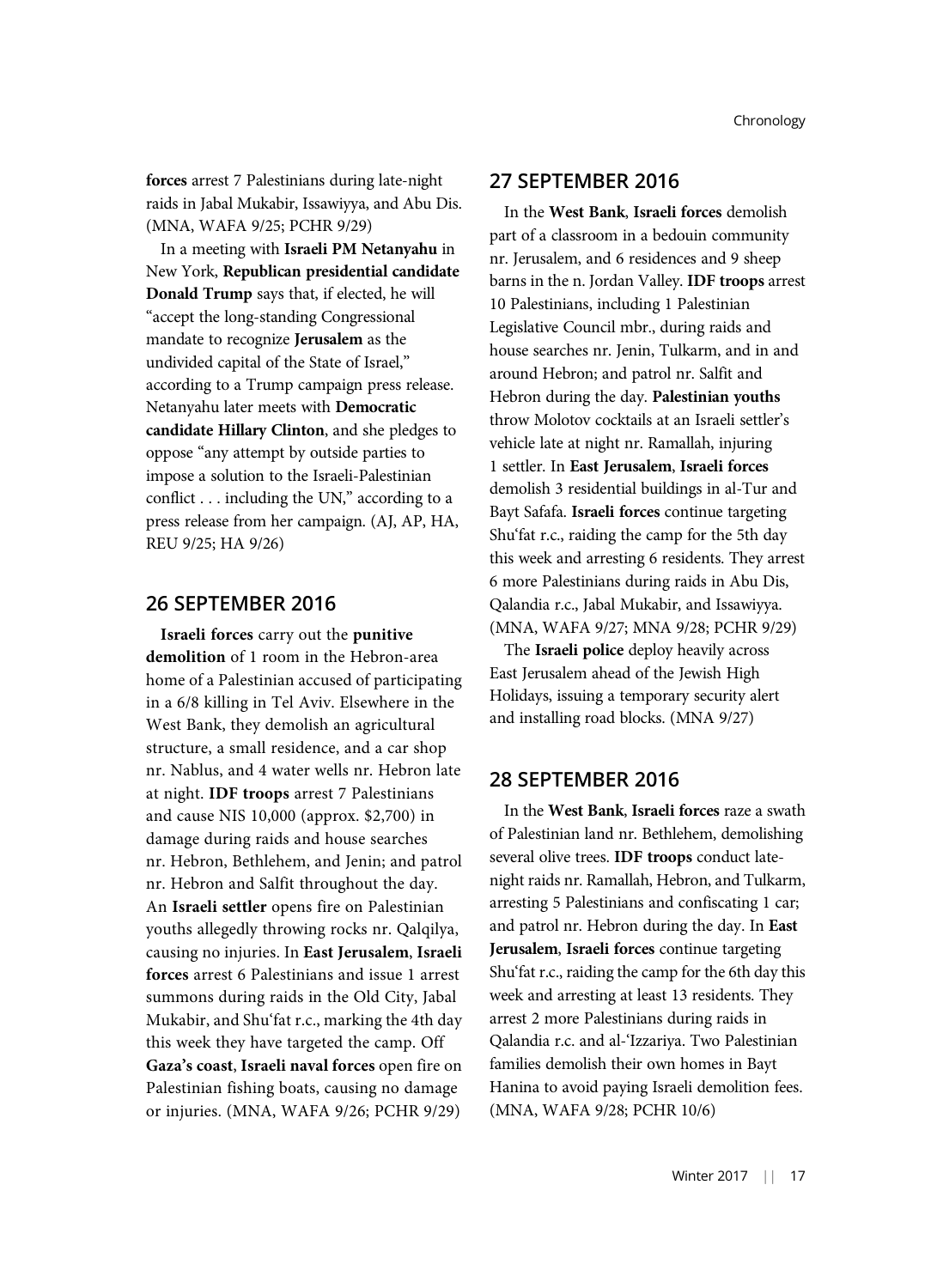Former Israeli pres. Shimon Peres dies at the age of 93. (HA, JP, NYT 9/28)

### 29 SEPTEMBER 2016

One Palestinian is killed and 3 others are injured in a tunnel collapse nr. Bayt Hanun in Gaza. Also along Gaza's border, IDF troops open fire on Palestinian farmers working nr. Dayr al-Balah, causing no injuries or damage. In the West Bank, the IDF temporarily forces 19 Palestinians from their homes in the n. Jordan Valley to make space for military drills in the area, and patrols nr. Nablus and Hebron during the day. In East Jerusalem, Israeli forces fire sound bombs during a raid in al-Tur, striking 1 Palestinian in the back of the head and causing serious injuries. (JP, MNA, TOI, WAFA 9/29; PCHR 10/6)

The Israeli authorities cancel elderly Gazans' weekly trip to Haram al-Sharif for Friday prayers due to the planned funeral for former Israeli pres. Peres, set for 9/30. Meanwhile, PA pres. Abbas asks to attend Peres's funeral, drawing criticism from across the Palestinian political spectrum. (HA, JP, MNA, YA 9/29)

# 30 SEPTEMBER 2016

Israeli soldiers shoot and kill a Palestinian at the Qalandia checkpoint n. of Jerusalem after he allegedly stabs an Israeli border guard, causing moderate injuries. The IDF then violently disperses around 200 Palestinians gathering to throw stones in protest of the killing. Meanwhile, IDF troops violently disperse Palestinians, Israelis, and international activists at Friday demonstrations against Israel's occupation, settlements, and separation wall in 3 villages nr. Ramallah (Bil'in, Ni'lin, and Nabi Salih), Kafr Qaddum nr. Qalqilya, and

along Gaza's border nr. al-Bureij r.c. and Shuja'iya; at least 6 Palestinians are injured and 2 are arrested. They also patrol during the day nr. Qalqilya, Salfit, and Hebron. (HA, MNA, TOI, YA 9/30; MNA 10/1; PCHR 10/6)

PA pres. Abbas attends the funeral of former Israeli pres. Peres and shakes hands with Israeli PM Netanyahu. Responding to criticism from Hamas and many other Palestinians, a senior Hamas official says that Abbas's attendance disproves Israeli claims of Palestinian dedication to violence and that it sent a "strong message of Palestinian peace" to the world. MK and Joint List chair Ayman Odeh refuses to attend, along with the rest of the Joint List, citing Peres's treatment of the Palestinians (see Update for details). The Joint List and PA reportedly agree to refrain from publicly criticizing one another over their different views on this matter. (HA, JP, MNA, NYT, YA 9/30; HA 10/1)

### 1 OCTOBER 2016

Across Israel, Palestinian citizens gather to commemorate the 16th anniversary of the killing of 13 Palestinians by Israeli forces in 10/2000. Around 2,000 people, including several Joint List MKs, march through Sakhnin to mark the occasion. In the West Bank, IDF troops arrest 5 Palestinians and issue 1 arrest summons during raids and house searches nr. Bethlehem, Qalqilya, and Salfit; and patrol during the day nr. Nablus and Hebron. In East Jerusalem, Israeli forces arrest 18 Palestinians during late-night raids in the Old City, al-Tur, and Silwan. (HA, MNA, WAFA 10/1; PCHR 10/6)

The Israeli authorities announce that the IDF will be imposing a general closure of the West Bank and a temporary moratorium on passage to and from Gaza between midnight on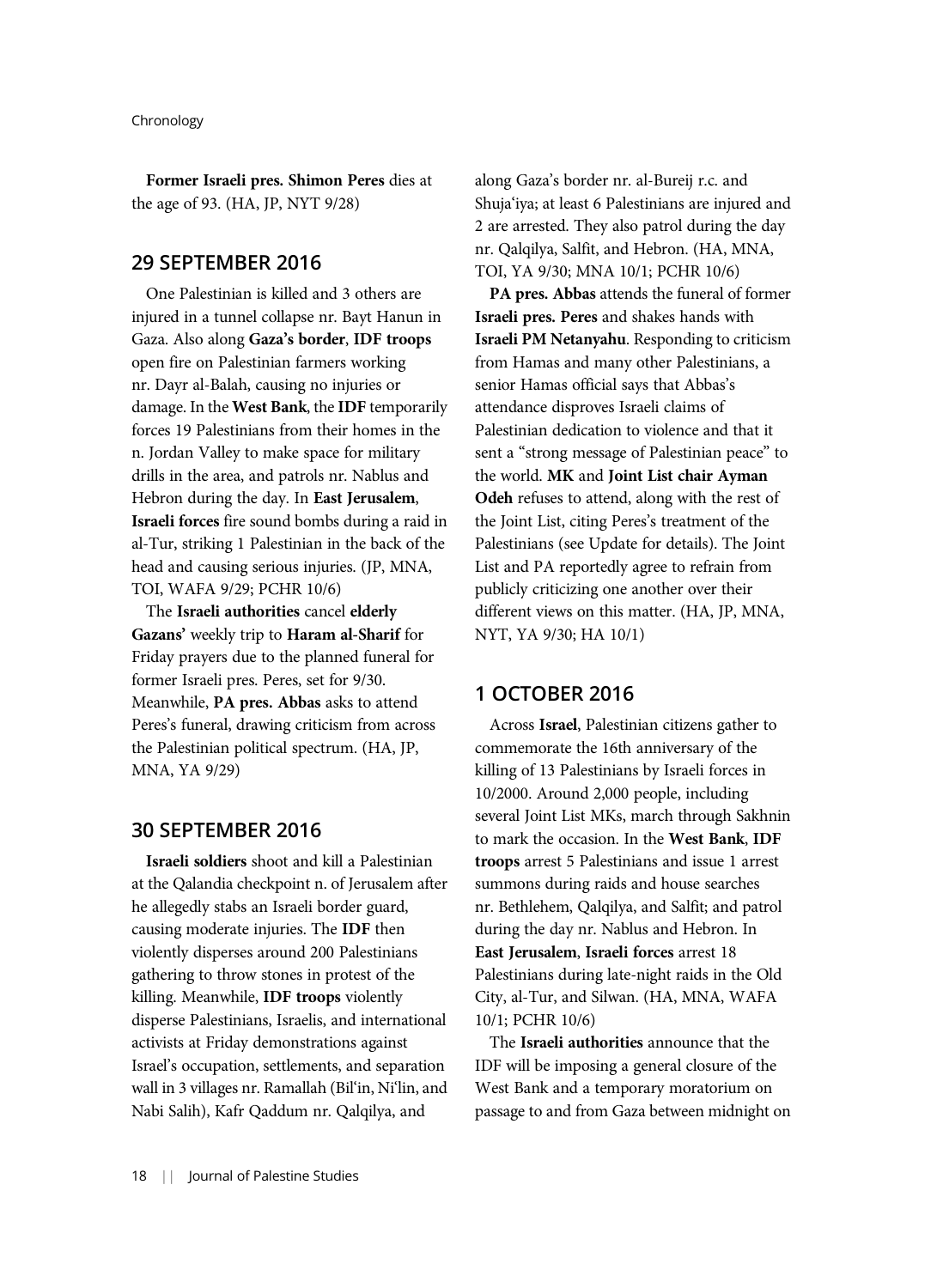10/2 and midnight on 10/4 during the upcoming Jewish holiday of Rosh Hashanah. Only medical and humanitarian exceptions will be allowed (see Update). (HA, JP, MNA 10/2)

The Israeli NGO Peace Now reports that the Israeli Civil Admin. has advanced plans to build a new settlement outpost nr. Nablus, likely with the intention of housing the 40-odd families from the condemned Amona outpost. The plan for the new settlement includes 98 housing units, with an option to increase the number of units to 300. Peace Now also reports that plans for a new industrial zone nr. Ramallah were also advanced. (JP, MNA, PCN 10/2)

# 2 OCTOBER 2016

The IDF implements a general closure of the West Bank and Gaza due to the Jewish holiday Rosh Hashanah. Meanwhile, the IDF delivers stop-work orders to a Palestinian home under construction in Yatta village nr. Hebron, and patrols during the day nr. Nablus, Tulkarm, Qalqilya, Salfit, and Hebron. An Israeli settler attacks a Palestinian-owned car nr. Qalqilya, causing NIS 1,000 (approx. \$260) in damage to the windshield and tires. Along Gaza's border, IDF troops open fire on Palestinian homes nr. Khan Yunis, causing no damage. (WAFA 10/2; PCHR 10/6)

A Palestinian official says that the Israeli authorities have decided to bar non-Jews from al-Ibrahimi Mosque in Hebron on 7 different days in 10/2016 corresponding to Jewish holidays. The mosque will be closed to non-Jews on 10/3–4, 10/9, 10/12, 10/18–19, and 10/26. (MNA 10/2)

# 3 OCTOBER 2016

The IDF closes al-Ibrahimi Mosque in Hebron to non-Jews and maintains the general closure of the oPt during Rosh Hashanah. Meanwhile, a group of settler children harass a Palestinian family picking olives nr. Hebron. They attempt to steal some olives before a local chapter of Youth Against Settlements intervenes. IDF troops raid a village nr. Nablus late at night and patrol nr. Hebron and Ramallah during the day. In East Jerusalem, 45 right-wing Jewish activists visit Haram al-Sharif. A Palestinian family demolishes part of its own home in the Old City to avoid paying Israeli demolition fees. Along Gaza's border, IDF troops arrest a young Palestinian after he cuts through the border fence in an attempt to enter Israel nr. Eshkol. (MNA, WAFA 10/3; MNA 10/4; PCHR 10/6)

The Palestinian High Court of Justice rules that the municipal elections, which were set for 10/8 before being indefinitely delayed on 9/8, will go forward on 10/8 only in the West Bank because the courts operating in Gaza are "illegal." The court previously said it favored holding elections across all Palestinian territory, including Gaza and East Jerusalem (see Update). Hamas rejects the court's decision; a spokesperson says that the decision "divides the Palestinian people." (HA, JP, MEE, MNA, TOI, WAFA, YA 10/3; MNA 10/4)

### 4 OCTOBER 2016

The IDF keeps al-Ibrahimi Mosque in Hebron closed to non-Jews and maintains the general closure of the oPt during Rosh Hashanah. Elsewhere in the West Bank, IDF troops arrest 7 Palestinians during late-night raids nr. Hebron, Bethlehem, and Nablus; and patrol nr. Nablus, Salfit, and Hebron during the day. In East Jerusalem, 73 right-wing Jewish activists tour Haram al-Sharif. Israeli forces arrest 1 Palestinian during a late-night raid in Silwan. (MNA 10/4; HA 10/5; PCHR 10/6)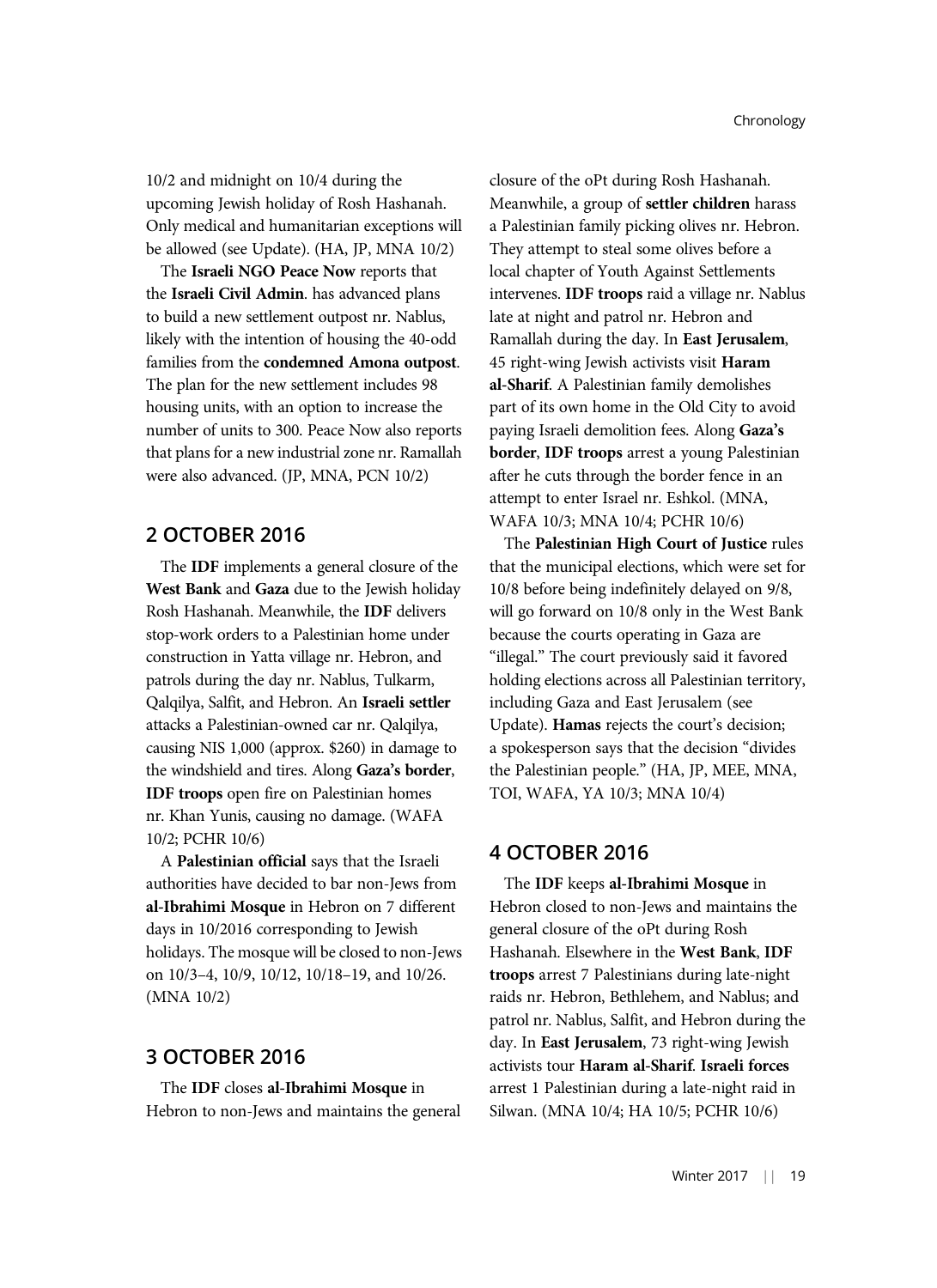PA FM Riyad al-Maliki says that Arab states have agreed to begin consultations in New York in support of a UNSC res. condemning Israeli settlements (see Update). He says, "We agreed that Arab ambs. to the UN would start consultations on the draft res. before the end of [10/2016]." (WAFA 10/4)

After a cabinet meeting, PA PM Rami Hamdallah announces that the PA has decided to postpone municipal elections by 4 mos., to 2/2017. Earlier in the day, the Central Elections Commission criticized the High Court's 10/3 decision to cancel the vote in Gaza, saying that excluding Gaza would only compromise the political situation further and recommending a postponement. Hamas spokesperson Sami Abu Zuhri criticizes the postponement, saying, "We consider the govt.'s decision to postpone the election as an attempt to evade the election to serve Fatah's interests." (HA, MEE, MNA, TOI, WAFA 10/4)

The ship Zaytouna approaches Gaza with an all-female crew of 13 solidarity activists. They plan to test the Israeli blockade of Gaza on either 10/5 or 10/6 to focus international attention on the deteriorating humanitarian situation in Gaza. The International Comm. for Breaking the Siege of Gaza releases a statement supporting the women's mission and calling on Israel to guarantee their safe arrival. Meanwhile, the Israeli navy is preparing to intercept the ship. (MNA 10/4; JP, TOI 10/5)

### 5 OCTOBER 2016

A small Salafi group fires a rocket from Gaza into Israel, which explodes in Sderot, causing no injuries and minor damage. Holding Hamas responsible, the IDF fires tank shells and launches at least 25 air strikes on Hamas military sites in Bayt Hanun, Khan Yunis, and Gaza City, causing substantial damage. After the air strikes, the Israeli press reports that Hamas sent a message via a 3d party pledging to try to deescalate tensions and to stop small armed groups from firing more rockets. Meanwhile, an Israeli jet crashes on its return trip from a sortie in Gaza, killing the pilot and injuring another Israeli airman. An IDF spokesperson says that the 2 men ejected from the aircraft before the crash, and that the cause of the crash was unknown. (HA, JP, MNA, TOI, WAFA, YA 10/5; PCHR, TOI 10/6)

The IDF lifts its 3-day general closure of the West Bank overnight, allowing Palestinians in the West Bank and Gaza to use border crossings into Israel again. They also lift their 1.5 mo. closure of Kifl Haris village nr. Salfit. The village was closed after reports of stonethrowing in the area. Elsewhere in the West Bank, Israeli forces level 36 dunams (9 acres) of Palestinian land nr. Hebron, destroying numerous plum and olive trees. IDF troops arrest 17 Palestinians during late-night raids and house searches nr. Ramallah, Hebron, Tulkarm, and Bethlehem. In East Jerusalem, Israeli forces arrest 15 Palestinians during raids in Issawiyya and al-Tur.

Off Gaza's coast, Israeli naval forces open fire on Palestinian fishing boats nr. Gaza City and Khan Yunis, causing no damage or injuries. Along Gaza's border, IDF troops open fire on Palestinian farmers and shepherds working nr. Gaza City, causing no injuries. (MNA, WAFA 10/5; PCHR 10/13)

A delegation of ICC officials, including chief prosecutor Bensouda, arrives in Israel for a 5-day educational visit. They will meet with both Israeli and Palestinian officials. Bensouda is still conducting the preliminary examination into alleged war crimes that she initiated in 1/2015 at the Palestinians' request. However, the ICC officials explicitly state that they are not in Israel to "engage in evidence collection in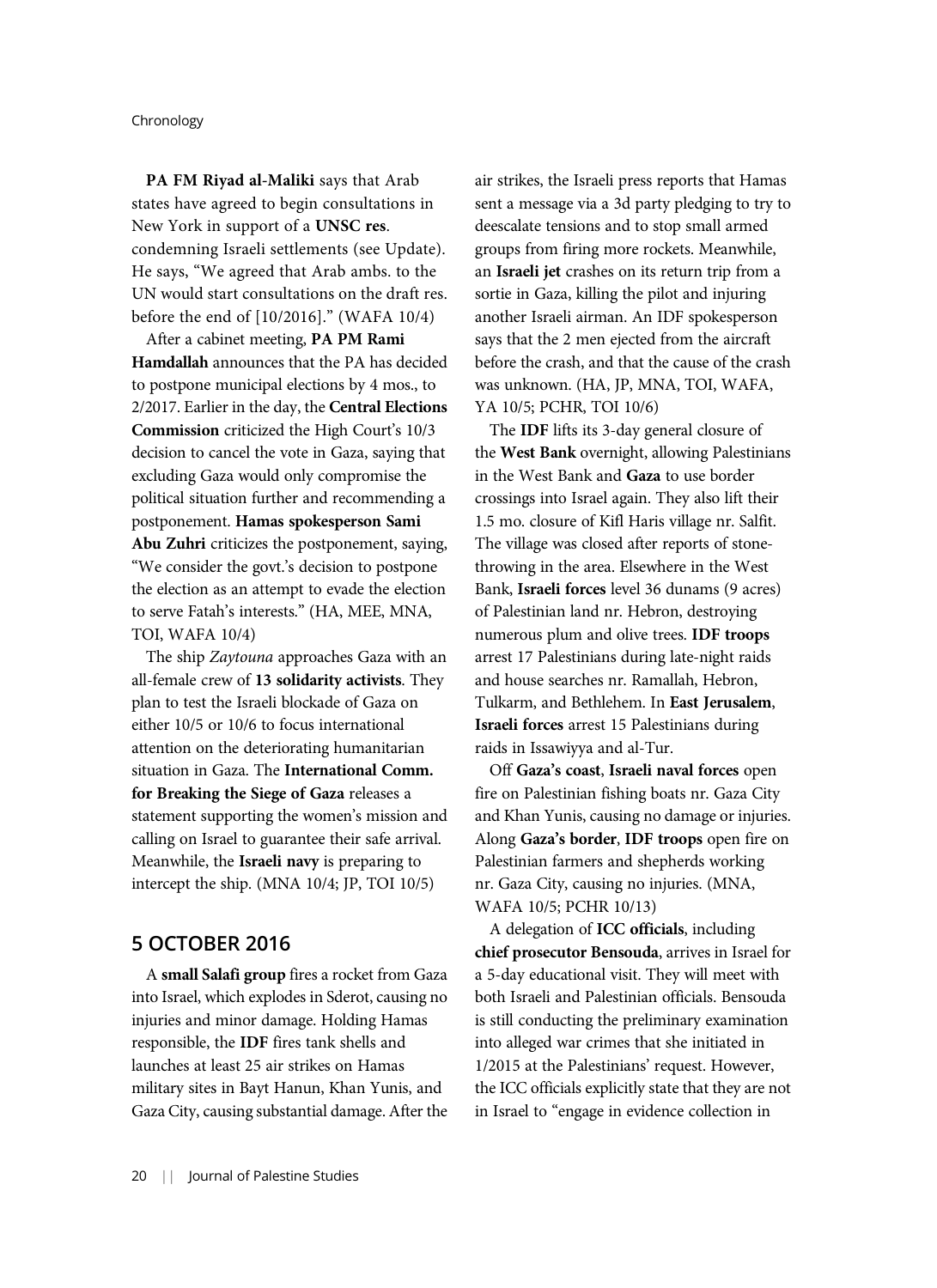relation to any alleged crimes" or to "assess the adequacy of the respective legal systems to deal with crimes that fall within ICC jurisdiction" (see Update). (HA, JP, TOI 10/5)

Israeli naval forces intercept the ship Zaytouna around 35 naut. mi. off the coast of Gaza and peacefully arrest its all-female crew of solidarity activists. The takeover and escort to the port of Ashdod are "uneventful," according to the IDF. The women are then detained at Givon Prison ahead of their likely deportation. PLO secy.-gen. Saeb Erekat says, "We strongly condemn the Israeli aggression today against the international flotilla that attempted to break the illegal Israeli siege over 1.8 m. people in Gaza." (EI, HA, MNA, NYT, WAFA 10/5)

# 6 OCTOBER 2016

For a 2d day in a row, Gazan fighters fire a rocket into s. Israel. It lands in an open area, causing no serious damage or injuries. The IDF fires retaliatory tank shells across the border at Hamas sites, causing an undetermined amount of damage. After the exchange, DM Lieberman says that Israel will not seek an escalation of violence, but that it will not hesitate from retaliating against all rocket attacks (see Update). (HA, JP, MNA, TOI, YA 10/6; PCHR 10/13)

Along Gaza's border, Israeli forces conduct a limited incursion to level land nr. Rafah. In the West Bank, the IDF conducts a late-night raid in al-Fara'a r.c. nr. Tubas, sparking clashes with stone-throwing Palestinian youths; 3 Palestinians are injured and 2 are arrested. IDF troops arrest 6 Palestinians during raids nr. Bethlehem, Nablus, and Tulkarm; and patrol nr. Hebron. In Israel, Israeli forces demolish the "unrecognized" bedouin village of al-Araqib in the Negev for the 104th time since 2010.

They also shut down several organizations affiliated with the Northern Branch of the Islamic Movement in Nazareth and Umm al-Fahm, including 1 media group. The branch was accused of incitement and outlawed in 11/2015 (see JPS 45 [3]). (MNA 10/6; MNA 10/7; PCHR 10/13)

PA pres. Abbas is admitted to hospital in Ramallah after suffering chest pains and undergoes cardiovascular testing. PLO secy.-gen. Erekat says that the tests confirm that Abbas is in "good health." (HA, MEMO, MNA 10/6)

# 7 OCTOBER 2016

IDF troops violently disperse Palestinians, Israelis, and international activists at Friday demonstrations against Israel's separation wall, settlements, and occupation in 3 villages nr. Ramallah (Bil'in, Ni'lin, and Nabi Salih), Kafr Qaddum nr. Qalqilya, and in 4 areas along Gaza's border (nr. Gaza City, Khan Yunis, Dayr al-Balah, and al-Bureij r.c.); 2 Palestinians are injured and 1 of their vehicles is confiscated. After reports of stone-throwing in Huwwara village nr. Nablus, the IDF shuts down all the stores in the village and blocks off the main road. IDF troops patrol nr. Hebron and Salfit throughout the day. Israeli settlers assault a number of Palestinian farmers harvesting olives nr. Salfit, sparking clashes between their IDF escort and the Palestinians; 2 Palestinians are arrested. Off Gaza's coast, Israeli naval forces open fire on Palestinian fishing boats nr. Gaza City, and then detain 2 fishermen and confiscate 1 boat. (MNA 10/7; PCHR 10/13)

# 8 OCTOBER 2016

Israeli forces injure more than 50 Palestinians in clashes at Al-Quds University in Abu Dis,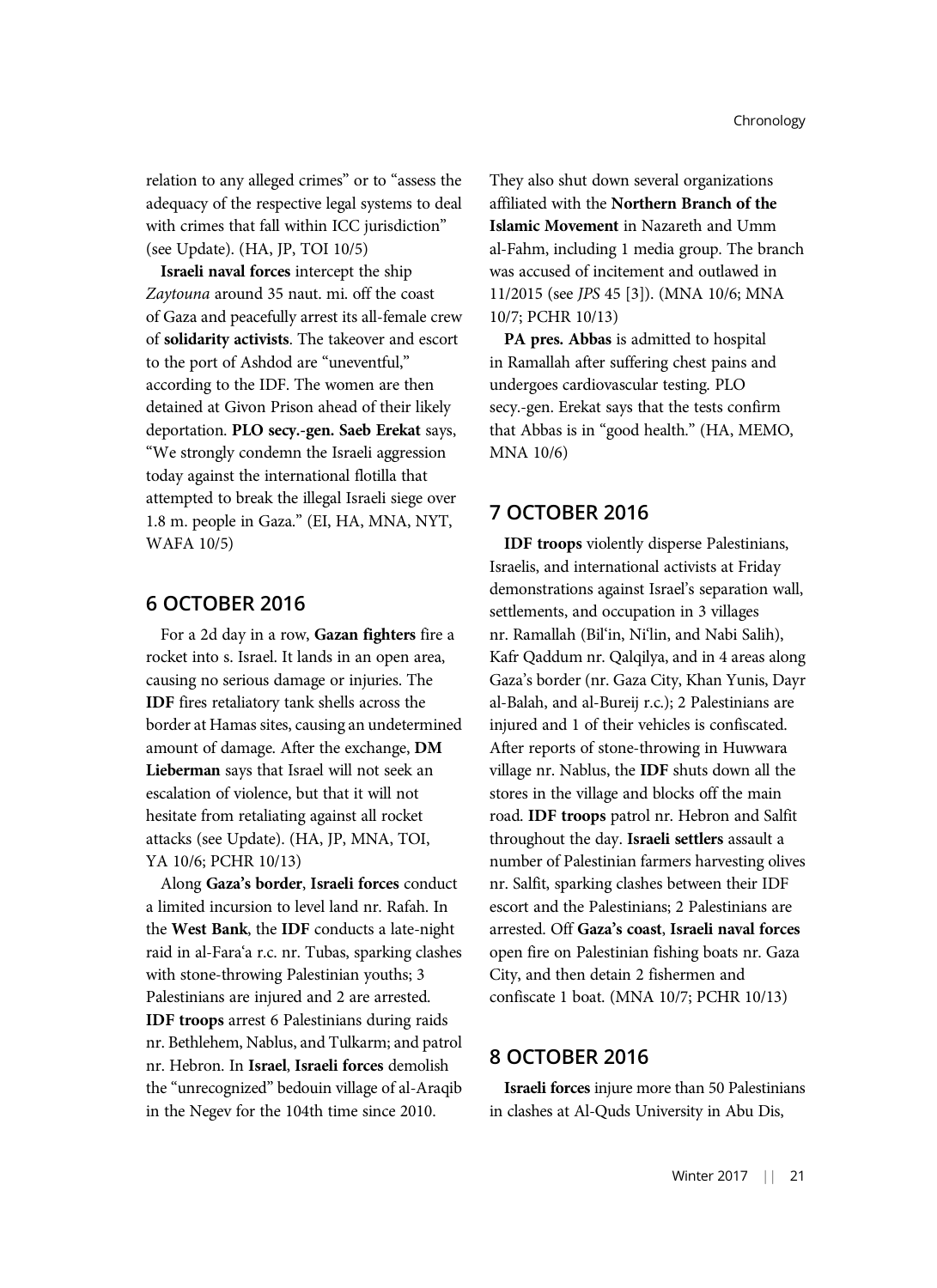East Jerusalem. It's unclear how the clashes began. In the West Bank, IDF troops arrest 8 Palestinians during raids and house searches nr. Jenin, Salfit, Ramallah, Bethlehem, and in Nablus; and patrol in and around Hebron during the day. (MNA 10/8; PCHR 10/17)

# 9 OCTOBER 2016

Israeli police shoot and kill a Palestinian in Sheikh Jarrah, East Jerusalem, after he injures 6 Israelis in a drive-by shooting nr. an Israeli police headquarters (2 succumb to their injuries later in the day). The Palestinian was reportedly supposed to turn himself into the Israeli authorities today to begin serving a 4-mo. sentence for attacking a police officer in 2013. Israeli forces later conduct a series of raids in Silwan and al-Ram, interrogate the attacker's family, and spark clashes with stone-throwing Palestinians; 7 Palestinians are detained, and 1 Associated Press photographer and 2 Israeli soldiers are injured (1 seriously). Israeli troops return to al-Ram late at night, arrest the attacker's teenage daughter, and threaten punitive demolition of the attacker's home. (HA, JP, MNA, TOI, WAFA, YA 10/9; HA, MNA, NYT, YA 10/10; PCHR 10/13)

Around 1,200 right-wing Jewish activists visit Joseph's Tomb nr. Nablus, sparking clashes between their IDF escort and stonethrowing Palestinians; there are no serious injuries. Meanwhile, IDF troops arrest 13 Palestinians and damage 1 workshop during raids and house searches nr. Tulkarm, Hebron, and Qalqilya. Inside Israel, Israeli forces demolish multiple homes in the bedouin village of Bir Hadaj nr. Beersheba. The IDF also demolishes 22 residential and agricultural structures in the n. Jordan Valley, 8 homes in a bedouin community nr. Bethlehem, and a number of residences, agricultural structures, solar panels, and the main water pipeline in a bedouin village nr. Jerusalem. Along Gaza's border, Israeli forces open fire on Palestinian farmers nr. al-Maghazi r.c., causing no injuries; and conduct a limited incursion to level land nr. al-Bureij r.c. (MNA, WAFA 10/9; MNA 10/10; PCHR 10/13)

### 10 OCTOBER 2016

A Palestinian dies in a smuggling tunnel between Gaza and Egypt after being accidentally electrocuted. In the West Bank, IDF troops shoot and injure 2 Palestinians nr. Bethlehem in unclear circumstances. Meanwhile, Israeli troops deploy nr. a mosque n. of Bethlehem, sparking clashes with stone-throwing Palestinians; 3 Palestinians are injured and 10 are arrested. The IDF arrests 12 Palestinians during raids and house searches nr. Salfit and in and around Jenin; and patrols nr. Hebron during the day. Israeli forces demolish a small tool shop outside Yatta village nr. Hebron. Israeli settlers assault Palestinians harvesting olives nr. Nablus, causing no serious injuries, before smashing the windows and slashing the tires of their car. In East Jerusalem, Israeli forces raid a school in the Old City, accusing several students of throwing glass at them from the school's windows. Teachers and administrators block the Israeli troops from arresting their students. Along Gaza's border, IDF troops open fire on Palestinian shepherds working nr. al-Bureij r.c., causing no injuries. Off Gaza's coast late at night, Israeli naval forces open fire on Palestinian fishing boats nr. Jabaliya r.c., causing no damage or injuries. (EI, MNA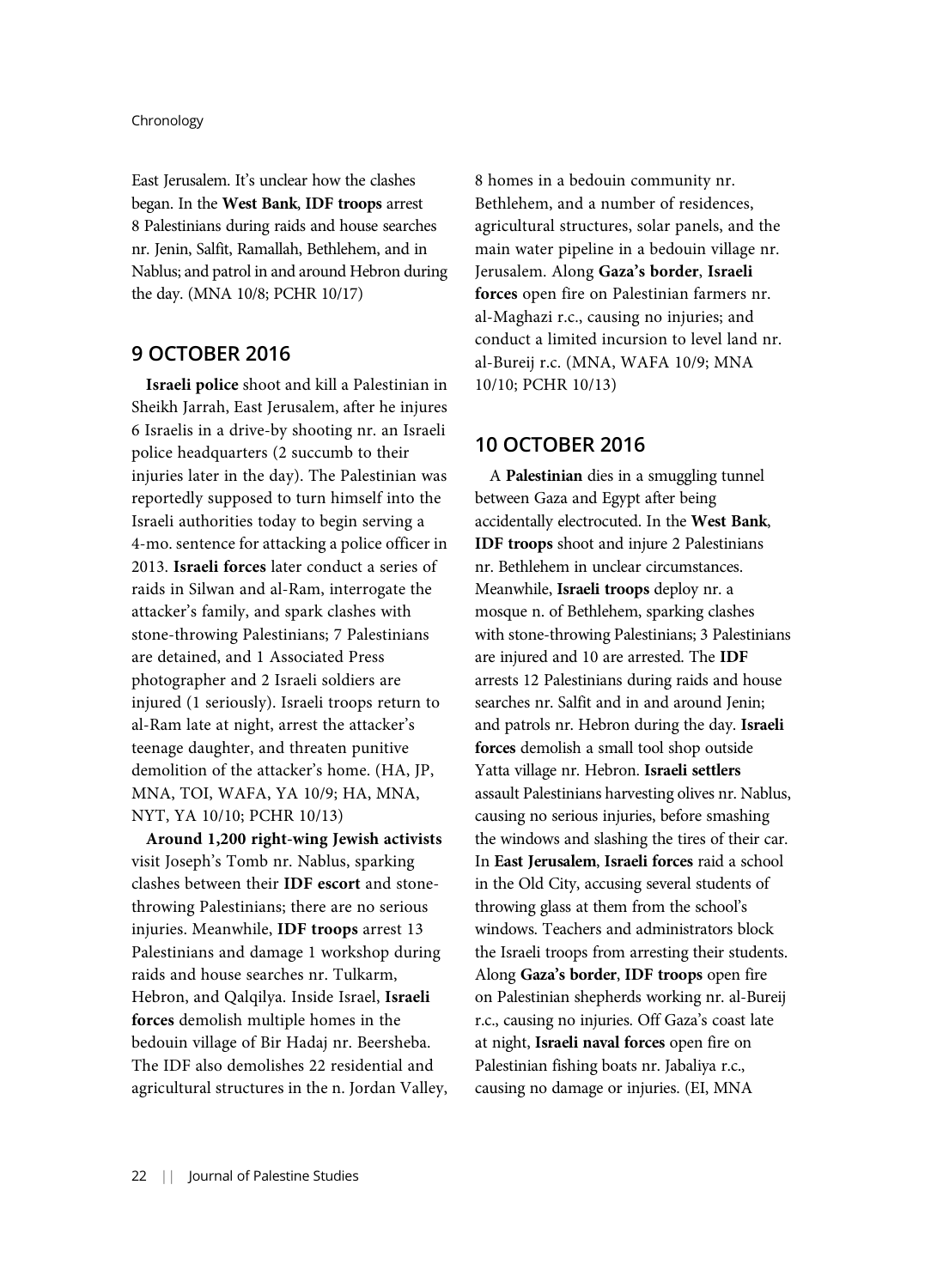10/10; MNA, WAFA 10/11; HA 10/12; PCHR 10/13)

### 11 OCTOBER 2016

Israeli forces punitively shut down shops in al-Ram village and conduct a series of raids on homes in Silwan belonging to family mbrs. of the Palestinian who injured 4 Israelis and killed 2 in a shooting in Sheikh Jarrah on 10/9. The raids spark clashes with stone-throwing Palestinians across Silwan; 1 Palestinian is shot and killed with live ammunition. Israeli troops return to al-Ram in the evening, conducting a series of raids and sparking further clashes with Palestinian youths; 4 Palestinians are injured. Elsewhere, 184 right-wing Jewish activists tour Haram al-Sharif. Their Israeli police escort assaults and arrests 1 Palestinian youth. In the West Bank, Israeli forces carry out the punitive demolition of the Nablus apartment of a Palestinian accused of planning the shooting attack on 10/1/2015 that left 2 Israeli settlers dead. Meanwhile, IDF troops conduct a raid in Ni'lin village nr. Ramallah, sparking minor clashes with stone-throwing residents; there are no serious injuries. Late at night, they conduct further raids in Ni'lin, arresting 3 Palestinians. The IDF patrols nr. Hebron and Nablus during the day. (EI, HA, JP, MNA, TOI, WAFA, YA 10/11; HA, MNA, WAFA, YA 10/12; PCHR 10/13)

Ahead of the start of Yom Kippur at sunset, the Israeli police and IDF implement a 48-hour general closure of East Jerusalem, the West Bank, and Gaza just after midnight. All border crossings between the West Bank, Gaza, and Israel will be closed, except for humanitarian cases. The police place roadblocks around Jerusalem, preventing Palestinians from driving into Jewish neighborhoods and blocking them

from some main streets entirely. (HA, MNA, TOI 10/11)

### 12 OCTOBER 2016

IDF troops shoot and kill a Palestinian child along Gaza's border nr. Khan Yunis, according to Palestinian witnesses. The IDF will deny any involvement in the shooting. Also along Gaza's border, IDF troops open fire on Palestinians hunting birds nr. Khan Yunis, causing no injuries. Off Gaza's coast, Israeli naval forces open fire on Palestinian fishing boats, causing no injuries or major damage. Meanwhile, Israeli forces continue their general closure across the oPt for Yom Kippur and bar non-Jewish visitors from al-Ibrahimi Mosque in c. Hebron. Also in the Hebron area, the IDF shuts down the main entrance to Bayt Umar village, temporarily shuts down some shops, conducts a series of raids in the area, and detains a number of Palestinian youths. IDF troops arrest 5 Palestinians on further raids nr. Bethlehem. In East Jerusalem, Israeli forces conduct heavy raids in al-Ram for the 2d day in a row, sparking renewed clashes with Palestinian youths; several Palestinians are injured. They also close down the main entrance to Issawiyya as collective punishment after arresting 5 Palestinians accused of throwing Molotov cocktails. Israeli settlers assault Palestinians and their homes in Silwan, sparking minor clashes between Israeli forces in the area and stone-throwing Palestinians; there are no serious injuries. (MNA, WAFA 10/12; MNA, PCHR, WAFA 10/13; PCHR 10/20)

### 13 OCTOBER 2016

Off Gaza's coast, Israeli naval forces open fire on Palestinian fishing boats nr. Bayt Lahiya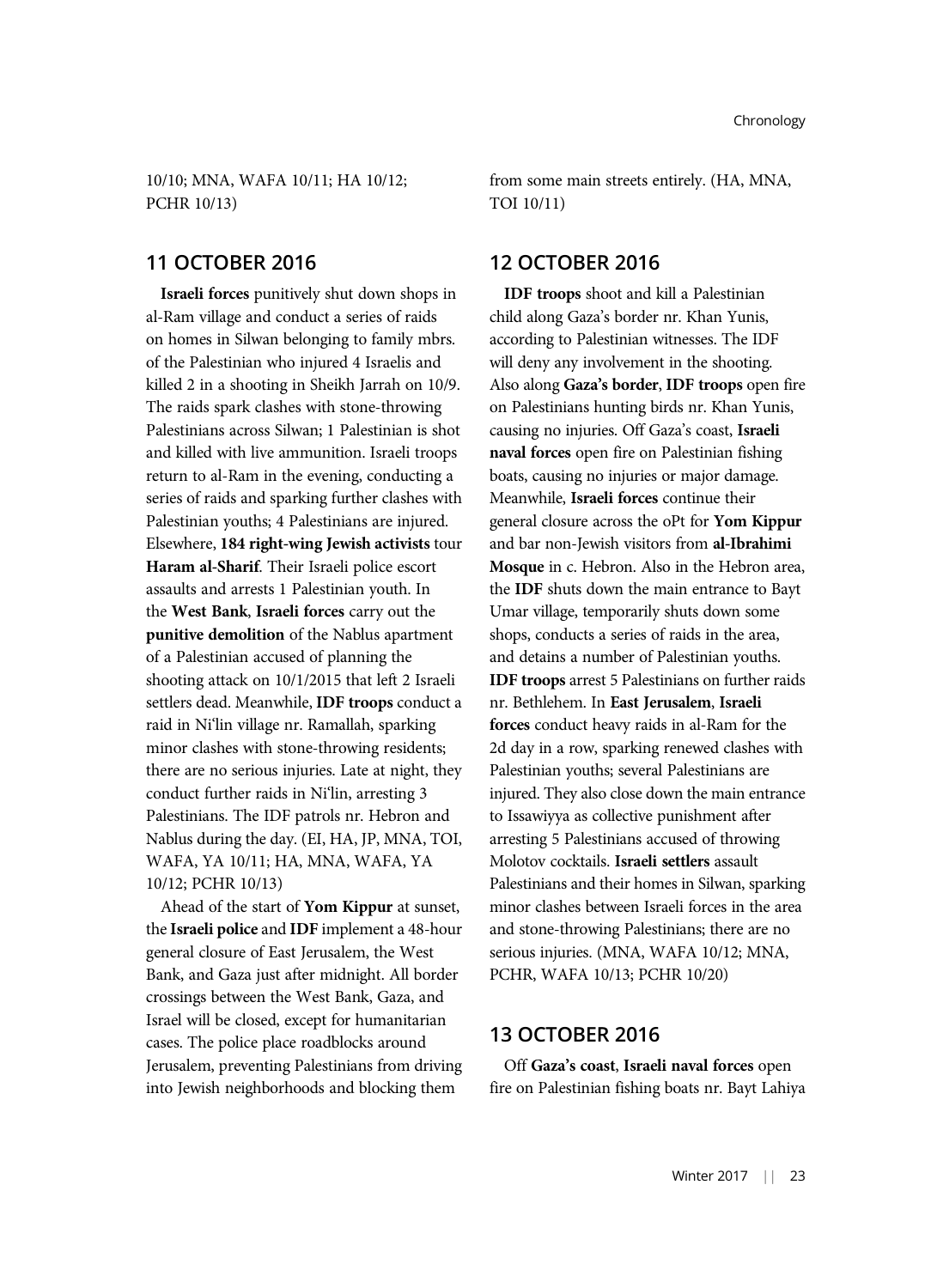on 2 separate occasions, causing no injuries or damage. In the West Bank, Israeli forces confiscate several mobile residences nr. Jericho and demolish a road leading to Khirbat al-Hadidiya village nearby. IDF troops remove flags and banners from Palestinian homes during a raid in Hebron; arrest 3 Palestinians during raids in and around Nablus; and patrol nr. Qalqilya, Salfit, and Hebron during the day. Two Israeli security troops are injured in an alleged car ramming attack outside Jerusalem. The driver involved is not identified before he or she flees the scene. In East Jerusalem, Israeli forces violently disperse Palestinian worshippers outside a mosque in Issawiyya, and then conduct raids in a neighboring village, arresting 4 Palestinians. Later, they violently disperse Palestinians at a funeral in Silwan, sparking minor clashes with stone-throwing Palestinians; there are no serious injuries. (MNA, TOI, WAFA 10/13; PCHR 10/20)

A UNESCO commission approves a Palestinian-backed draft res., titled "Occupied Palestine," condemning Israel's discriminatory administration of Haram al-Sharif that, according to Israeli officials, ignores Jewish connections to the site (see Update for details). (HA, TOI 10/13; MNA 10/14)

# 14 OCTOBER 2016

IDF troops violently disperse Palestinians, Israelis, and international activists at Friday demonstrations against Israel's occupation, separation wall, and settlements in 4 villages nr. Ramallah (Bil'in, Ni'lin, Silwad, and Nabi Salih), Kafr Qaddum nr. Qalqilya, and along Gaza's border nr. al-Bureij r.c. and Jabaliya r.c.; 1 Palestinian is injured. Also along Gaza's border, IDF troops open fire on Palestinian farmland nr. Khan Yunis, causing no serious damage. Elsewhere in the West Bank, they demolish

property and threaten demolitions during latenight raids nr. Nablus and Hebron; and patrol nr. Hebron throughout the day. Israeli settlers set fire to Palestinian farmlands nr. Qalqilya, destroying 50 olive trees. In East Jerusalem, Israeli settlers assault a Palestinian from Silwan while he is walking n. of the city. (MNA 10/14; PCHR 10/20)

At Egypt's request, the UNSC holds a special meeting to discuss Israeli settlement building in the oPt, particularly the obstacles it presents to a 2-state solution. Two major anti-occupation groups, B'Tselem and Americans for Peace Now, address the UNSC. (HA, MNA, TOI, YA 10/14; AP 10/15)

### 15 OCTOBER 2016

IDF troops violently disperse Palestinians gathering at Jalazun r.c. nr. Ramallah to commemorate the 1st anniversary of the killing of a resident of the camp; at least 10 Palestinians are injured (1 critically). The IDF also conducts late-night raids nr. Nablus, Hebron, and Jenin, arresting 5 Palestinians, demolishing a door and threatening demolitions; and patrols nr. Hebron and Qalqilya. Meanwhile, a Palestinian armed with a knife allegedly assaults an Israeli border police officer outside a settlement nr. Jerusalem, causing minor injuries. Along Gaza's border, IDF troops open fire on Palestinian farmland nr. Gaza City, causing no damage. Off Gaza's coast, Israeli naval forces open fire on Palestinian fishing boats nr. Khan Yunis, causing no injuries. In East Jerusalem, Israeli police arrest a Palestinian nr. the Old City who was allegedly planning a stabbing attack. Israeli forces arrest 6 Palestinians during late-night raids in Silwan and Abu Dis; and impose a temporary closure on Bayt Surik village n. of the city, sparking minor clashes with stonethrowing residents; 2 Palestinians are injured.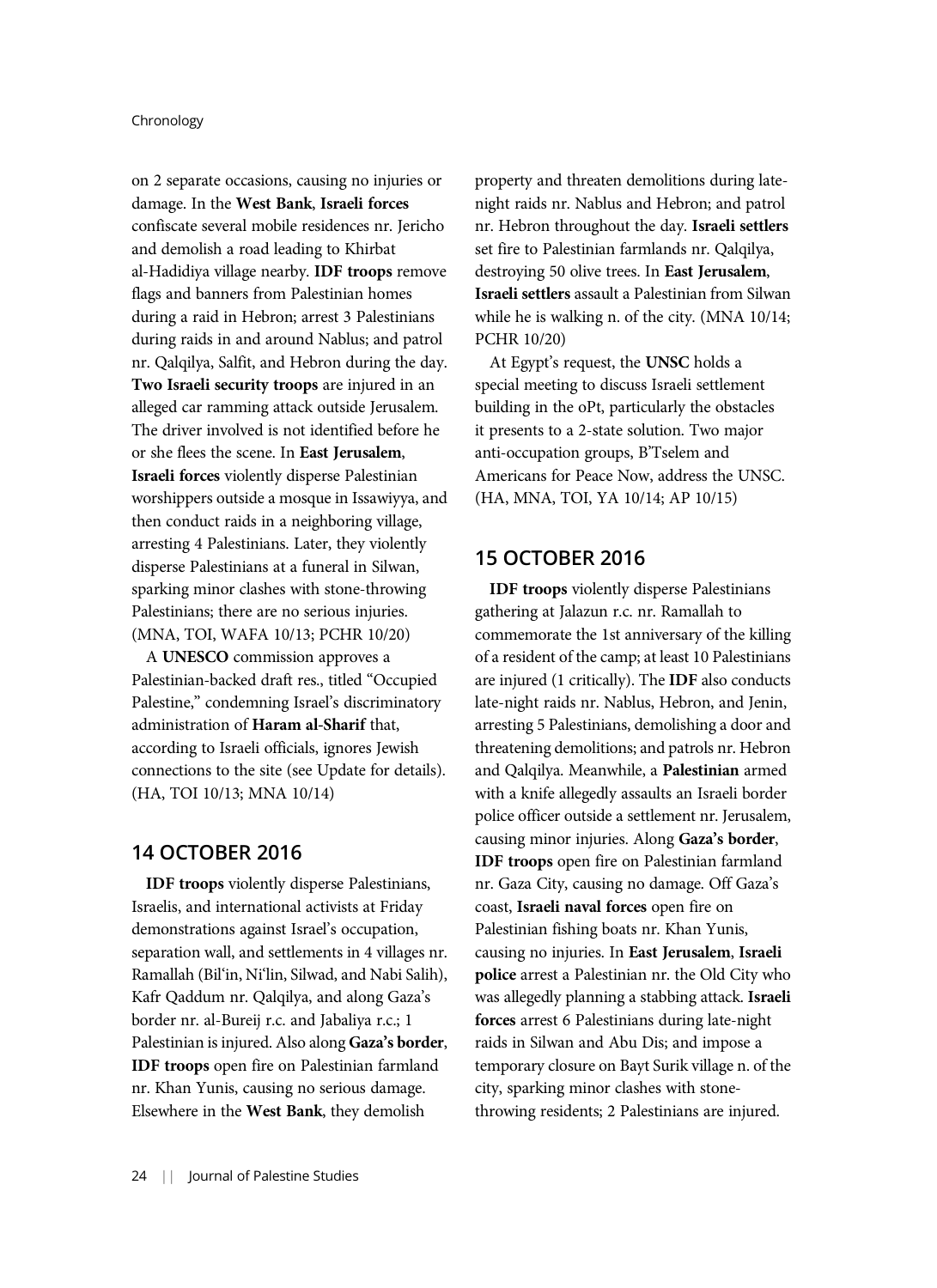### (HA, JP, MNA, TOI, WAFA, YA 10/15; PCHR 10/20)

The IDF imposes a general closure over the West Bank and Gaza, barring all passage through border crossings, except humanitarian cases, for the Jewish Sukkot holiday. The closure is set to extend through 10/17. (MNA, TOI 10/15)

The Egyptian authorities open the Rafah border crossing for passage in both directions for the 1st of 2 planned days (see Update). (JP, MNA 10/15)

Israeli PM Netanyahu accuses B'Tselem and Americans for Peace Now of joining the "chorus of slander" against Israel because they participated in the UNSC meeting on Israeli settlements on 10/14. Netanyahu also says he is working to deny B'Tselem its right to a national service volunteer. The group only is allotted 1 such volunteer, and the post is currently unfilled. (HA 10/16)

# 16 OCTOBER 2016

At sundown, Israeli authorities close Haram al-Sharif and Hebron's al-Ibrahimi Mosque to non-Jewish visitors until 10/24 for the Sukkot holiday. In the West Bank, IDF troops conduct a raid in Qatabiya village nr. Jenin, sparking minor clashes with stone-throwing residents; 2 Palestinians are injured. They also arrest 4 Palestinians during raids nr. Nablus and Hebron; and patrol nr. Hebron during the day. Israeli settlers throw stones at Palestinians picking olives nr. Nablus, causing no serious injuries. In East Jerusalem, a large number of Israeli forces deploy across Silwan after unidentified assailants throw Molotov cocktails at a settler home in the neighborhood. In Israel, around 1,200 bedouins gather outside the Ramat Hanegev council building to protest Israel's ongoing evacuation and demolition of

their homes. Their village, Bir Hadaj, is partially unrecognized, and part of it is slated for destruction in the context of the Israeli plan to redevelop the Negev. Off Gaza's coast, Israeli naval forces open fire on Palestinian fishing boats nr. Bayt Lahiya and Gaza City, causing no injuries or damage. (HA, MNA, WAFA 10/16; WAFA 10/19; PCHR 10/20)

The Egyptian authorities open the Rafah border crossing for passage in both directions for the 2d of 2 planned days (see Update). (MNA 10/16)

# 17 OCTOBER 2016

In East Jerusalem, 43 right-wing Jewish activists tour Haram al-Sharif, marking Sukkot. Israeli forces seize the identity cards of several Palestinians waiting for access while the group is touring the sanctuary. They also arrest 10 students and an administrator of the Islamic Orphan's Secondary School in the Old City after reports of stone-throwing in the area, as well as 2 Palestinians during raids and at checkpoints in the Old City and Issawiyya. In the West Bank, the IDF delivers stop-work orders to the al-Zawiya municipality for an ongoing road-paving project in the village. IDF troops arrest 7 Palestinians during raids nr. Ramallah and Hebron; and patrol nr. Nablus, Hebron, and Ramallah during the day. Unidentified assailants throw stones at an Israeli bus driving nr. Bethlehem; the driver suffers minor injuries. Along Gaza's border, IDF troops open fire on Palestinian electricity technicians doing maintenance work on power lines nr. Khuza'a. Off Gaza's coast, Israeli naval forces open fire on Palestinian fishing boats nr. Bayt Lahiya. Neither incident results in injuries. (MNA, TOI 10/17; PCHR 10/20)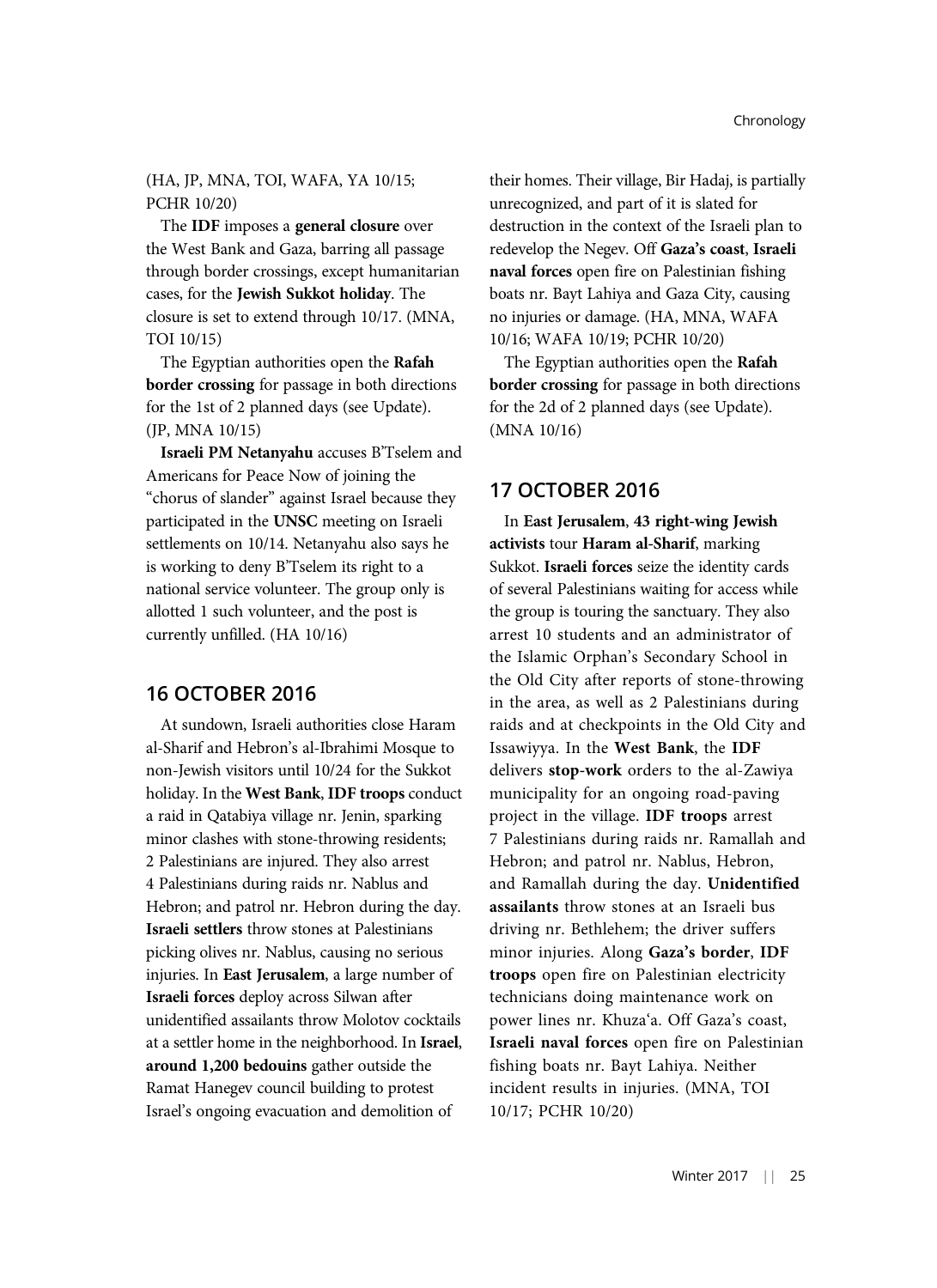# 18 OCTOBER 2016

In the West Bank, IDF troops assault Palestinians harvesting olives nr. Nablus, causing no injuries. They also conduct raids nr. Nablus, Tulkarm, and Ramallah, arresting 6 Palestinians and sparking clashes with stone-throwing residents of Sabastiya village (there are no serious injuries). The IDF patrols nr. Hebron and Salfit during the day. In East Jerusalem, unidentified youths throw stones at an Israeli car in al-Tur, lightly injuring 2 Israelis. Later, stonethrowers injure a 3d Israeli outside the Old City. Israeli forces arrest 3 Palestinians leaving the Old City and 17 more during raids in al-Tur, Silwan, and Wadi al-Juz late at night. Meanwhile, more than 200 rightwing Jewish activists tour Haram al-Sharif for a 2d straight day, while Israeli forces seize the ID cards of a number of Palestinians attempting to gain access to the sanctuary. (MNA, TOI, WAFA 10/18; PCHR 10/20)

UNESCO's Exec. Board approves the Palestinian-backed "Occupied Palestine" draft res. about Israel's discriminatory administration of Haram al-Sharif that was approved by a separate UNESCO body on 10/13 (see Doc. A1 and Update for details). (AJ, ALM, AP, HA 10/18)

# 19 OCTOBER 2016

IDF troops shoot and kill a Palestinian at a checkpoint nr. Nablus after she allegedly attempts to stab an Israeli border police officer. No Israelis are injured. Elsewhere in the West Bank, IDF troops patrol nr. Hebron throughout the day and arrest 3 Palestinians on late-night raids nr. Bethlehem, Hebron, and

Jenin. In East Jerusalem, more than 10,000 Jewish worshippers gather at the Western Wall for Sukkot. Meanwhile, around 1,000 worshippers tour Haram al-Sharif and police remove 8 of them from the sanctuary for violating the rule against non-Muslim prayer. Elsewhere, Israeli forces arrest 3 Palestinians during raids in the Old City, Silwan, and al-Ram. They also confiscate equipment from a printing house in al-Ram. Along Gaza's border, Israeli forces conduct a limited incursion to level land nr. Bayt Hanun; and open fire on Palestinian farmers working nr. Bayt Hanun later in the day, causing no injuries. (HA, JP, MNA, TOI, WAFA 10/19; MNA, PCHR 10/20; JP 10/21; PCHR 10/27)

The Egyptian authorities open the Rafah border crossing for the 2d time this week, allowing passage in both directions. A Palestinian official says that they intend to keep it open for 4 days in a row (see Update). (MNA 10/19)

Israeli amb. to the UN Danny Danon says he plans to demand that the UN end its funding of B'Tselem because of its criticism of the Israeli occupation on 10/14. (HA, JP, TOI, YA 10/19; JP 10/20)

# 20 OCTOBER 2016

IDF troops shoot and kill a Palestinian outside Bayt Umar nr. Hebron after he and other youths throw stones at soldiers as they patrol the area. One Israeli soldier is lightly injured, according to the IDF. Palestinian medical personnel say that the youth was shot in the back. An internal IDF memo will leak to the press next week claiming that the Israeli soldiers responsible for the killing had not followed official guidelines during the incident, and that it could have been avoided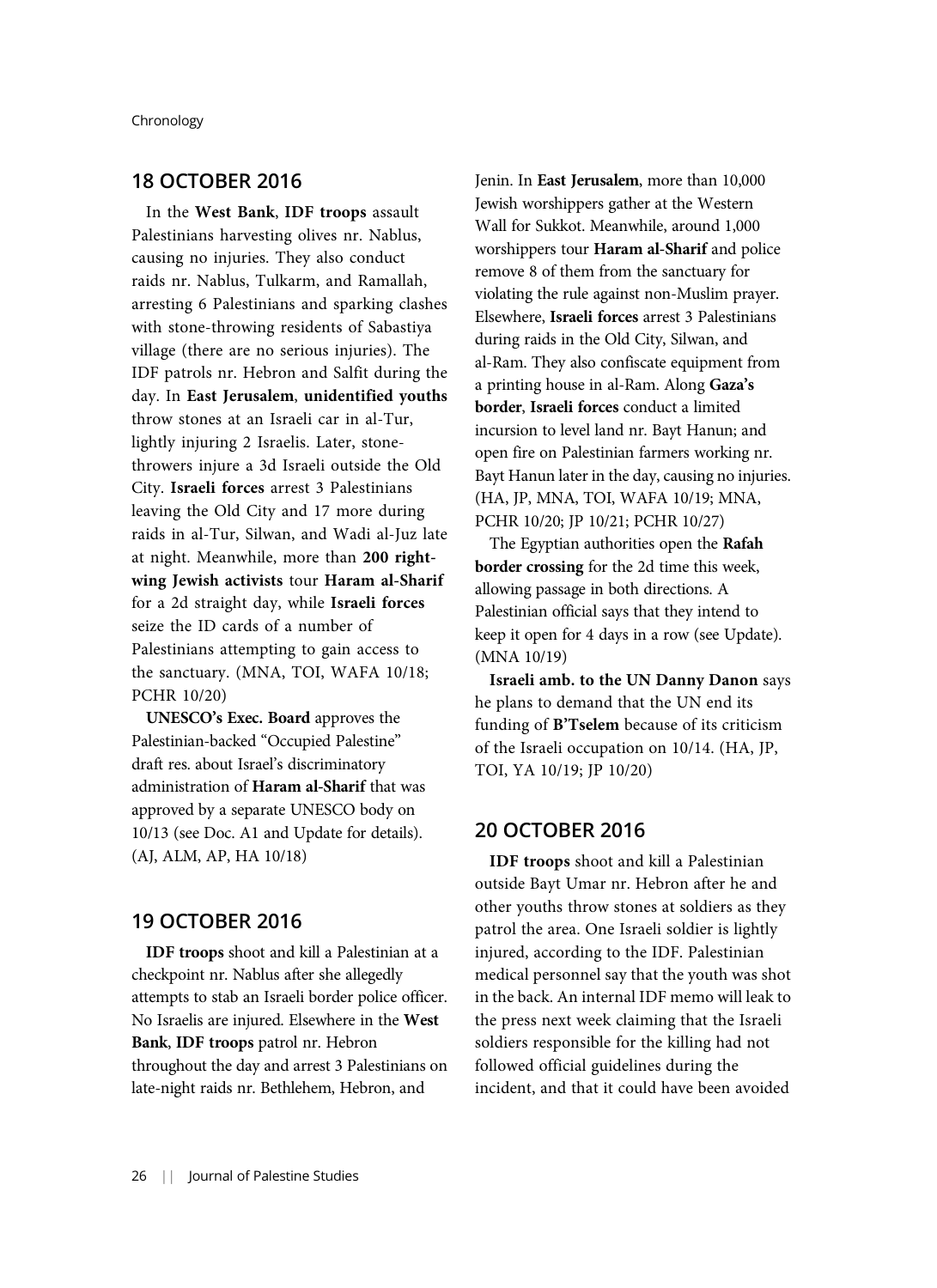if they had. Early in the morning, more than 1,000 right-wing Jewish activists visit Joseph's Tomb outside Nablus, sparking clashes between their IDF escort and stonethrowing Palestinians in the area; 1 Palestinian is injured. IDF troops also conduct late-night raids and house searches nr. Hebron, Jenin, Ramallah, and Bethlehem, arresting 4 Palestinians and assaulting 1; and patrol during the day nr. Hebron. In East Jerusalem, 323 right-wing Jewish activists tour Haram al-Sharif on the 4th day of Sukkot. (AJ, EI, JP, MNA, WAFA 10/20; TOI 10/25; PCHR 10/27)

The Egyptian authorities open the Rafah border crossing for the 2d day in a row, allowing passage in both directions (See Update). (MNA 10/20)

A Palestinian succumbs to injuries sustained during an IDF raid in Ramallah in 2007. (MNA 10/20)

# 21 OCTOBER 2016

IDF troops violently disperse Palestinians, Israelis, and international activists at Friday demonstrations against Israel's occupation, settlements, and separation wall in 3 villages nr. Ramallah (Bil'in, Ni'lin, and Nabi Salih), Kafr Qaddum nr. Qalqilya, and along Gaza's border nr. al-Bureij r.c.; 2 Palestinians are injured. Elsewhere in the West Bank, IDF troops conduct raids in Balata r.c. nr. Nablus early in the morning, sparking clashes with stone-throwing Palestinian residents; at least 7 Palestinians are injured. The IDF arrests 1 Palestinian and issues 5 arrest summons during raids nr. Bethlehem and Hebron. (MNA 10/21; PCHR 10/27)

The Egyptian authorities open the Rafah border crossing for the 3d day in a row,

allowing passage in both directions (see Update). (MNA 10/20)

# 22 OCTOBER 2016

A Hamas fighter dies in a tunnel collapse in the morning. Along Gaza's border, IDF troops open fire on Palestinian farmers and bird hunters nr. Gaza City. Off Gaza's coast, Israeli naval forces open fire on Palestinian fishing boats nr. Bayt Lahiya. There are no injuries or damage in either incident. In the West Bank, Israeli forces level land nr. Nablus reportedly to prepare for the construction of new settler residences in the area. IDF troops open fire on 3 Palestinians outside Beit El settlement nr. Ramallah, injuring 1 moderately. They also arrest 2 Palestinians and issue 2 arrest summons during raids nr. Jericho and Qalqilya, as well as in and around Bethlehem; and patrol nr. Hebron and Nablus during the day. (JP, MNA, TOI, WAFA 10/22; MNA 10/23; PCHR 10/27)

The Egyptian authorities open the Rafah border crossing for the 4th day in a row, allowing passage in both directions. They had planned to keep the crossing open only 4 days in a row, but decide to extend it an additional day through 10/23 (see Update). (MNA 10/23)

An Israeli police spokesperson announces that the IDF will impose a general closure on the West Bank and Gaza from midnight tonight through approx. midnight on 10/24, the 1st day of Jewish holiday Simhath Torah. Humanitarian cases will be permitted. (HA, MNA, TOI 10/23)

# 23 OCTOBER 2016

Hundreds of right-wing Jewish activists tour Haram al-Sharif, marking the 7th and final day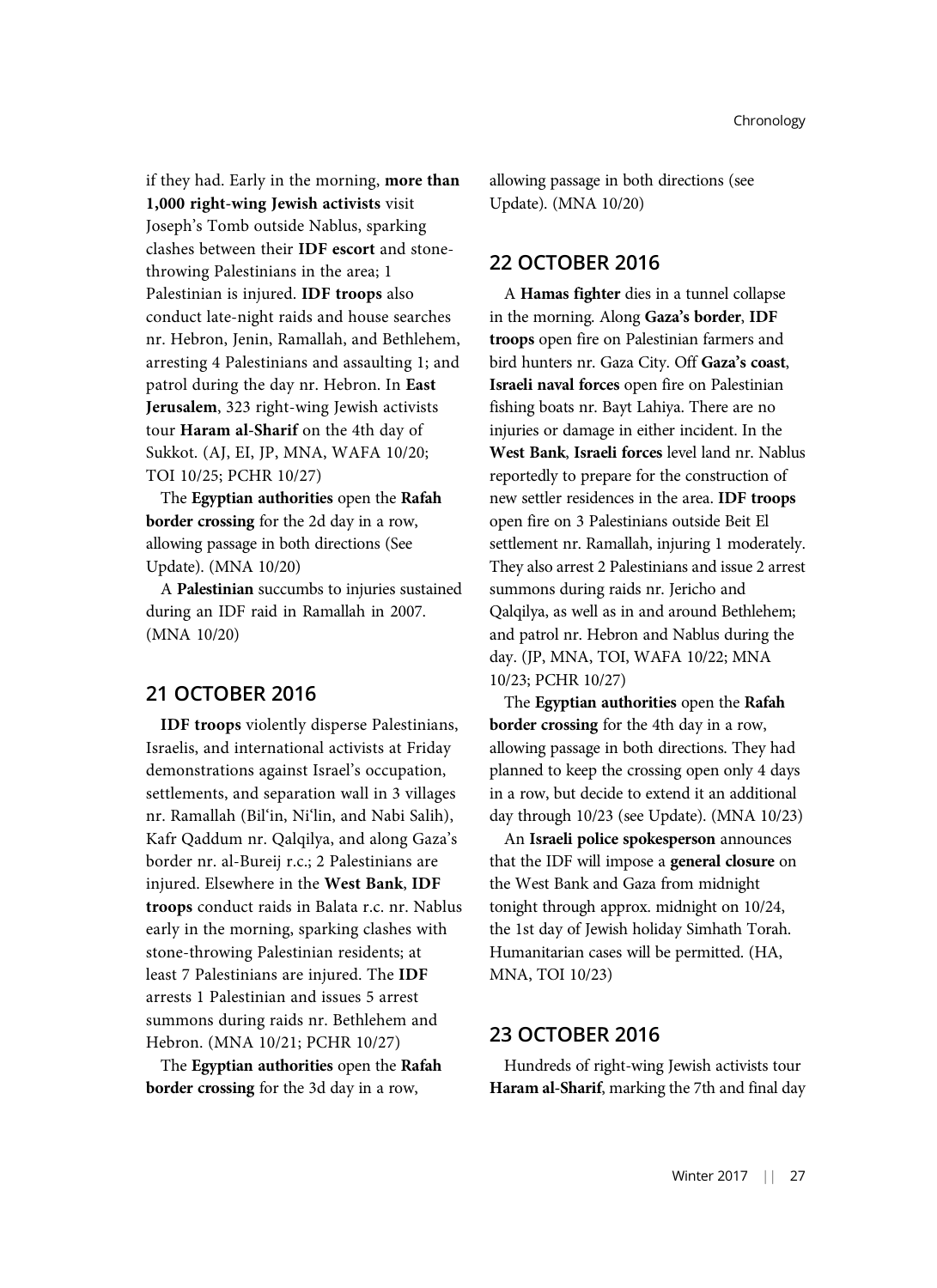of Sukkot. Meanwhile, Israeli forces arrest 20 Palestinians on late-night raids in Shu'fat, Issawiyya, Jabal Mukabir, and Silwan. In the West Bank, IDF troops conduct raids in Dayr Jarir village nr. Ramallah, sparking clashes with stone-throwing Palestinian youths; 2 Israeli soldiers are injured. Hours after the clashes, the IDF returns to the village, declaring it a closed military zone and shutting down all exits and entrances. (They will reopen the village on 10/24.) IDF troops arrest 2 Palestinians during late-night raids nr. Nablus and Hebron. Israeli authorities extend the general closure on the West Bank and Gaza through 10/25 for the Jewish holiday of Simchat Torah. Off Gaza's coast, Israeli naval forces open fire on Palestinian fishing boats, causing no injuries or damage. (MNA 10/23; PCHR 10/27)

The Egyptian authorities open the Rafah border crossing for an unscheduled 5th day in a row, allowing passage in both directions (see Update). (MNA 10/24)

### 24 OCTOBER 2016

For the 2d time in 3 days, a Hamas fighter is killed in a tunnel collapse e. of Khan Yunis. Hamas later says he was working in the tunnel when it collapsed. Earlier, unknown persons fire a rocket from Gaza into an open area in s. Israel, causing no major damage or injuries. The IAF then launches retaliatory air strikes on a military post e. of Bayt Hanun in Gaza. The shelling causes material damage but no injuries. Also along Gaza's border, IDF troops open fire on Palestinian farmers working nr. al-Maghazi r.c., causing no injuries. In the West Bank, the IDF lifts its closure of Dayr Jarir village nr. Ramallah 1 day after imposing it, while maintaining its general closure of the West Bank and Gaza, as announced on 10/22, until midnight.

IDF troops arrest 6 Palestinians during latenight raids in and around Jenin, and nr. Ramallah and Bethlehem; and patrol nr. Nablus and Hebron during the day. In East Jerusalem, 67 right-wing Jewish activists tour Haram al-Sharif. Israeli forces arrest 6 Palestinians during late-night raids in the Old City. (HA, JP, MNA, TOI, WAFA, YA 10/24; PCHR 10/27)

### 25 OCTOBER 2016

An Israeli settler driver crashes his vehicle into a Palestinian couple and their horse-drawn cart nr. Qalqilya, moderately injuring both of them (the man will succumb to his injuries on 10/26). It's unclear if the crash was an intentional ramming attack or not. Elsewhere in the West Bank, the IDF shuts down the entrances to Husan village nr. Bethlehem after unidentified assailants open fire on Israeli settlers' vehicles in the area. IDF troops arrest 7 Palestinians during patrols nr. Tulkarm, Nablus, and Bethlehem, as well as in and around Ramallah and Hebron; and patrol nr. Salfit and Hebron during the day. The raids in Ramallah spark clashes with stone-throwing Palestinian youths, but there are no serious injuries. In the evening, PASF troops violently suppress a demonstration in al-Am'ari r.c. nr. Ramallah in protest of PA pres. Abbas's recent decision to expel a Fatah official from the party (see Update for details). Further PASF clashes break out in Balata r.c. nr. Nablus and in Jenin; 2 Palestinians are injured. In East Jerusalem, Israeli forces arrest 3 Palestinians during raids in Shu'fat r.c. and the Old City. Along Israel's border with Egypt, an Israeli youth is wounded by gunfire from Egypt while performing maintenance work on the border fence. An Egyptian police officer is later found responsible, having mistaken the youth for a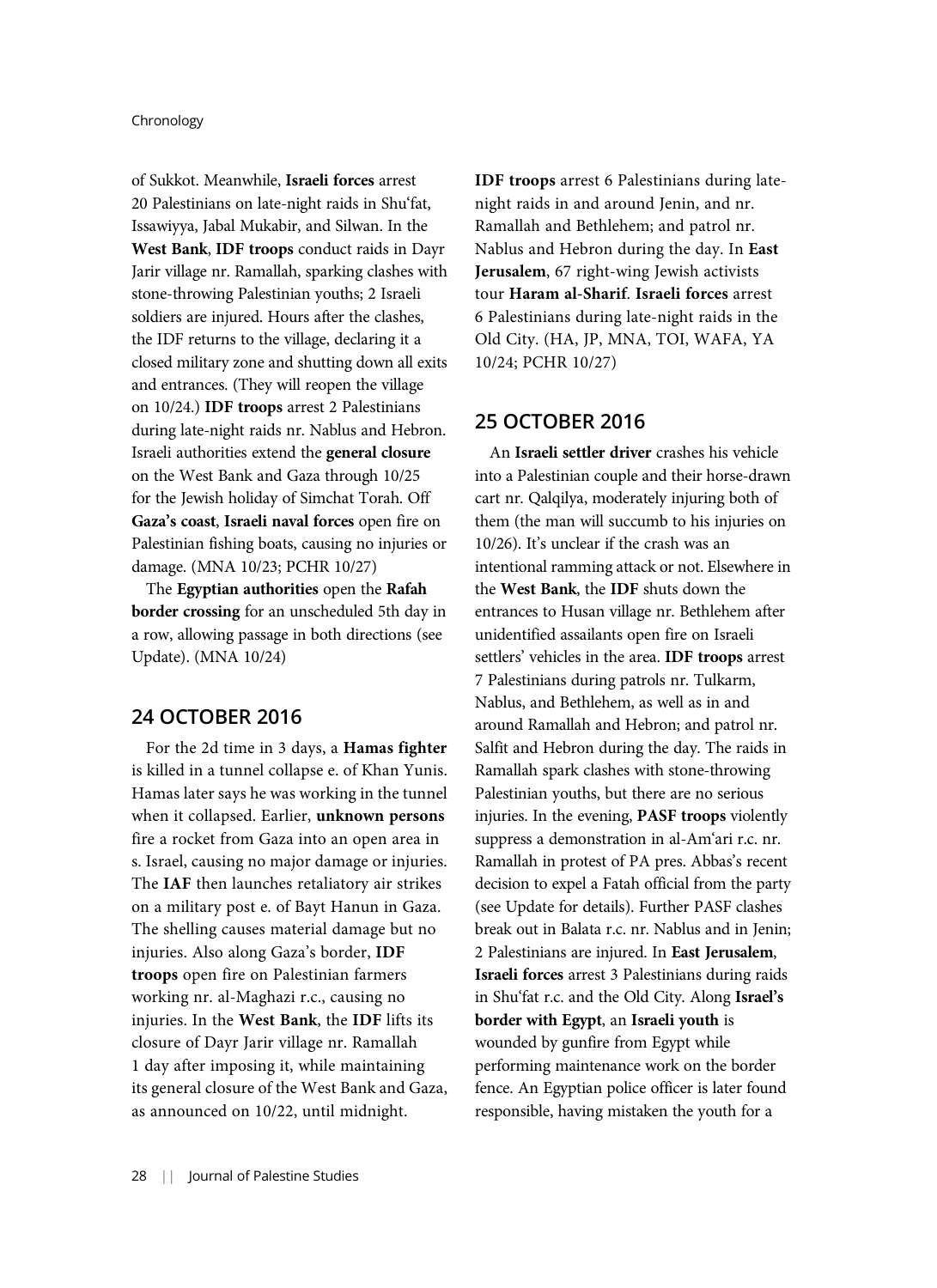smuggler. (HA, JP, MNA, WAFA 10/25; MNA, TOI 10/26; HA, PCHR 10/27)

### 26 OCTOBER 2016

In the West Bank, the IDF reopens the entrance to Bayt 'Aynun village nr. Hebron, having kept it closed for nearly a year following a surge of violence in the Hebron area in 10/2015 (see Update on Conflict and Diplomacy ). IDF troops arrest 5 Palestinians during late-night raids and house searches nr. Jenin and in Nablus, Hebron, and Bethlehem; and patrol nr. Hebron throughout the day. In East Jerusalem, Israeli forces demolish 3 homes in Bayt Hanina and a multi-unit building in Silwan. They also arrest 2 Palestinians during late-night raids in Silwan and Issawiyya. Along Gaza's border, Israeli forces conduct limited incursions to level lands nr. Gaza City and al-Bureij r.c. In Israel, Israeli forces deliver demolition orders to several homes in Bir Hadaj village nr. Beesheba, sparking clashes with the residents of the bedouin village; several bedouins are arrested. (MNA, WAFA 10/26; MNA, PCHR 10/27; PCHR 11/3)

Unidentified assailants driving along the Israel-Lebanon border in s. Lebanon open fire on Israeli forces across the border, injuring 1. The Israeli soldiers return fire, causing an unknown amount of damage or injuries (see Update). (HA, JP, MNA, YA 10/26)

UNESCO's World Heritage Comm. passes a res. condemning Israel's discriminatory administration of Haram al-Sharif and reaffirming the sanctuary as a Muslim holy site. The wording is similar to that in the res. passed by UNESCO's executive board on 10/18, but does not refer to Israel as an "occupying" power and also includes Jewish names for the Western Wall/al-Buraq Plaza (see Doc. A1 and Update for details). (HA, JP, TOI, WAFA 10/26)

# 27 OCTOBER 2016

Along Gaza's border, Israeli forces conduct a limited incursion to level land nr. al-Bureij r.c. Meanwhile, the Israeli authorities temporarily limit the number of trucks permitted to pass through the Kerem Shalom crossing bearing goods for Gaza. Around 70 trucks are denied access. In the West Bank, IDF troops conduct raids in al-Khadir nr. Bethlehem and Jayyus nr. Qalqilya, sparking minor clashes with stonethrowing Palestinians in both. IDF troops also arrest 3 Palestinians during raids in Tubas and nr. Tulkarm and Nablus; and patrol during the day nr. Hebron. Israeli forces bulldoze an agricultural road nr. Nablus, then block the road with a sand barrier. Unidentified vandals scrawl swastikas and the words "Death to Jews" on an IDF outpost nr. Hebron late at night. In response, the IDF suspends the Palestinian olive harvest in the area indefinitely. In East Jerusalem, Israeli forces conduct raids in Shu'fat r.c., sparking clashes with stonethrowing residents; at least 12 Palestinians are injured. They arrest 3 Palestinians during further raids in Sur al-Bahir. (MNA, WAFA 10/27; HA 10/30; PCHR 11/3)

PA pres. Abbas meets with Hamas leader Khalid Mishal and his dep. Ismail Haniyeh in Doha. They discuss steps they could take toward Palestinian national reconciliation. Senior Palestinian officials say the meeting is the start of a new reconciliation process, but they add that Abbas and Mishal did not agree on the aims of the new process (see Update). (HA, NYT, TOI, YA 10/27; MNA 10/30)

### 28 OCTOBER 2016

IDF troops violently disperse Palestinians, Israelis, and international activists at Friday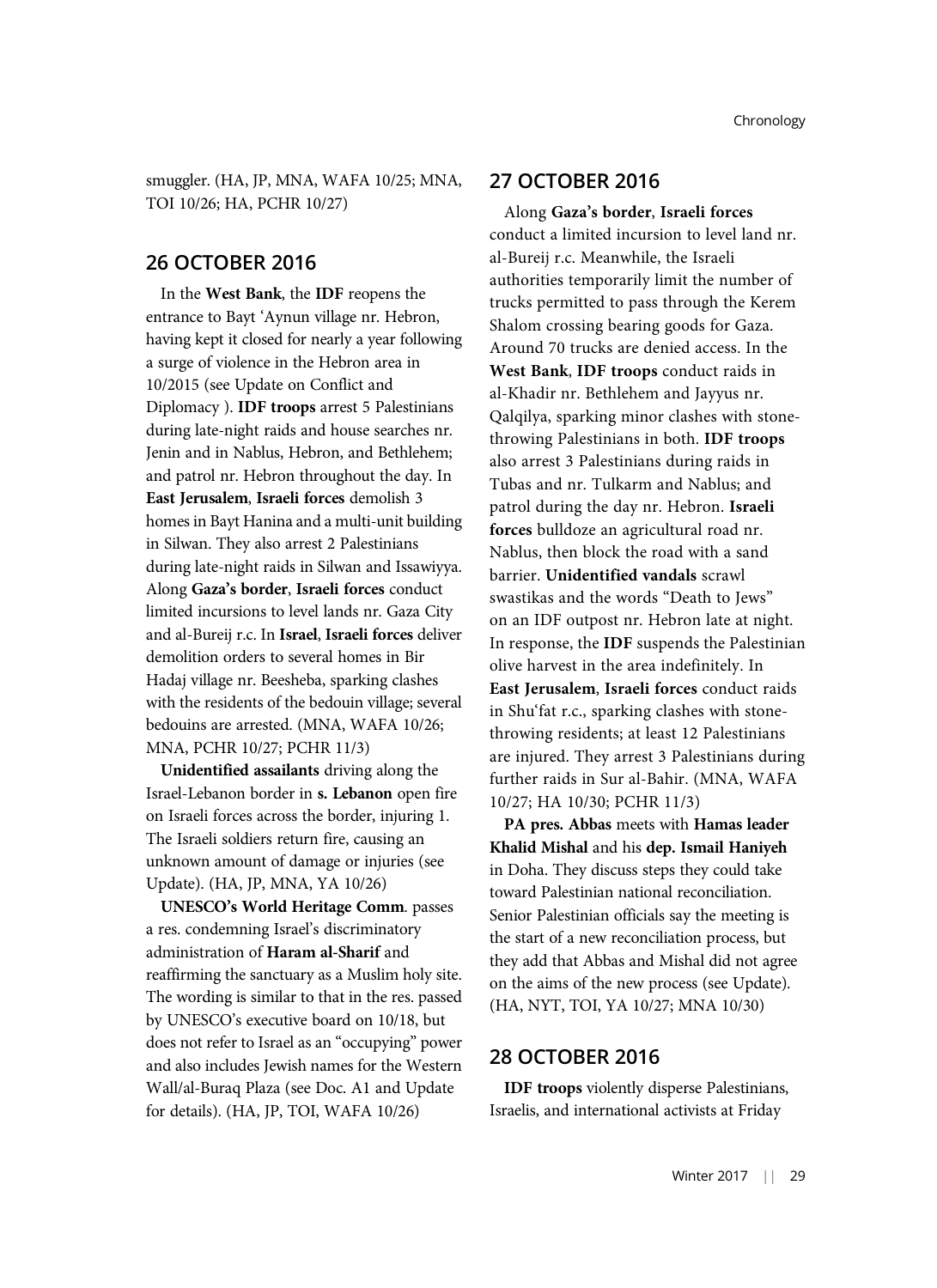demonstrations against Israel's settlements, occupation, and separation wall in 3 villages nr. Ramallah (Bil'in, Ni'lin, Nabi Salih), Kafr Qaddum nr. Qalqilya, and along Gaza's border nr. Gaza City and al-Bureij r.c.; 3 Palestinians are injured. Elsewhere in the West Bank, Israeli soldiers shoot and seriously injure a Palestinian after he allegedly attempts a car-ramming and stabbing attack nr. Ramallah. Palestinian witnesses say that the soldiers fired on the man in his car unprovoked, injuring him. They fired on him again when he exited the vehicle, allegedly holding a knife. The IDF raids his Ramallah-area home late at night and interrogates his family. Meanwhile, IDF troops expel a number of Palestinian farmers from their land nr. Nablus, arresting 1. They conduct raids nr. Salfit and patrol nr. Hebron throughout the day. In East Jerusalem, Israeli forces seal off a main street in Jabal Mukabir with cement barriers in an act of collective punishment after unidentified persons in the area fired fireworks at a nearby Israeli settlement, according to the Israeli authorities. They also conduct raids in Issawiyya, sparking minor clashes with stone-throwing youths; there are no serious injuries. (MNA 10/28; HA, TOI, WAFA 10/29; PCHR 11/3)

# 29 OCTOBER 2016

Late at night, **IDF** troops shoot and injure a Palestinian driving outside the Ofra settlement nr. Ramallah. They claim he had weapons and intended to attack them. Elsewhere in the West Bank, IDF troops arrest 4 Palestinians and issue 2 arrest summons during raids nr. Hebron, Bethlehem, and Jenin; and patrol nr. Ramallah and Hebron throughout the day. Israeli settlers cut down 18 olive trees on Palestinian land nr. Bethlehem. Meanwhile, PASF troops conduct a raid in Balata r.c.,

sparking clashes with armed gunmen in the camp; 2 residents of the camp and 1 Palestinian security officer are injured. Off Gaza's coast, Israeli naval forces open fire on Palestinian fishing boats nr. Bayt Lahiya and Gaza City, injuring 1 fisherman. (JP, MNA, TOI 10/29; PCHR 11/3)

### 30 OCTOBER 2016

IDF troops shoot and kill a Palestinian driver at a junction nr. Bayt Umar after he allegedly rams them, lightly injuring 3. Elsewhere in the West Bank, IDF troops conduct a raid nr. Salfit, setting up flying checkpoints to secure an area for Israeli settlers to enter the area. Hundreds of settlers then tour Kafr Haris village. IDF troops arrest 8 Palestinians and issue 1 arrest summons during late-night raids nr. Ramallah, Nablus, and Qalqilya; and patrol nr. Ramallah, Hebron, and Qalqilya during the day. In East Jerusalem, Israeli forces assault and arrest a Palestinian accused of stone-throwing nr. the Old City, and arrest 7 more Palestinians during raids in Silwan and al-Tur. Meanwhile, an Israeli settler assaults a Palestinian in Silwan, causing minor injuries. Off Gaza's coast, Israeli naval forces open fire on Palestinian fishing boats nr. Gaza City, causing no damage or injuries. Along Gaza's border, IDF troops open fire on Palestinian agricultural lands nr. Gaza City, causing no serious damage. (JP, MNA, TOI, WAFA 10/30; PCHR 11/3)

Israel's Coordination and Liaison Admin. to the Gaza Strip announces that Israel will increase the supply of water to Gaza now that a new reservoir has been constructed. The reservoir can retain around  $5,000 \text{ m}^3$  of water, allowing for an increase in annual transfers of water from 1.5 m. to 3 m.  $m^3$  (MNA 10/31)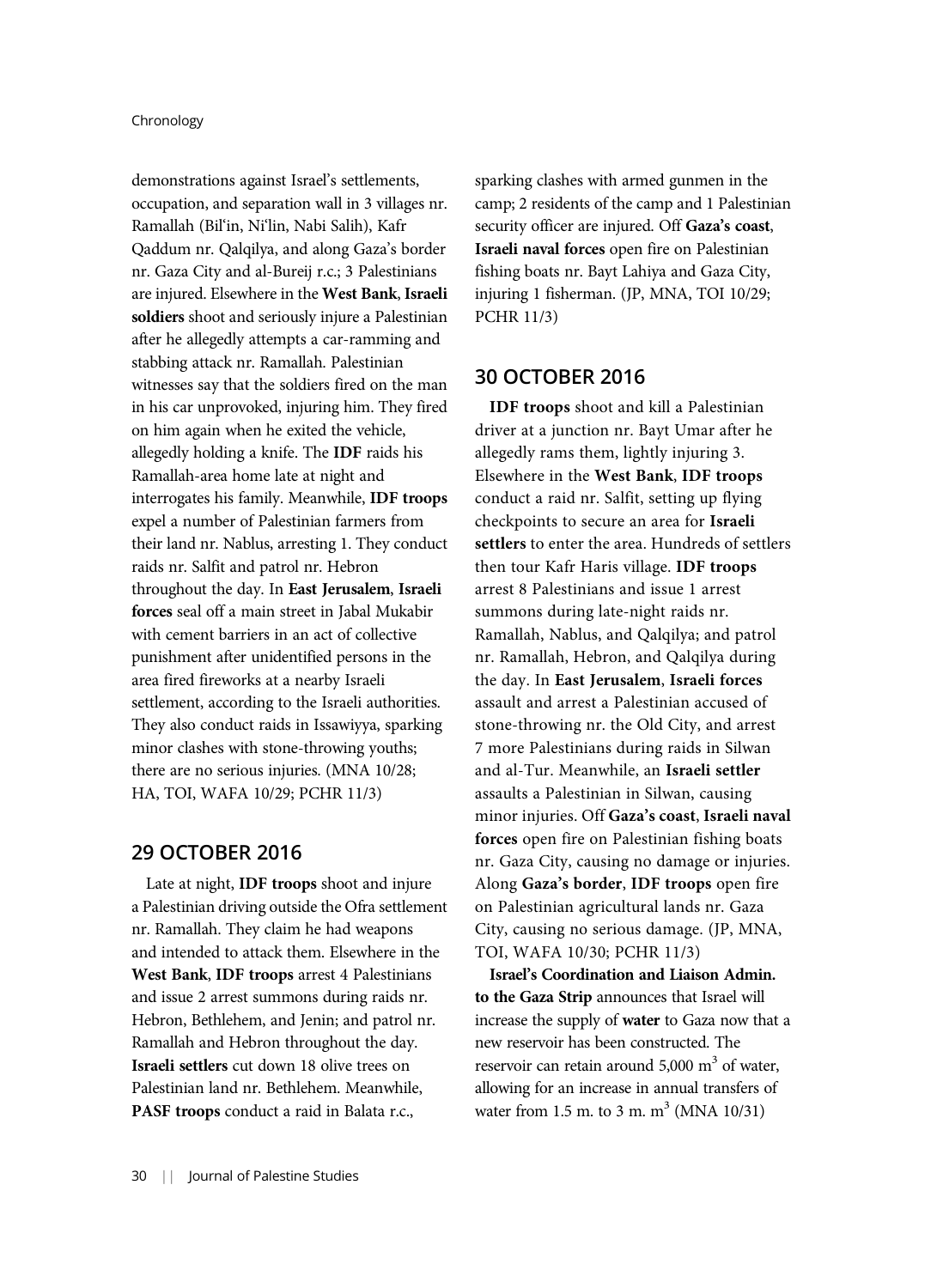### 31 OCTOBER 2016

IDF troops shoot and kill a Palestinian policeman outside the Beit El settlement nr. Ramallah after he opens fire on Israeli soldiers at the Beit El checkpoint, injuring 3. The IDF raids the assailant's Jenin-area home after the attack, arresting his brother and confiscating the family's work permits. They also shut down the Beit El checkpoint (it will remain closed through 11/14). Elsewhere in the West Bank, Israeli forces close down the entrance to Marah Rabah village nr. Bethlehem, as well as 2 side roads, after reports of stone-throwing in the area. They also demolish 10 residential structures and animal sheds in the n. Jordan Valley, confiscate 4 tractors from families living nr. Tubas, and deliver stop-work orders to several homes under construction nr. Hebron. IDF troops arrest 10 Palestinians and issue 1 arrest summons during raids nr. Qalqilya, Nablus, and Hebron, as well as in Tubas; and patrol nr. Qalqilya and Hebron during the day. Early in the morning, PASF troops conduct raids in Balata r.c. nr. Nablus, sparking 6 hours of clashes and minor firefights with the alleged criminals they came to arrest. In East Jerusalem, Israeli forces raid a middle school in Silwan and attempt to arrest a number of students accused of stone-throwing before 2 administrators intervene. Along Gaza's border, Israeli forces conduct a limited incursion to level lands nr. Khuza'a. Off Gaza's coast, Israeli naval forces open fire on Palestinian fishing boats nr. Gaza City, causing no injuries or damage. (HA, JP, MNA, TOI, WAFA, YA 10/31; HA 11/1; MNA 11/2; PCHR, REU 11/3; MNA 11/14)

### 1 NOVEMBER 2016

Along Gaza's border, IDF troops open fire on Palestinian agricultural lands nr.

Khuza'a and Khan Yunis, and Israeli forces conduct a limited incursion to level land nr. Bayt Lahiya. Off Gaza's coast, Israeli naval forces open fire on 2 Palestinian fishing boats nr. Bayt Lahiya, causing 1 moderate injury and no serious damage. Then they confiscate both boats and arrest 6 fishermen. In the West Bank, IDF troops arrest a Palestinian in c. Hebron after she is found to be carrying 2 knives. They also drive a Palestinian farmer and his family off their olive grove outside nearby Bayt Umar village. The IDF conducts raids in Nablus late at night, arresting 4 Palestinians and sparking minor clashes (there are no serious injuries); arrests 11 Palestinians and issues 1 arrest summons during further raids in and around Bethlehem and Hebron; and patrols in Hebron and nr. Qalqilya during the day. In East Jerusalem, Israeli Nature and Parks Authority forces demolish 6 graves in Bab al-Rahma Cemetery nr. the Old City. They claim the graves were built on "confiscated land" belonging to the authority. Israeli forces conduct raids in Abu Dis, sparking clashes with students at Al-Quds University; there are no serious injuries. They arrest 8 Palestinians during raids in Sur al-Bahir, Issawiyya, and the Old City. (JP, MNA, WAFA 11/1; PCHR 11/3)

### 2 NOVEMBER 2016

In the West Bank, IDF troops patrol nr. Hebron during the day; and arrest 16 Palestinians during late-night raids in and around Ramallah, Tulkarm, and Hebron. In East Jerusalem, Israeli forces demolish a 2-story building in Bayt Hanina and arrest 3 Palestinians during late-night raids in Shaykh Sa'ad. In Israel, Israeli forces demolish the "unrecognized" bedouin village of al-Araqib in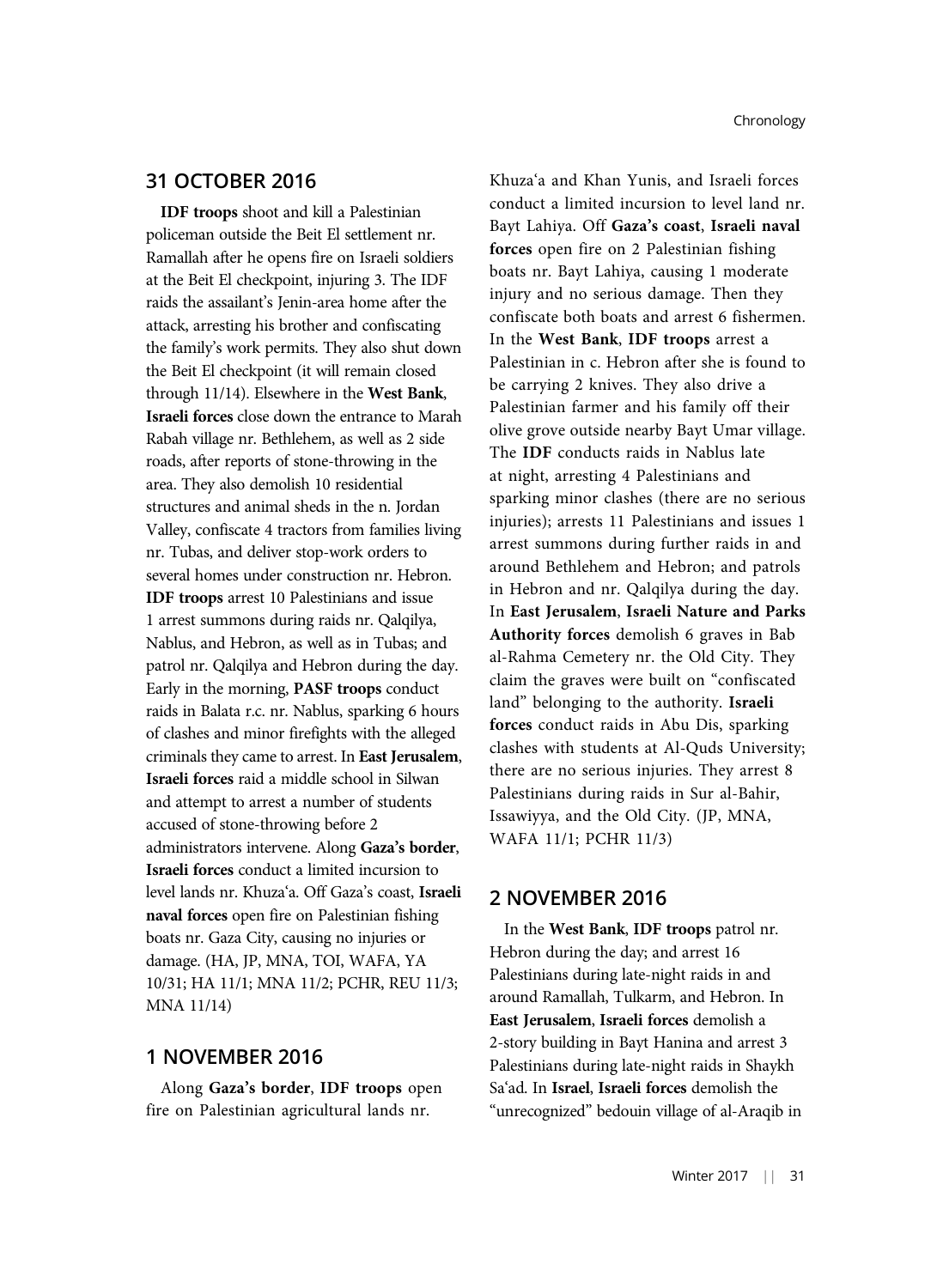the Negev for the 105th time since 2010. (MNA, TOI, WAFA 11/2; PCHR 11/3; PCHR 11/10)

The Jerusalem Municipality's Local Planning and Building Comm. approves the construction of 181 new residences in the Gilo settlement. Meanwhile, Haaretz reports that settlers in the Ariel settlement have recently constructed 16 new buildings on territory that does not belong to the state, meaning that construction there should be illegal. (HA, JP 11/2; HA, JP 11/3)

# 3 NOVEMBER 2016

Israeli soldiers shoot and kill a Palestinian outside the Ofra settlement nr. Ramallah after he allegedly attempts to stab 1 of them. No Israelis are injured. After the attack, IDF troops set up a checkpoint outside the nearby Jalazun r.c. nr. Ramallah, sparking clashes with stonethrowing residents of the area; 1 Israeli soldier is injured. Elsewhere, armed Palestinian gunmen shoot and injure an Israeli soldier nr. Tulkarm. The circumstances of the shooting are unclear. The IDF seals off 2 roads leading to Marah Rabah village nr. Bethlehem with cement barriers. Israeli forces demolish 2 storage warehouses and a butcher shop nr. Nablus. IDF troops arrest 3 Palestinians during late-night raids in Bethlehem and nr. Hebron; and patrol nr. Jenin, Hebron, Qalqilya, and Nablus. In East Jerusalem, Israeli forces conduct raids in Abu Dis in the morning and ban 3 mosques from broadcasting the morning call to prayer. Off Gaza's coast, Israeli naval forces open fire on Palestinian fishing boats nr. Bayt Lahiya, causing no damage or injuries. (JP, MNA, TOI, WAFA, YA 11/3; MNA 11/4; PCHR 11/10)

A Palestinian succumbs to injuries he sustained during clashes with the IDF in Nablus in 2002. (MNA 11/4)

### 4 NOVEMBER 2016

IDF troops violently disperse Palestinians, Israelis, and international activists at Friday demonstrations against Israel's occupation, separation wall, and settlements in 3 villages nr. Ramallah (Bil'in, Ni'lin, and Nabi Salih), and Kafr Qaddum nr. Qalqilya; 1 Palestinian and 1 Israeli activist are arrested. The IDF also bars around 30 Palestinian families from reaching their olive groves nr. Nablus until 11/7. IDF troops conduct late-night raids nr. Hebron and Ramallah, arresting 1 Palestinian, issuing arrest summons to another, and threatening punitive demolition to the home of a 3d; and patrol nr. Hebron during the day. (MNA 11/4; MNA 11/7; PCHR 11/10)

### 5 NOVEMBER 2016

In the West Bank, IDF troops conduct raids in Bayt Umar nr. Hebron, sparking clashes with stone-throwing youths; there are no serious injuries. They also raid the Ramallah-area home of the Palestinian killed during an alleged stabbing attack on 11/3, and interrogate and detain his family. The IDF arrests 7 Palestinians and confiscates personal property during late-night raids nr. Bethlehem, Hebron, Jenin, and Ramallah; and patrol nr. Hebron and Salfit during the day. Around 20 Israeli settlers throw stones at Palestinians picking olives nr. Ramallah, injuring 3 (1 critically). In East Jerusalem, Israeli forces arrest 4 Palestinians during raids in Hizma and nr. the Old City. Off Gaza's coast, Israeli naval forces open fire on Palestinian fishing boats nr. Bayt Lahiya, causing no damage or injuries. (MNA 11/5; HA 11/6; PCHR 11/10)

Amid the ongoing conflict in Syria, Hamas closes its office in Damascus in a symbolic effort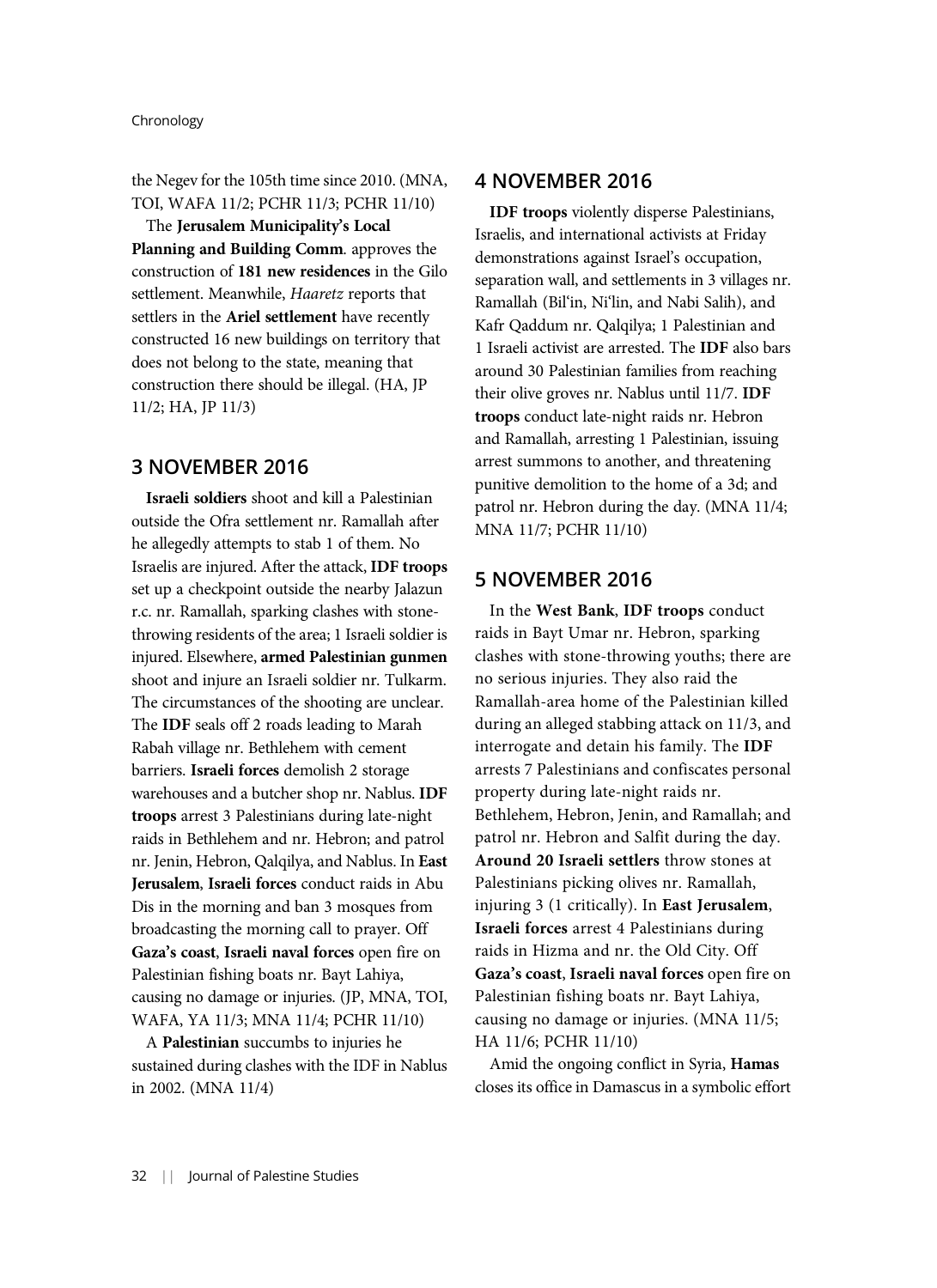to distance the group from Syrian pres. Bashar al-Asad. (PIC 11/6)

### 6 NOVEMBER 2016

For the 2d time in 2 days, IDF troops conduct raids in Bayt Umar, seizing a computer from a printing shop and breaking into a number of homes. They also arrest 11 Palestinians and confiscate personal property during late-night raids nr. Tulkarm, Ramallah, Qalqilya, and Bethlehem, as well as in and around Hebron; and patrol nr. Hebron and Nablus during the day. Israeli soldiers assault and injure 2 Palestinians picking olives nr. Qalqilya. Meanwhile, PASF troops pass on information about a planned attack on an IDF position in c. Hebron, leading to the IDF's arrest of the suspected assailant. Israeli soldiers then find an IED planted close to their position. In East Jerusalem, Israeli forces arrest a Palestinian in the Old City when she is allegedly overheard planning a stabbing attack. They also arrest 2 Palestinian youths during latenight raids in Issawiyya. Off Gaza's coast, Israeli naval forces spray wastewater at a Palestinian fishing boat in an attempt to submerge it. The fisherman on board faints and is taken to al-Shifa Hospital. (MNA, WAFA, YA 11/6; PCHR 11/10)

# 7 NOVEMBER 2016

Following clashes in the area, including on 11/3, the IDF shuts down a number of checkpoints across the Ramallah district, causing major traffic delays. Elsewhere in the West Bank, IDF troops confiscate electrical equipment and arrest 2 Palestinians during a raid nr. Jenin. They return to the Jenin area at night for further raids, sparking clashes with

stone-throwing youths; there are no serious injuries. The IDF also arrests 6 Palestinians and issues 1 arrest summons during late-night raids in and around Tulkarm, Hebron, and Bethlehem; and patrols nr. Hebron and Ramallah during the day. Israeli forces demolish several Palestinian residential tents in the n. Jordan Valley and confiscate a residential trailer and a water tank from al-Samu' village nr. Hebron. Meanwhile, around 30 Palestinian families reenter their olive groves nr. Nablus, having been barred from them since 11/4 by the IDF. They find 400 trees picked bare and accuse Israeli settlers of stealing the harvest. In East Jerusalem, Israeli forces shut down a wedding hall in al-'Izzariya, claiming that Palestinians fired guns into the air during a celebration there. They also arrest 9 Palestinians during raids in Shu'fat r.c., Issawiyya, and Silwan. (MNA, WAFA 11/7; MNA, WAFA 11/8; PCHR 11/10)

### 8 NOVEMBER 2016

IDF troops assault a Palestinian youth at the entrance to 'Azun village nr. Qalqilya before arresting him. It's unclear why the young man was targeted. Meanwhile, the IDF arrests at least 7 Palestinians and confiscates 1 car during raids in and around Hebron, Jenin, and Nablus; and patrols nr. Hebron throughout the day. In East Jerusalem, Israeli forces demolish 1 residential building each in Issawiyya, al-Tur, and Wadi al-Juz. They also arrest 5 Palestinians during late-night raids in Jabal Mukabir. Off Gaza's coast, Israeli naval forces open fire on Palestinian fishing boats nr. Bayt Lahiya late at night, causing no damage or injuries. (MNA, WAFA 11/8; MNA 11/9; PCHR 11/10)

In a surprise win, Republican Trump is elected to become the 45th pres. of the U.S.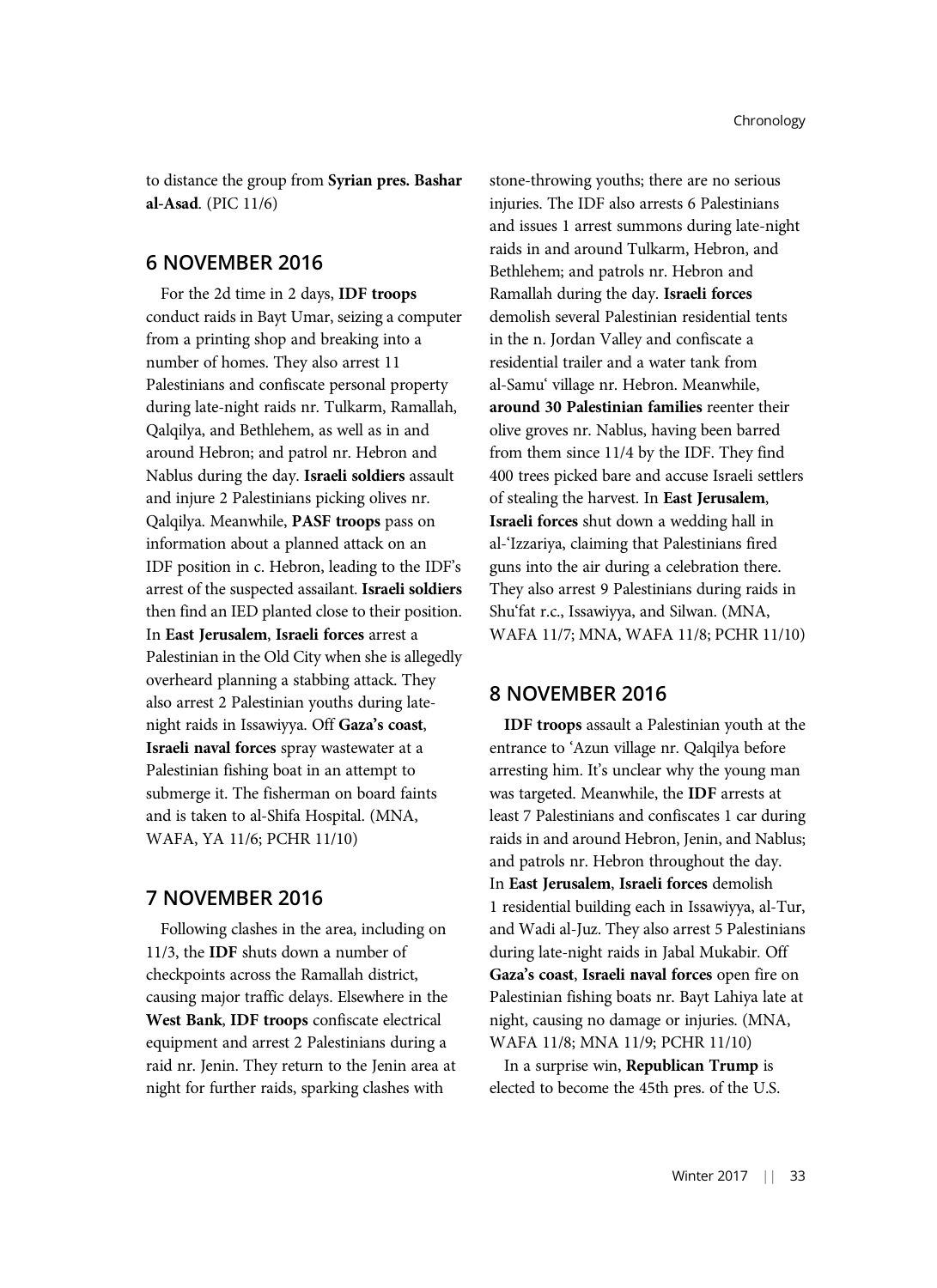His victory promises to upend many U.S. relationships, including those with Israel, the Palestinians, and Iran (see Update). (AP, BBC, NYT 11/8; HA, TOI, WAFA 11/9)

### 9 NOVEMBER 2016

IDF troops shoot and critically injure a Palestinian in Hawara village nr. Nablus after he allegedly attempts to stab a soldier with a screwdriver. Late at night in the West Bank, Israeli forces use concrete to seal the entrance to the Hebron-area home of a Palestinian accused of assisting in the killing of 4 Israelis in Tel Aviv on 6/8. They also confiscate a tractor from Ras al-Amud village in the n. Jordan Valley and reopen the entrance to Aqraba village nr. Nablus, which was closed on 9/20 as collective punishment for reported stonethrowing in the area. The IDF arrests 14 Palestinian during late-night raids nr. Jenin, Bethlehem, and Hebron; and patrols nr. Hebron and Nablus during the day. In East Jerusalem, Israeli forces demolish a car wash in Bayt Hanina overnight. They also conduct raids in Abu Dis, sparking clashes with stone-throwing Palestinian youths; there are no serious injuries. Around 100 right-wing Jewish activists tour Haram al-Sharif in the morning. Along Gaza's border, Israeli forces conduct a limited incursion to level land nr. Khan Yunis. (MNA, TOI, WAFA, YA 11/9; PCHR 11/10; PCHR 11/17)

A Palestinian from Jalazun r.c. succumbs to a head injury he sustained in clashes with the IDF in the camp in 1992. (IMEMC 11/9)

An errant mortar shell fired from Syria lands in an uninhabited area of the Israeli-occupied Golan Heights, causing no damage or injuries. The IDF responds later in the day, firing artillery at Syrian army targets. There are no reported injuries. (JP, TOI 10/9)

# 10 NOVEMBER 2016

Palestinians across the West Bank demonstrate in commemoration of the 12th anniversary of Yasir Arafat's death. IDF troops violently disperse demonstrations in Bethlehem, Ramallah, al-Bireh, and Tulkarm injuring at least 5 Palestinians. Separately, IDF troops shoot and injure a Palestinian as he throws a Molotov cocktail at them nr. Ramallah; arrest 7 Palestinians during late-night raids nr. Jenin, Tubas, and Nablus, as well as in Qalqilya; and patrol during the day nr. Qalqilya and Hebron. Israeli forces demolish 2 agricultural structures nr. Qalqilya. Off Gaza's coast, Israeli naval forces open fire on Palestinian fishing boats nr. Gaza City and Nuseirat r.c., causing no damage or injuries. Along Gaza's border, IDF troops open fire on Palestinian farmers working nr. Gaza City, causing no injuries. In East Jerusalem, Israeli forces arrest 4 Palestinians during raids in Ras al-Amud and Silwan. (MNA, TOI, WAFA 11/10; PCHR 11/17)

# 11 NOVEMBER 2016

IDF troops violently disperse Palestinians, Israelis, and international activists at Friday demonstrations against Israel's separation wall, settlements, and occupation in 3 villages nr. Ramallah (Bil'in, Ni'lin, and Nabi Salih), Kafr Qaddum nr. Qalqilya, and along Gaza's border nr. Gaza City; at least 5 Palestinians are injured. Elsewhere in the West Bank, the IDF patrols nr. Nablus and Hebron during the day. Palestinian youths throw Molotov cocktails into the Beit El settlement nr. Ramallah overnight, causing 1 home to burn down completely. Dozens of Orthodox Jews attempt to visit Rachel's Tomb nr. Bethlehem, sparking clashes with IDF troops; there are no serious injuries. Along Gaza's border, the IDF fires several mortar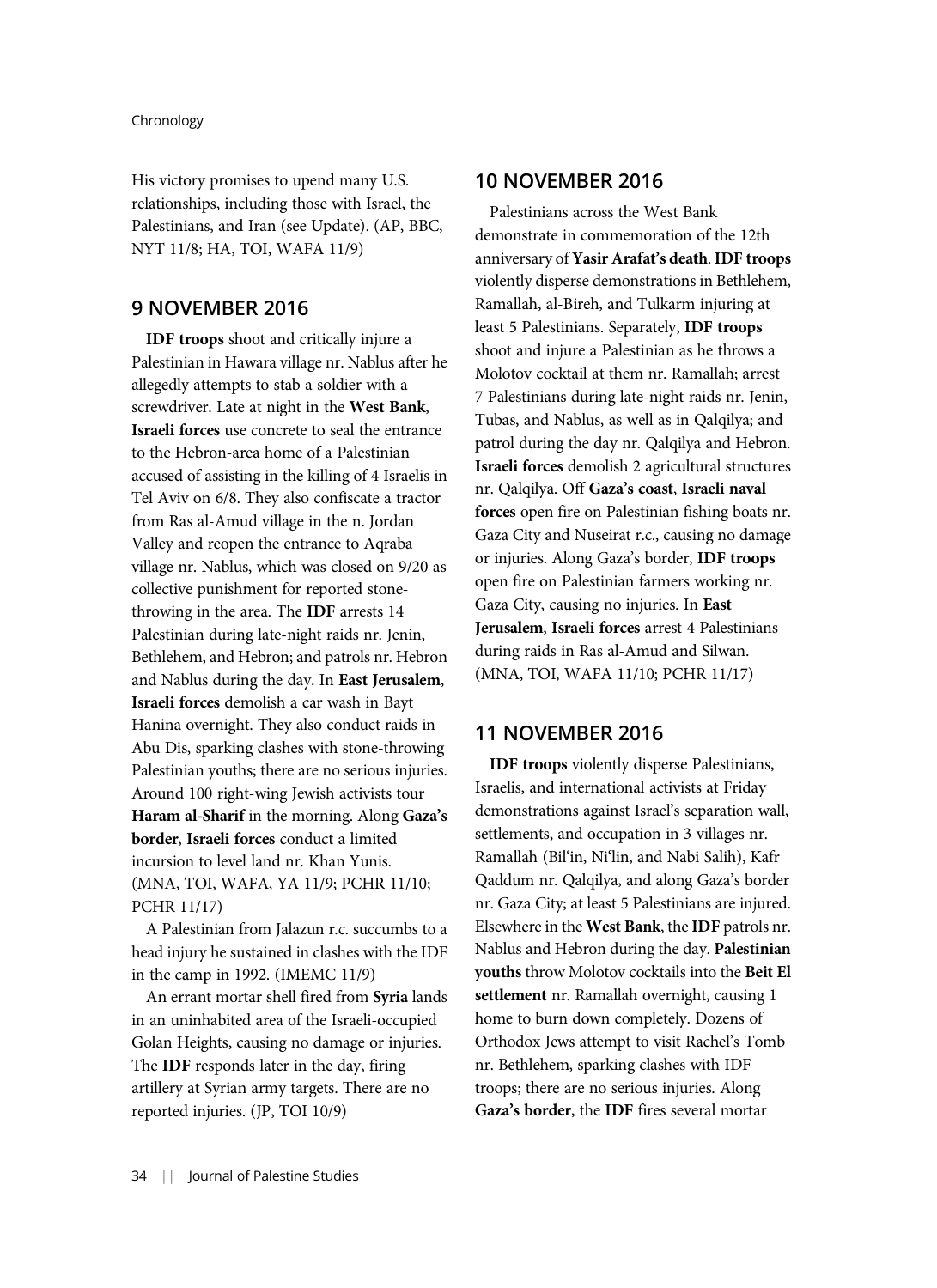shells at "suspicious" targets nr. Khan Yunis, according to an army spokesperson. There are no reports of injuries or serious damage. (MNA 11/11; MNA 11/12; PCHR 11/17)

In a wide-ranging interview with the Wall Street Journal, U.S. pres.-elect Trump says he will attempt to achieve the "ultimate deal" between Israel and the Palestinians, "for humanity's sake." (WSJ 11/11; HA 11/12)

# 12 NOVEMBER 2016

IDF troops arrest 3 Palestinians and issue arrest summons to 5 during raids and house searches nr. Bethlehem and Ramallah, and patrol nr. Hebron during the day. In East Jerusalem, Israeli forces arrest 5 Palestinians during raids in the Old City. (PCHR 11/17)

# 13 NOVEMBER 2016

Along Gaza's border, Israeli forces open fire on agricultural lands nr. Gaza City, causing no damage or injuries, and conduct a limited incursion to level land nr. Jabaliya r.c. In the West Bank, Israeli forces confiscate a small plot of land nr. Salfit.IDF troops arrest 6 Palestinians and issue 3 arrest summons during late-night raids nr. Ramallah, Hebron, Bethlehem, and Tulkarm; and patrol nr. Ramallah, Nablus, and Bethlehem during the day. In East Jerusalem, a Palestinian family demolishes their own apartments in Jabal Mukabir to avoid paying Israeli demolition fees. Likewise, 2 Palestinians demolish their own shops in Bayt Hanina. (MNA, WAFA 11/13; PCHR 11/17)

### 14 NOVEMBER 2016

In the West Bank, an explosive device detonates nr. IDF troops on a patrol nr. Bethlehem, causing no injuries. Israeli forces block off 2 roads nr. Hebron, weeks after reopening them in 10/2016 and 9/2016. They were initially closed down in 10/2015 amid the early days of the habba. They also carry out the demolition of 28 stores and a Palestinian home in al-'Awja village nr. Jericho, sparking clashes with stone-throwing youths; 5 Palestinians are injured. Meanwhile, IDF troops arrest 6 Palestinians and issue 6 arrest summons during violent raids and house searches nr. Salfit (they also confiscate a car); and patrol nr. Hebron and Qalqilya. Unidentified assailants throw Molotov cocktails at an Israeli settler bus nr. Hebron, causing no damage or injuries. In East Jerusalem, Israeli forces demolish an agricultural building in Silwan and arrest 6 Palestinians during raids in Silwan and Issawiyya late at night. Off Gaza's coast, Israeli naval forces open fire on Palestinian fishing boats nr. Jabaliya r.c., causing no damage or injuries. (JP, MNA, WAFA 11/14; PCHR 11/17)

The Egyptian authorities open the Rafah border crossing for the 1st of 5 planned days (see Update). (WAFA 11/14)

### 15 NOVEMBER 2016

In East Jerusalem, Israeli forces demolish 3 agricultural structures in Silwan and Jabal Mukabir and the foundation of a mosque in Sur al-Bahir overnight. In the West Bank, Israeli forces demolish a residential structure and a community center in Umm al-Khayr village and a water well nr. Hebron, as well as a residential structure outside Bayt Jala nr. Bethlehem. IDF troops conduct a raid in Nablus late at night, sparking clashes and a brief firefight between their PASF escort and armed Palestinians; 1 Palestinian is killed and 3 PASF troops are injured. The IDF arrests 2 Palestinians and confiscates a number of appliances during further raids in Ramallah